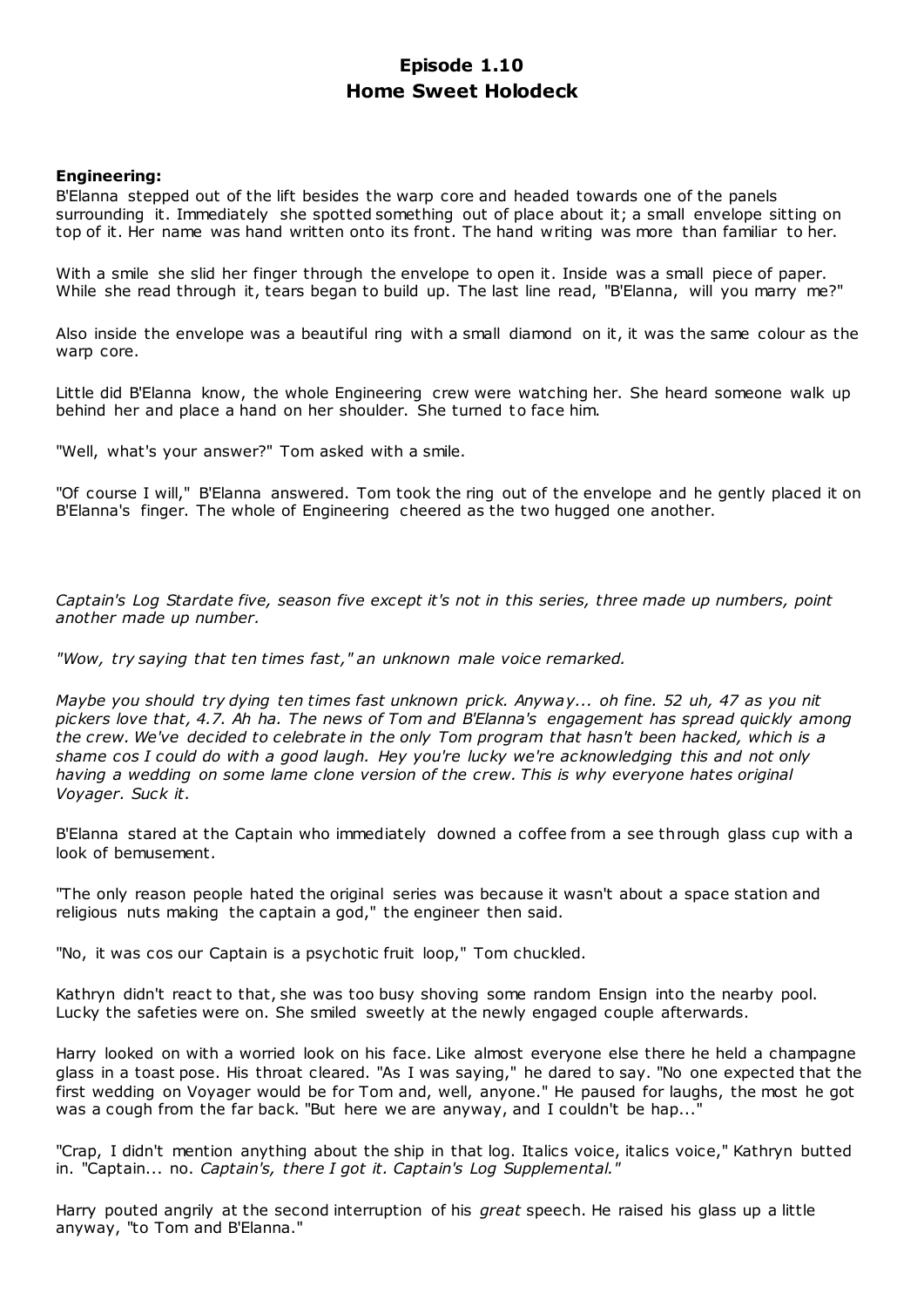Everyone else but Kathryn did the same thing and gave the couple a rousing applause. Chakotay gave Tom a pat on the back, "to Tom probably not surviving the honeymoon." This remark triggered a louder applause than the last, leaving the pilot pouting a little.

"There's a moon made of honey?" Kiara innocently asked.

Chakotay smirked at her, then he noticed that she was holding a champagne glass too so he quickly grabbed it out of her hands. "Who gave her this?"

Harry shrugged. "The narration did say everyone had a glass. Poor writing screws us all over."

"I know, I only clapped at the Tom honeymoon line," James commented.

Tom mockingly laughed his way. "At least I get lai..." He caught B'Elanna scowling at him. "Loved by a beautiful woman. We're still engaged right?" he whispered the last line to her.

Chakotay groaned into his spare hand, "it was almost everyone, sheesh. I suppose that does leave it open for abuse." His ear suddenly started stretching, he wasn't shocked by it though. "Oh, you're done with your Italics voice?"

Kathryn stopped pulling his ear to growl at him. As sudden as it started, she let go and smiled polit ely. Chakotay wasn't sure if that was better or not. "Yes, yes I am. Are you done with stealing our daughter's juice?"

Chakotay glanced down at his pouting daughter, then at the glass in his hand. Now that she had brought it to his attention he could see the difference between that glass and his own. Quickly he lowered the glass back to the little girl.

Harry edged away before anything could happen to him, towards the *happy* couple.

"But... I'm always the one who gets blamed. He started it," Tom was busy complaining.

B'Elanna luckily started giggling, the scowl was ancient history. "Oh like the time he started the sitting there, taking in your insults. That was rude."

"You're supposed to be on my side," Tom moaned. He leaned in close to whisper, "I know it is him who messes with my programs. First my Captain Proton jet pack caught fire, then the car with the mind of its own..."

Meanwhile two of the resort waitresses wearing hula skirts and bikini tops walked over to the group, each with forced grins on their faces. They raised their flower necklaces up, filled mostly with roses. "Is Mr Paris here, he's our one hundredth..."

Jessie shushed them both, then shoved them roughly to one side. "Later!" she whispered harshly.

James laughed before taking a sip of his drink.

"Did I tell you what he did to my old Warp Ten program?" Tom whispered to B'Elanna.

"Couldn't be worse than transforming you into a lizard, flyboy," B'Elanna t eased.

The whole holodeck shook violently.

Before Kathryn could tap her commbadge, an unknown male voice rang over the comm. *"Bridge to Janeway."*

"What is it?" Kathryn replied.

*"We have a guest, Captain. I think you should come quickly."*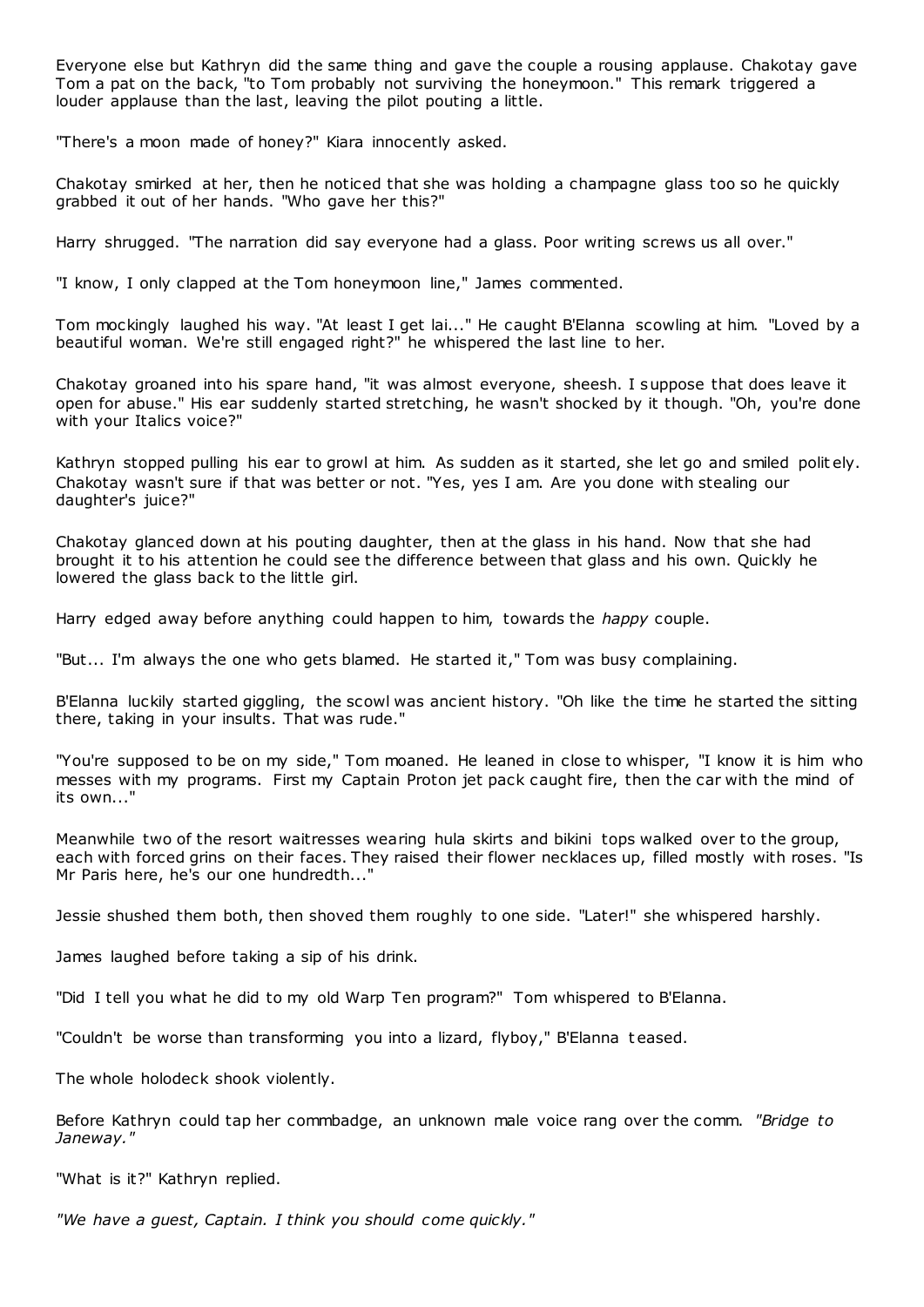"We're on our way, computer end program," Chakotay said.

The scenery disappeared and was replaced with the hologrid. Everyone quickly hurried outside. As soon as the doors closed the program reactivated.

#### **The Bridge:**

Everyone emerged from the Turbolift and they immediately saw why they were summoned.

"Nice to see you all again, how about a nice big group hug?"

"Q, what the hell are you doing here?" Tom asked.

The all too familiar chirpy smile of Q spread across his face. "Don't be so rude, Tommy, I was just hoping to visit you lovely people. You know I prefer you far more than the Enterprise crew."

"Why don't you visit them now?" James suggested.

"Well Mr Blondy, the new as long as Voyager warpdrives Enterprise, freaks me out. I prefer Intrepid Voyager," Q replied.

Tom chuckled and his eyes sparkled at the image, "sweet." B'Elanna passed him a smile.

"How flattering, now go away," Chakotay said.

James meanwhile was pulling a face and mouthing the word *blondy* a couple of times. Jessie spotted that and hid a laugh behind her hand.

"As long as Voyager warpdrives Enterprise?" Harry said slowly.

"Trust me, you'll see it for yourselves in a few years," Q said. Unknown to him that sentence made Kathryn's blood start to boil.

"How many years exactly?" Craig asked. Unfortunately for him he was close enough to Kathryn to receive a slap across the head. He didn't even dare look at her after that, he scampered off to the other side of the Bridge.

"Don't get excited fake blond, I'm just playing," Q teased.

Kathryn rolled her eyes, "I really hope you're not here for a second kid."

"Hardly," Q scoffed briefly before smirking again. "One's enough."

"So what are you doing here, except for ruining our engagement party?" Tom grumbled.

Q glanced at B'Elanna on one side, then Harry on his other. "Nah, too easy." Naturally the two men turned bright red and most of the bridge laughed. "Let me guess; hot rods, overcompensating for something games, hot babes wandering around to also overcompensate...

"Not that I don't enjoy Tom bashing, but the ship did tremble before we were called here. Was that you or is something else going on?" Chakotay questioned.

"Ah, need to know," Q smirked while looking towards Kathryn. "An inspection of your holodecks is in order. Be right back." With that he disappeared before anyone could argue.

"Overcompensate for what?" Tom asked angrily.

James shook his head, "don't worry about it. As long as you're getting la-oved by a woman, it's all good."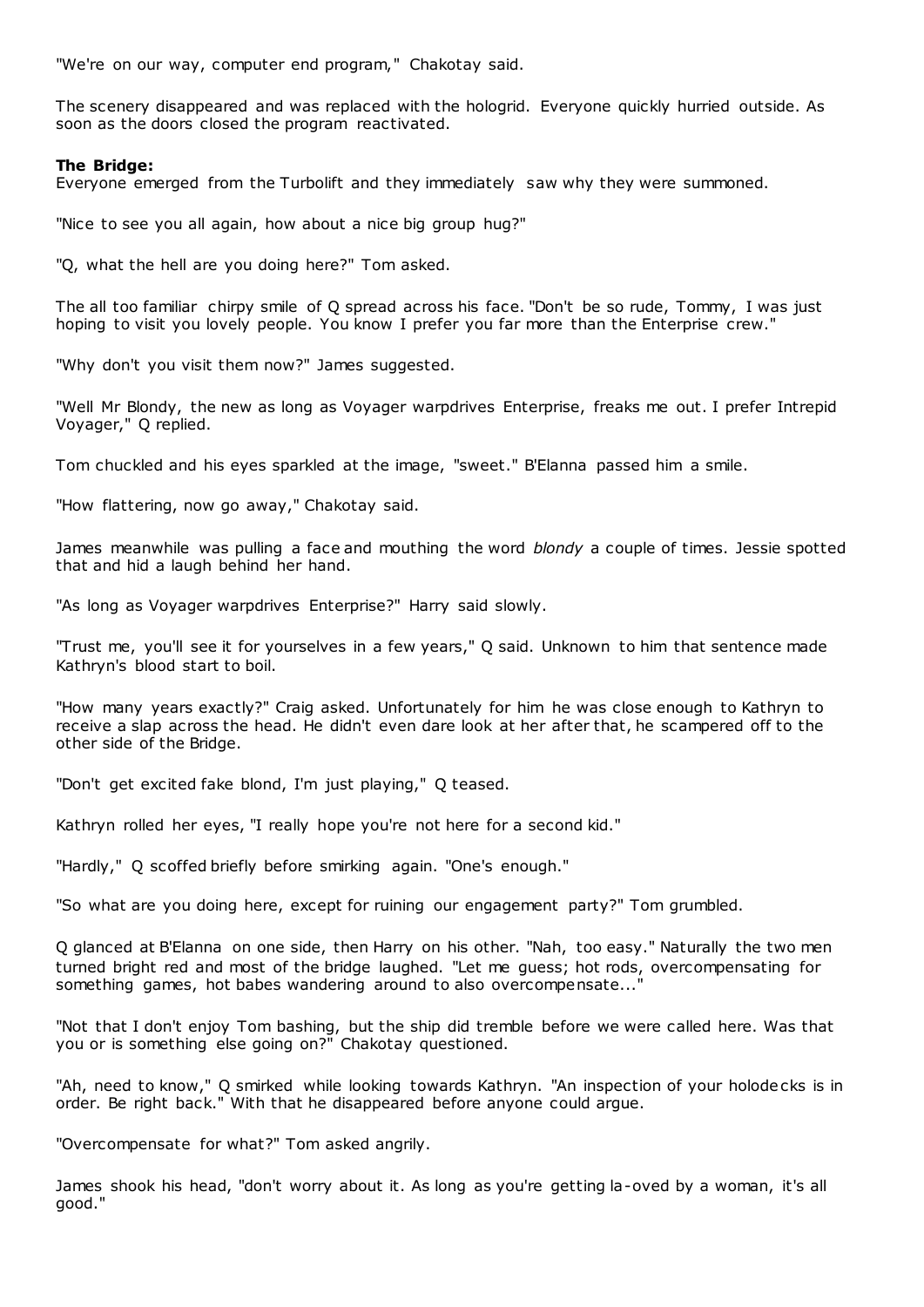Jessie and Harry both snorted into laughter, Craig didn't get it in the first second but when he did he joined in.

Tom stared at them all in dismay, then he noticed B'Elanna smiling too. "Oh come on. James is the one making gay jokes at me, him. Really?"

"Nobody said gay. Only you're going there," James said.

Tom grumbled a few swear words under his breath as he headed for the helm.

Kathryn pulled a face between the two of them. "What the hell is la-oved? Do I want to know?" She shook her head. "Don't answer that. Q!"

A white flash of light appeared right beside her, Q appeared in its place once it faded away. "Miss me already?" he purred.

"No. Tell us why you came here," Kathryn growled.

Q's shoulders slumped, he sighed irritably. "You wound me Kathy, don't you trust me? I was going to eventually. I just wanted to make sure of it first."

"Then maybe you don't appear on the Bridge first," Jessie suggested.

"You're going to nit pick that of all things? This is gonna be good," Q sniggered. "Shall we get a room, Kath?"

"I'll get you a punch in a minute," Kathryn grumbled. "My crew should know too, I'd end up telling them anyway."

"Very well," Q groaned. He clicked his fingers. The senior staff members disappeared and then reappeared in the Conference Room, along with the others who were missing. "This isn't going to be easy to explain, but don't blame me if you can't keep up."

"Just get on with it Q," Chakotay said.

Q made his way around the table with his hands clasped behind his back. "A few centuries ago three Q's, inspired by our good friend Quinn." A knowing glance in Kathryn's direction made her roll her eyes. "Attempted to take over the Continuum in a bid to change our people's ways. They were destructive, relentless."

B'Elanna sat down in the nearest chair with a heavy sigh. A few others thought that was a good idea and did the same.

"The Continuum agreed that the best course of action was to exile them, limit their powers," Q continued.

"Why not all of their powers?" Harry questioned.

Q smiled bitterly, "that was a matter that divided us all. Several members thought their crimes were not severe enough. They had to re-learn what it meant to be a Q and they wouldn't be able to if they were completely mortal. Etcetera."

"Yet they did it to you," Kathryn reminded him.

"Water under the bridge," Q muttered through gritted teeth. He instantly perked up. "Nevertheless, one Q did not learn his lesson. At least not quickly. This is where you come in."

B'Elanna's lips curled slightly. "Yes, what does a renegade Q have to do with our Holodeck?"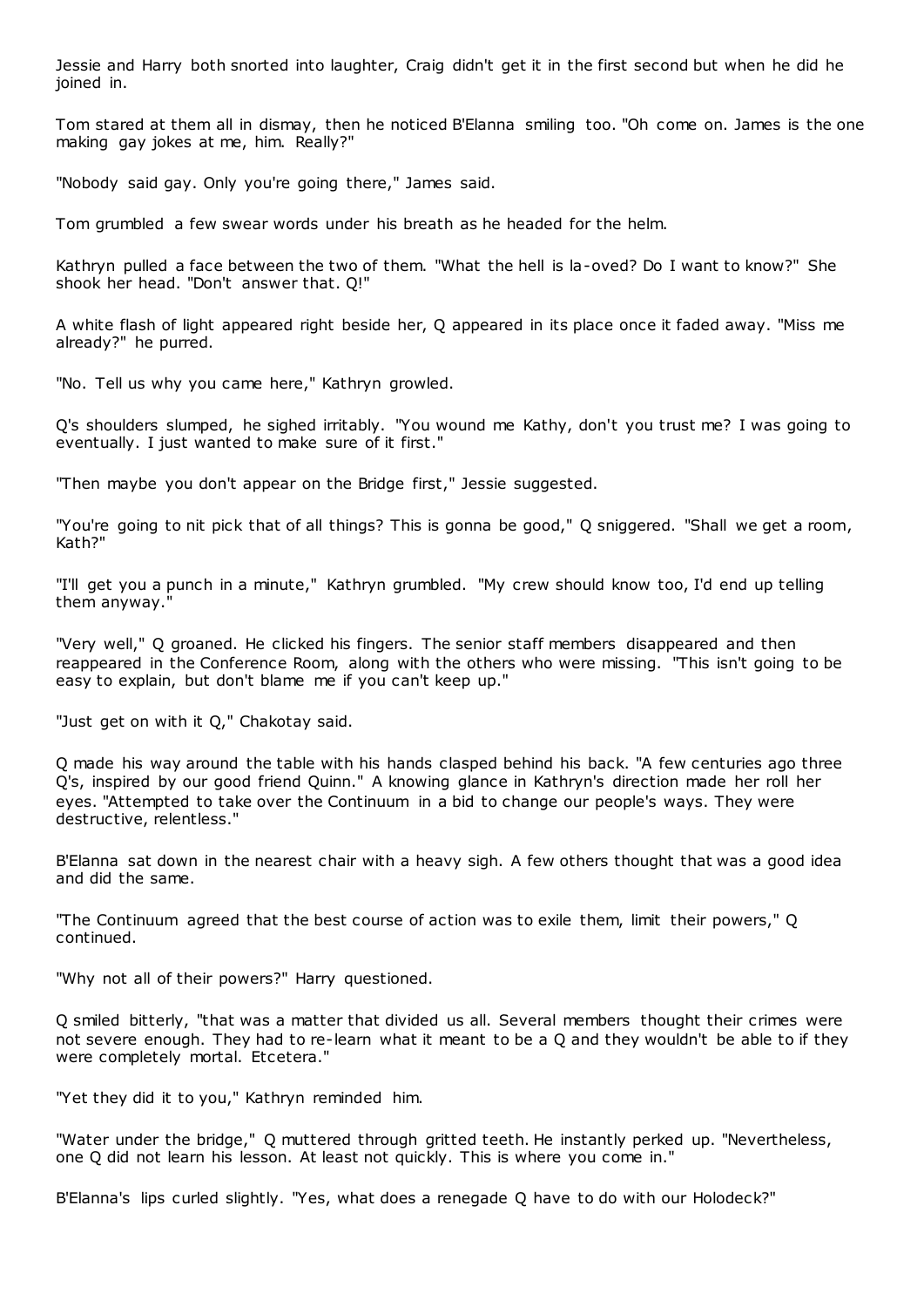Still in his power walk around the Conference Room, Q stopped to double back her way. He stopped directly behind her. "Someone's paying attention."

Chakotay couldn't help but roll his eyes. "We're all paying attention."

"Speak for yourself," Jessie said in a bored voice, muffled behind her hand.

Q just smiled. "Like me, this Q encountered Humans and developed an interest in them. However unlike me, he kept his first impression. He attempted to destroy them. The Humans fought back."

"What does this have to do with a Holodeck?" Tom asked.

"Mr one track mind strikes again," Kathryn grunted, shutting him up for the time being.

"With his limited powers and knowledge of the Humans, they were able to trick him. He believed he was causing nothing but misery for them, instead he was living in a fantasy. By the time he knew that, it was too late. With a little... encouragement," he said the last word with another smirk.

"I swear, I've heard this plot before," Tom mused aloud, with his knuckles pressed against his chin. He missed Kathryn walk over but didn't miss the sudden punch in the nose.

As if nothing happened, Q continued telling his story. "He and his fantasy were cast into subspace, undisturbed, until now."

Harry frowned with a curious sparkle in his eyes. "Are you suggesting that we've somehow *woken him up* on our Holodeck?"

Q appeared to be impressed, but it just made him look more patronising than usual. It showed in his voice too, "that's exactly what I'm saying. Voyager crossed his path, so to speak, and the two holographic worlds have collided."

"Oh, so this must be our Bride of Chaotica," Tom said. He only had time to widen his eyes a little before he was punched again.

"Holodeck Two, it shook a few seconds before the Bridge contacted us," Craig said.

Kathryn seemed disgusted at the whole thing. "That's the biggest load of twaddle I've heard since Seven thought that fanfics had their own dimension."

Seven raised her eyebrow in response. Her mouth opened to respond but Tom beat her to it, while still rubbing his sore nose. "We've already had a Holodeck episode." This time he attempted to duck but he wasn't fast enough, her fist caught his eye.

"Ok, so this Q's going to see us as the enemy. No doubt about that," B'Elanna said. "What do w e do about it though?"

Jessie shrugged while resting her arm against the table. "Couldn't we just trap him again? A ship from the past could do it."

"I imagine he'll see that coming," James said.

Chakotay shook his head. "Wait. Can't the Continuum handle him? Can't you? Why else would you be here?"

"I was passing by," Q answered casually.

Kathryn narrowed her eyes in his direction, it partially wiped his lighter mood from his face. "Answer him."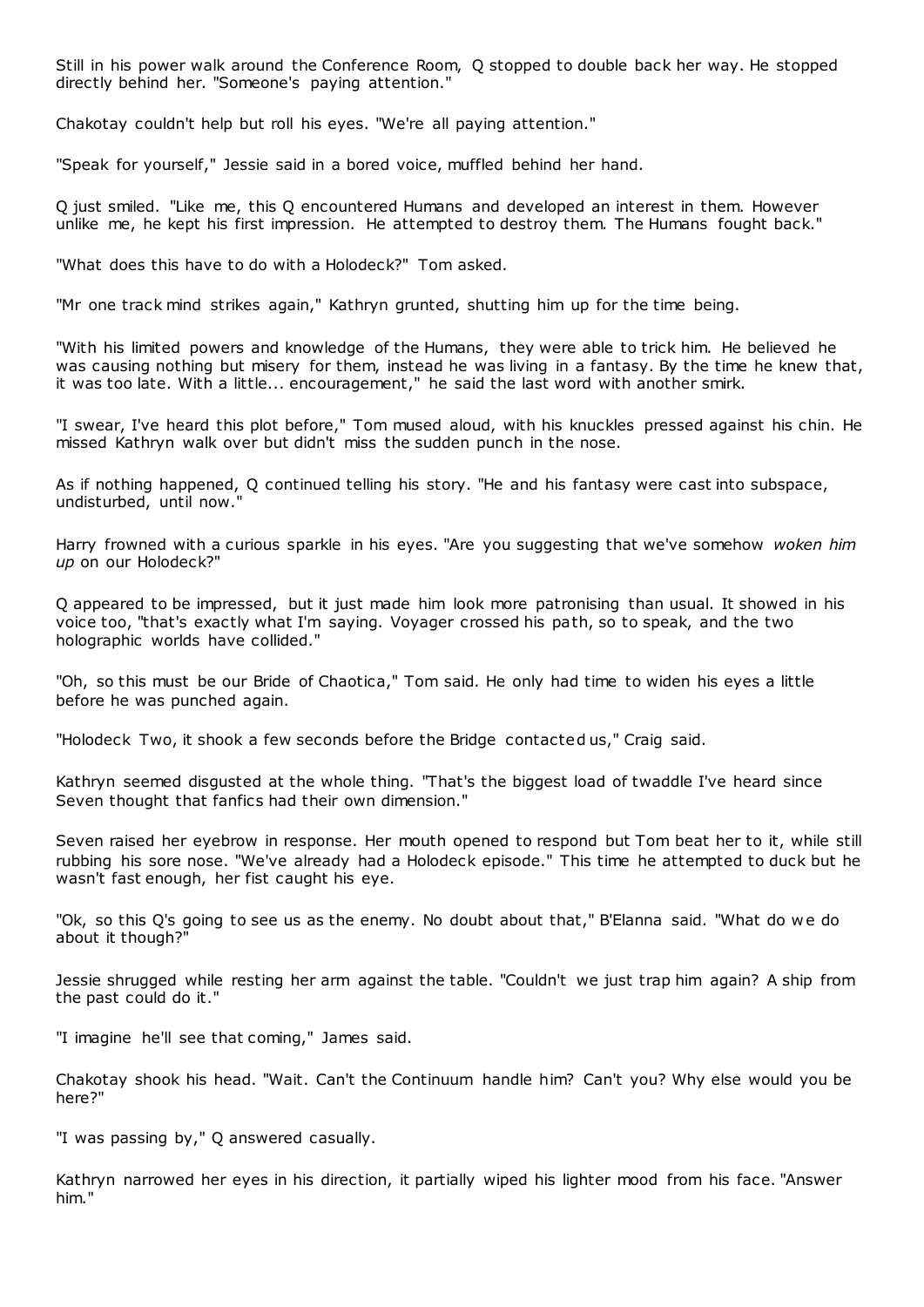Q let out a deep sigh. "Long story short the Continuum do not want to meddle with mortal affairs, their words. I on the other hand have grown rather fond of you, as you remember."

"Not fond enough to sort the threat out on your own?" James commented.

The smile he received in response felt a little malicious to him. "I suppose you'd know all about that, wouldn't you?"

Most of the room were confused at the odd remark, but it left James a little rattled. Jessie passed him a sympathetic look.

"I can do very little without generating any attention. The Continuum don't take kindly to excessive interference, which I learned the hard way not long ago," Q said. "What I can do would be a stall at best."

"Okay, let's sum this up so I don't get anything wrong. A Q with most of his powers taken away who was trapped in a Holodeck, is now trapped in ours. Since Humans were the ones responsible, he'll not be very pleased to see us. Your *bosses* can't or won't deal with him but will have a hissy fit if you do," Kathryn said impatiently.

"Yes dear," Q smiled at her.

Kathryn rolled her eyes. "This is the part of the story where you say *I have a plan*. I don't suppose you have a put a Holodeck in subspace button up your sleeve."

"I knew that part would throw you all off," Q laughed to himself. Of course that didn't help Kathryn's bad mood. "As Blondy put it, the same tricks will not work. You do have an advantage though."

"All the Q has to do is make a fourth wall comment and Janeway will sort him out," Harry smirked, immediately regretting it. He cowered at the death glare he got.

"Ok, two advantages," Q said. "Q will not yet be aware that his situation has changed. What sealed him in subspace still surrounds him. Only a Q would be able to break that."

Jessie groaned, "so what's the problem then?"

"Well, I did say there was more than one exiled Q. Didn't I?" Q answered in a patronising tone.

"You've also talked for about ten hours. For all we know he's already escaped and killed us twenty times over," James commented.

"Well you did want an explanation," Q sighed. "Q's cell will be easy to spot if it hasn't been opened yet. It'll stand out more than Blondy Junior's hair." Craig pouted while his hand crept up to pat his lightly spiked hair. "If the program's started to merge, then that's a sign the lock's been broken."

Chakotay glanced at Kathryn briefly, "maybe we'll know what to do with this cell if we see what it is exactly."

"Fine, prepare an away team to go to the Holodeck," Kathryn groaned.

"This was probably why Killing Game was cancelled," Tom blurted out. Yes he got another punch. After he stumbled back he raised his hands in front of his face as a surrender pose. "I'll be quiet."

"Yes and I'll drink tea," Kathryn snapped at him.

Chakotay laughed before turning to Tuvok. "Tuvok you lead the team. Seve..."

"Allow me to pick the away team," Q butted in. Before anyone could argue he clicked his fingers and disappeared in a flash of light. He wasn't the only one.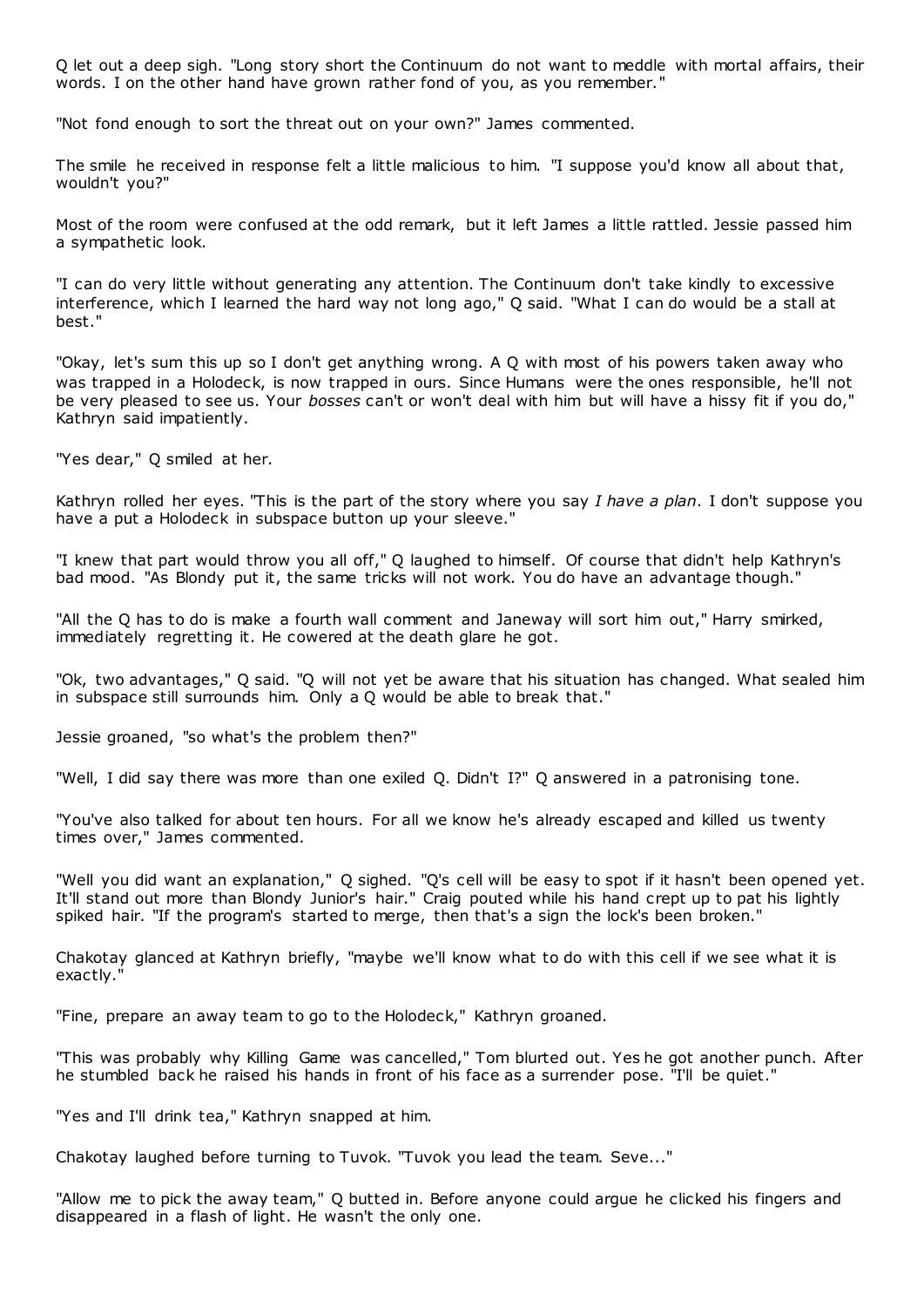## **Holodeck Two:**

Standing a mere metre away from the table still carrying glasses of champagne, was a strange egg shaped rock. It looked out of place in the colourful resort setting. Two of the resident holograms couldn't help but stand around curiously.

The area lit up briefly, the holograms turned to stare at the source. All they saw were four figures as the light had already faded. Assuming that was normal they turned back to the odd looking rock.

"Why do I care about some stupid rock?" the only woman of the quartet complained.

One of the men held tightly onto a tall staff, which he then tapped on the ground in front of him. The remaining two men quickly groveled at his feet. "This is not some stupid rock."

"You're right. It looks like some deformed egg one of these idiots would pop out," the woman snarled, gesturing to the two on the floor.

The staff man glanced down at them and growled. "What are you doing you useless mortals?"

The two clambered back to their feet, shaking violently as if their lives were on the line. They didn't dare answer him in case they were wrong.

"Why don't we just boil or fry the thing and get going," the woman spat while stepping forward towards the rock.

One of the holograms stared at them, worried that these were not regular guests to the resort. "Aiden, stop your napping and look at this," he said to the other hologram.

"No need to wake him, in fact why don't you take a little nap yourself," the man said, he clicked his fingers and the two holograms disappeared. Naturally he cackled evilly afterwards.

"Oh masterfully done, master," one of the other men stuttered.

The staff man ignored him to carefully approach the rock. "After centuries of searching, you are finally within my grasp. Now, let's crack this *egg*." His hand caressed the stone.

"Why do we sound like bad Power Ranger villains?" the woman dared to ask.

"Power what?" the man said, obviously confused.

The rock began to crack at his fingertips. Quickly it spread across the entire thing, breaking it to pieces within seconds. The Holodeck seemed to shudder as the area where it originally stood contorted and blurred against the background. Finally a man's figure appeared stretching like he had just woken up from a nap.

"Ooph, I think I slept on that arm for at least a century. That's gonna take some waking up," he muttered while caressing his left arm. Then he noticed he had company staring at him. The arm fell by his side and a smile was immediately plastered on his face. "Q!"

"Q," the man cackled. "It's been too long."

"Has it? It seems only five centuries ago that you and I chased that asteroid into that planet's orbit. Oh how the locals screamed," the Newbie laughed.

The woman laughed as well, her eyelids fluttered. "Oh Q, you handsome devil. You haven't changed."

The Newbie Q clasped his hands across his own chest, puffing it out a little. "And you Q, you look like you haven't aged a day over a billion."

"Stop," the woman giggled.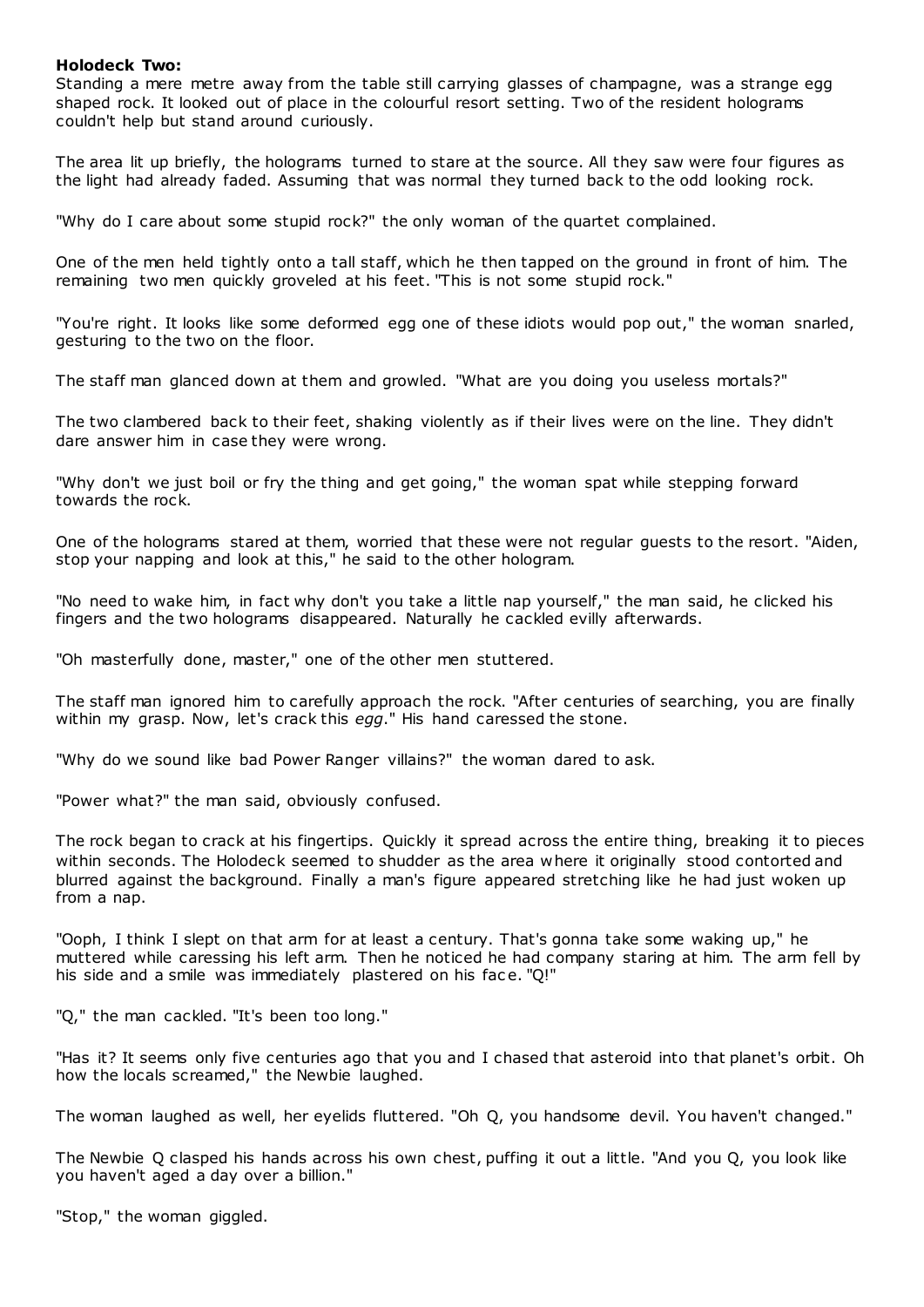"I don't suppose you know how long I was trapped in that infernal shell," the new Q said roughly.

"We have entered the fifth phase, so insignificant time," the first male Q said carefully. "I don't suppose you recall the name Voyager?"

The new Q's face turned an interesting shade of red. He threw his arms into the air and screamed loudly and overdramatically.

"That's a yes," the female Q commented.

The male Q smirked at them both, he waited until the new one stopped screaming the Holodeck down. "Once again they interfere. We were on the brink of civil war, freedom was in our grasp. Then they came," he said once it was quiet again.

"They will soon know their place. This is all Q's fault. He petted the Humans already giant ego and I have no doubt he encouraged their further interference," the new Q growled. "We will still have our freedom, Voyager will be wiped from history and our legacy will reign destruction throughout the cosmos." The trio laughed at the thought.

"See, he's not all talk," the female Q teased the male one.

"Sounds like he is," one of the minions dared to whisper. The Q's were too busy laughing to hear him. The other minion stared at him with petrified eyes.

"You call the Continuum chasing me through the Yomda galaxy *all talk*? What exactly have you done?" the male Q snapped.

Female Q rolled her eyes. "All of my work was erased. You have to actually do something for that to happen."

"Hmph," the male Q grunted. He turned to the new Q. "Excuse us. I'm sure you've got some plotting to do anyway." The two Q's and their minions disappeared in a flash of light.

The remaining Q sniffed the air, his eyes darkened. "What is that? It smells like, Humans."

Elsewhere in the Holodeck six figures were walking through a black and white cave filled with flashing lights. The six were the only ones still in colour. The cave itself looked like it was made entirely out of plastic .

"It's fantastic ," Tom said.

"It's gag inducing," Jessie corrected him.

Tom lowered his chin so he could try to sniff himself. With a proud smile he looked back up. "I smell studly, though I'll forgive you as your tastes don't match the rest of woman kind."

"On behalf of women everywhere..." Jessie muttered before stamping on his foot. Tom was expecting a punch so his duck didn't protect him. He had to hop on one foot to at the very least follow the others as they kept on walking.

Harry stared ahead of him which seemed to be normal, then to his still monochrome left side. "I'm not the only one seeing this, right?"

"No. The Holodeck program in use seems to be broken," B'Elanna said.

Still hopping on his good foot, Tom detoured to get closer to the wall. His hand pressed against the wall. "This isn't a real cave. It's a set."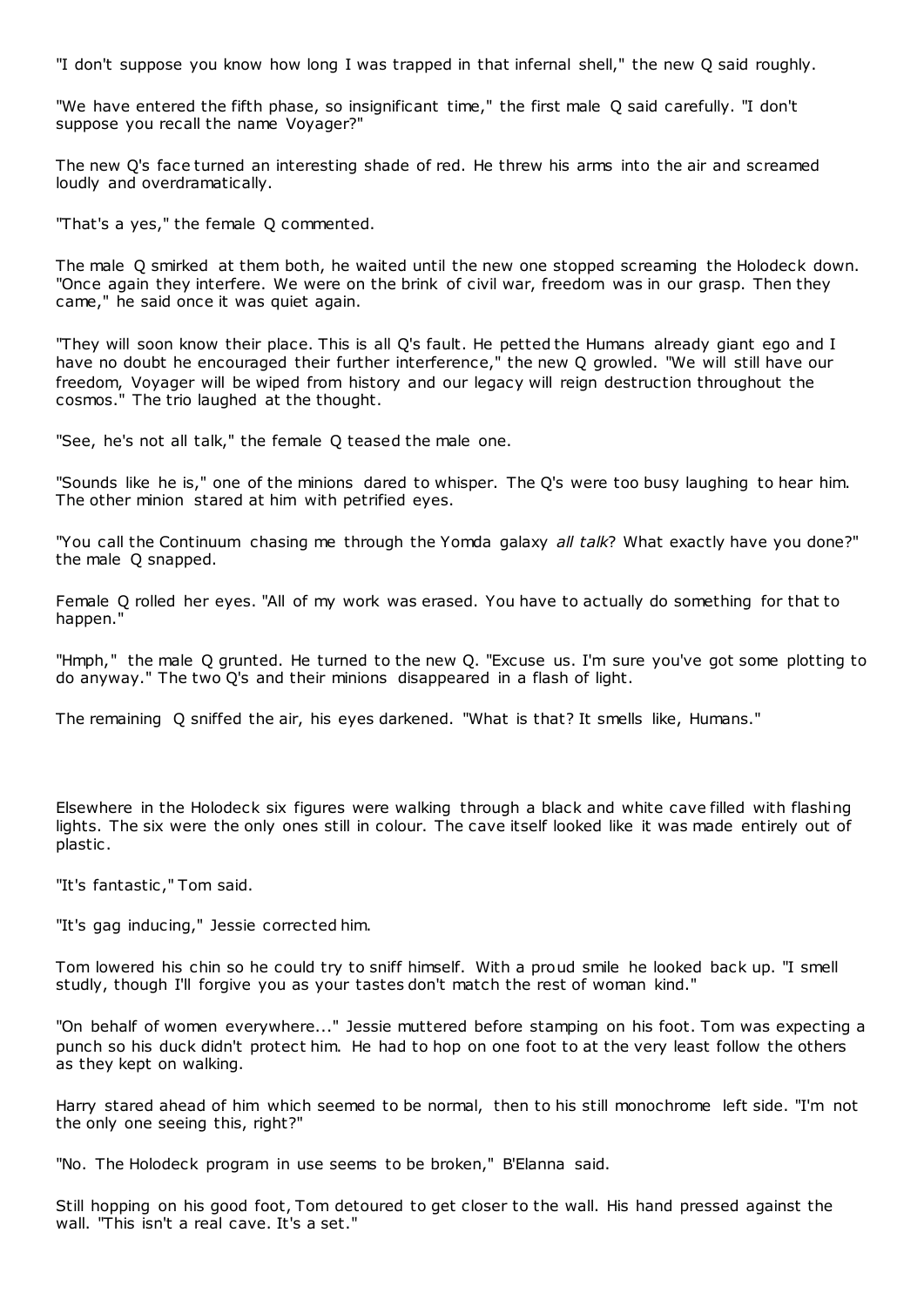"A what?" Craig had to ask.

Harry's face lit up. "I thought this was familiar. Isn't this the corridor leading to the Fortress of Doom in Episode Fifteen?" Everyone that wasn't Tom started to snigger.

"It is," Tom answered, ignoring the others response.

James looked ahead while the others concentrated on the fake walls surrounding them. As he did the path distorted and quickly changed into an uphill path, thankfully in colour.

"So that means the Q's loose, right?" Jessie questioned warily.

Tom lowered his sore foot so he could stop wobbling. Then he noticed what James had. "Um, look up there." His finger pointed up the new path. At the top of it was the remains of the rock formation.

The team hurried up to the path to get a closer look. Once they got up there they noticed that the program at the top was the all too familiar resort program that they had used for the engagement party. Although whoever had been there before them had trashed it.

Footsteps behind them made them all turn around in a hurry. The holographic waiter they saw was just as startled as they were.

"What, why are you here? It's late," he stammered.

"Um, we're looking for an omnipotent being. You haven't seen one lounging around, have you?" Craig said. The others hoped he wasn't asking seriously.

"An omnipotent being?" the man laughed. "What does that look like? Wait, don't answer. Let me guess." His entire form disappeared in a flash of light, once it faded the Q took his place. "Tah dah!"

"Lame," Jessie groaned.

The Q ignored her, "allow me to introduce myself. I am the most despised, feared by all mortals, all powerful being in the universe. I am Q."

Harry nudged James with his elbow. He looked at him with a look of disgust. That didn't help so Harry just shoved a PADD into his hand, well tried to. James took one look at it and smacked it away with his hand.

"Hmm, what was that? Plans for more trickery. I expected more," Q sneered.

"No, James just missed the cue for his line," Harry said.

James rolled his eyes, "no, I think I hit it just fine."

"Hmm," Tom was more than curious. He knelt down to pick up the PADD and read from it. He smiled at it. "*Well pack your bags, because you're going straight back where you came from*." His finger pointed towards the Q, the smile turned into a smirk. "Bitch."

The Q pretended to look threatened, he even did a gasp. "Oh, tall skinny boy with a big mouth. Whatever shall I do?" His demeanour went back to normal. "I see nothing has changed, has it?"

"Actually it has. That was James' line originally. That's the joke," Harry said seriously.

B'Elanna groaned into her hand to hide her face. The rest of the team who weren't Tom and Harry just closed their eyes and wished they were elsewhere.

"You don't wanna mess with us. You don't know what you're dealing with, Mr er..." Tom continued. He noticed the Q's large forehead, "Eraser Head."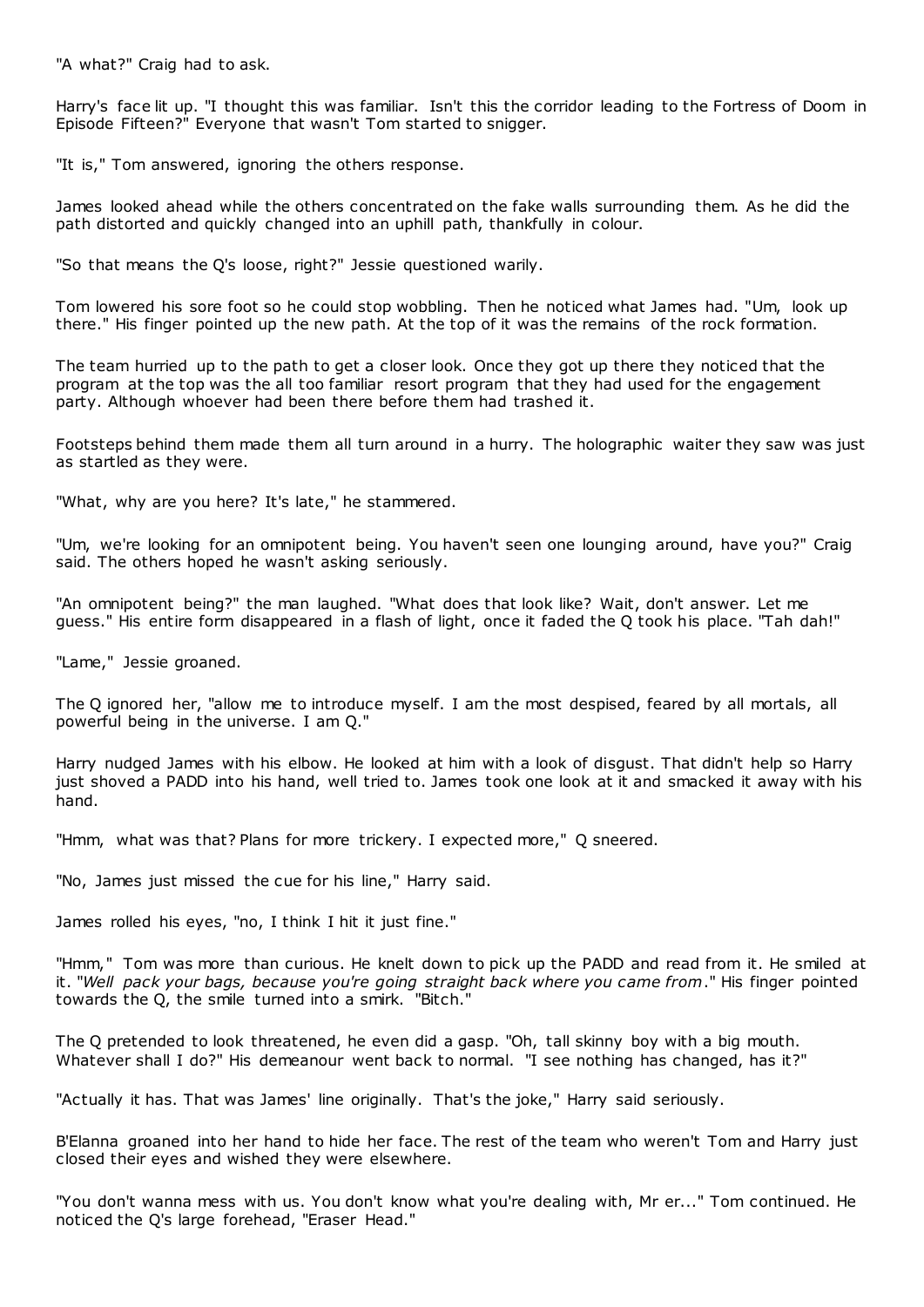"Really?" Q sniggered.

"Yeah, we're from Voyager. We always win," Harry said.

"Please tell me these two are still drunk on their one glass of champagne," Jessie whispered.

"No, I bet they think they're still in the Captain Proton part of the Holodeck," James whispered back.

"Oooh! Where's my autograph book, ha!" Q howled with laughter, just as the others expected him to. "So Voyager is still making a bunch of stupid kids do its dirty work, ey. Well, maybe you should meet my kids."

"No thanks, I'm traumatised enough," Jessie groaned. B'Elanna nodded in agreement.

Another flash of light engulfed the Q, this time though it was wider and brighter. Once it faded the Q was gone, in his place were about twenty purple looking aliens that unfortunately looked a bit slimy too.

"Eeew," Jessie complained.

"We could have had a full blown rewrite, but no, you had to follow the original episode with that corny line," James grumbled towards both Harry and Tom.

The two were confused. "What, we don't get badass lines like that," Tom protested.

"Oh it was definitely bad, and you two are asses. You're right about that," James said.

Craig stared at the new arrivals nervously. He backed off a little as they stared menacingly at the group. "What do we do?"

James glanced back down the hill they had climbed. The black and white caves were badly blending into whatever program the hilly path belonged to, it looked almost flat. "There's plenty of room down there."

Tom smiled.

He leapt down to the bottom, luring the alien looking things down with him. Immediately he jumped into the air to deliver a swinging kick to two of their faces. Once he was back down on the ground he punched several of them, then pushed his palm out to knock back another one being followed by the rest. They all fell backwards like they were dominoes.

Everyone stared at the helmsman, each with their own bemused look. He stood frozen in a bad fighting pose; his arm outstretched, palm flat and his other arm sticking up towards the ceiling.

Of course the aliens were still where they were earlier, and nobody had really budged an inch after James' suggestion.

"No?"

"No," most of the team replied.

James however said, "yeah, go for it."

Tom knew by now not to take him seriously, he instead pretended to laugh without making any noise and immediately shifted to a serious face. "Like you'd do any better."

James frowned and was about to reply when B'Elanna stepped in between the two, shoving them slightly. "Let's just spread out, take on a few at a time. At the very least we'll thin the herd a little."

"We?" Jessie giggled while glancing briefly between Harry and Tom.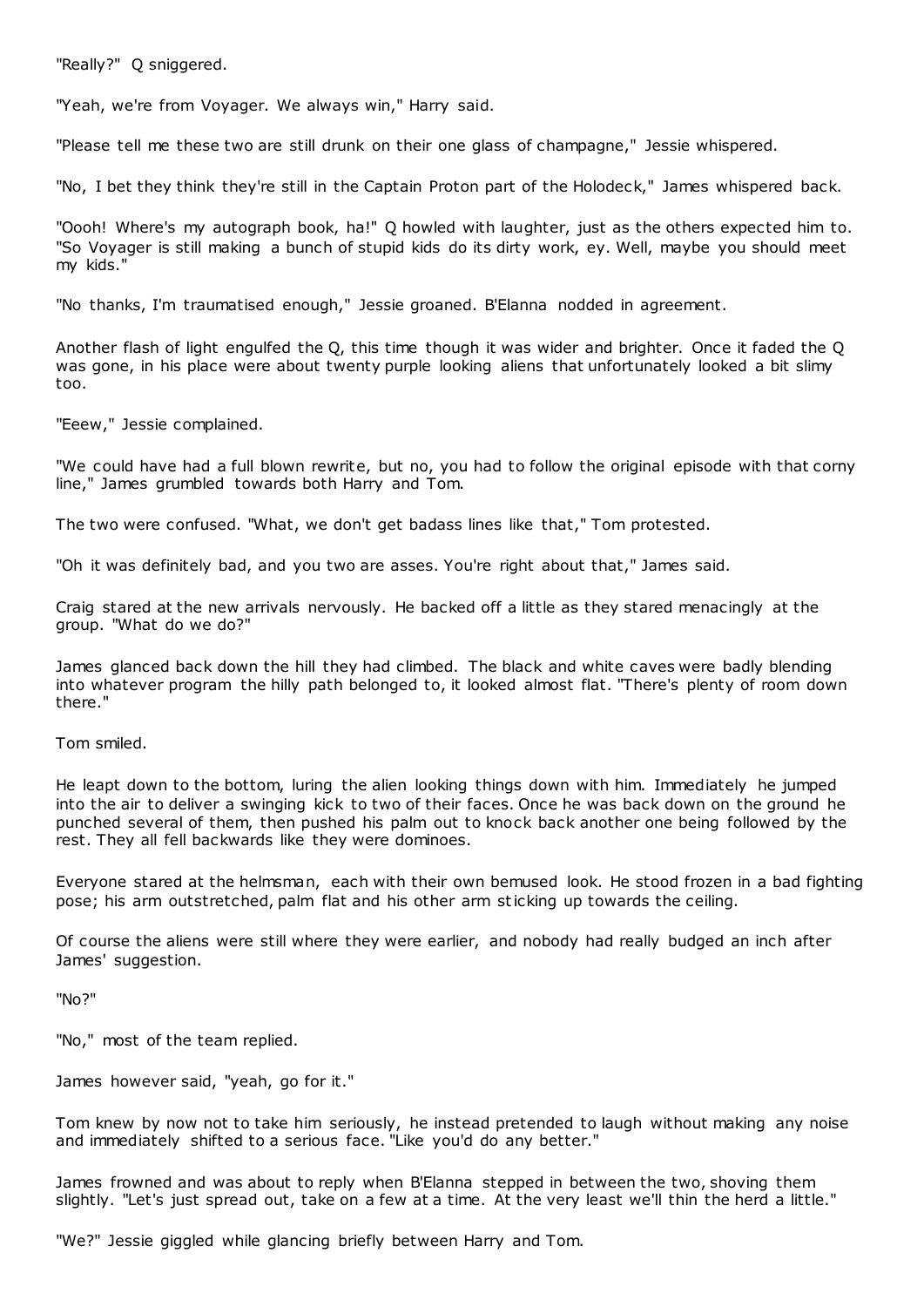The team split up anyway, taking different routes back down the hill. Their opponents did the same to give chase. Craig was the only one who didn't budge, he didn't look so sure.

"Spread out, when does that ever go well?" he commented but hurried down anyway.

Jessie picked up a grey tree branch, obviously from the Captain Proton program. "Pun with wood, pun with... ah to hell with it," she muttered to herself before slamming it into one of her chasers face. She stumbled backwards to avoid getting purple liquid spray into her face.

Meanwhile Tom was standing proudly and firmly as his pursuers ran for him. He cracked his knuckles. "The being a push over thing is just a Fifth Voyager joke, Voyager me was a badass. I'll show them."

His fists then clenched, his arm flew back, his body did the same. He kept going until the ground got in the way. "Yep... I'm bad," he squeaked. The attackers just continued running, mostly over him, leaving him lying there.

Not far away James seemed to be standing on his own, with a bored look on his face. He didn't seem to notice one from Craig's group run towards him. The ones that ignored Tom had also taken an interest in him. He easily noticed them as they ran directly in his line of sight.

For some reason he didn't move. His eyes rolled like they were a mere annoyance. At the last second he took one small step to his left. The creatures slammed into each other face first, while the ones behind just crashed into their leader. There was nothing left of them but purple goo afterwards. Naturally James' reaction to that was pull a disgusted face and then walk away.

Harry ducked as a creature tried to hit him. An idea popped into his head as he was down. He pushed himself forward while still crouched to push it by the waist. All he got were a few extra metres space and a gooey uniform.

"Oh, it's not as easy as the holonovels," he said sadly. Another one ran for him, his attempt at a kick hit them in the ankle, tripping them over.

Craig tried to punch one as if it was the first punch he had ever thrown. His entire hand was purple afterwards. Instead he ran off with two of them right behind him. The caves were just ahead, Craig really didn't want to run into them without the others so he quickly turned to run to the side. One of the creatures was dumb enough to run face first into the fake rock face.

Another grabbed him as he ran to the side, pushing him into it as well.

A finger tapped the creature shoulder. The creature turned but a fist in the face caused it to fall to the ground. B'Elanna looked at her fist which was covered in purple goo. "Hmm, that's going to leave a mark," she said.

The remaining purple men stopped whatever they were doing, almost in sync with each other. They all seemed to be trembling with fear. The team could only stare in confusion as they ran off.

"What was..." Harry began to ask, but then the ground trembled beneath them.

## **Engineering:**

Kathryn, Chakotay, Tuvok, the Doctor, Neelix and Seven stood waiting for Q to arrive.

"What's taking him so long? We have no idea what that Q is doing, maybe..." Neelix stuttered.

"Be patient, Mr Neelix. It is not logical to worry about events that haven't happened," Tuvok said.

"Neelix is right, he should have sorted the away team out by now," Chakotay said.

Right on cue, the original Q appeared. Kathryn stomped over to him. "What took you so long?" she growled.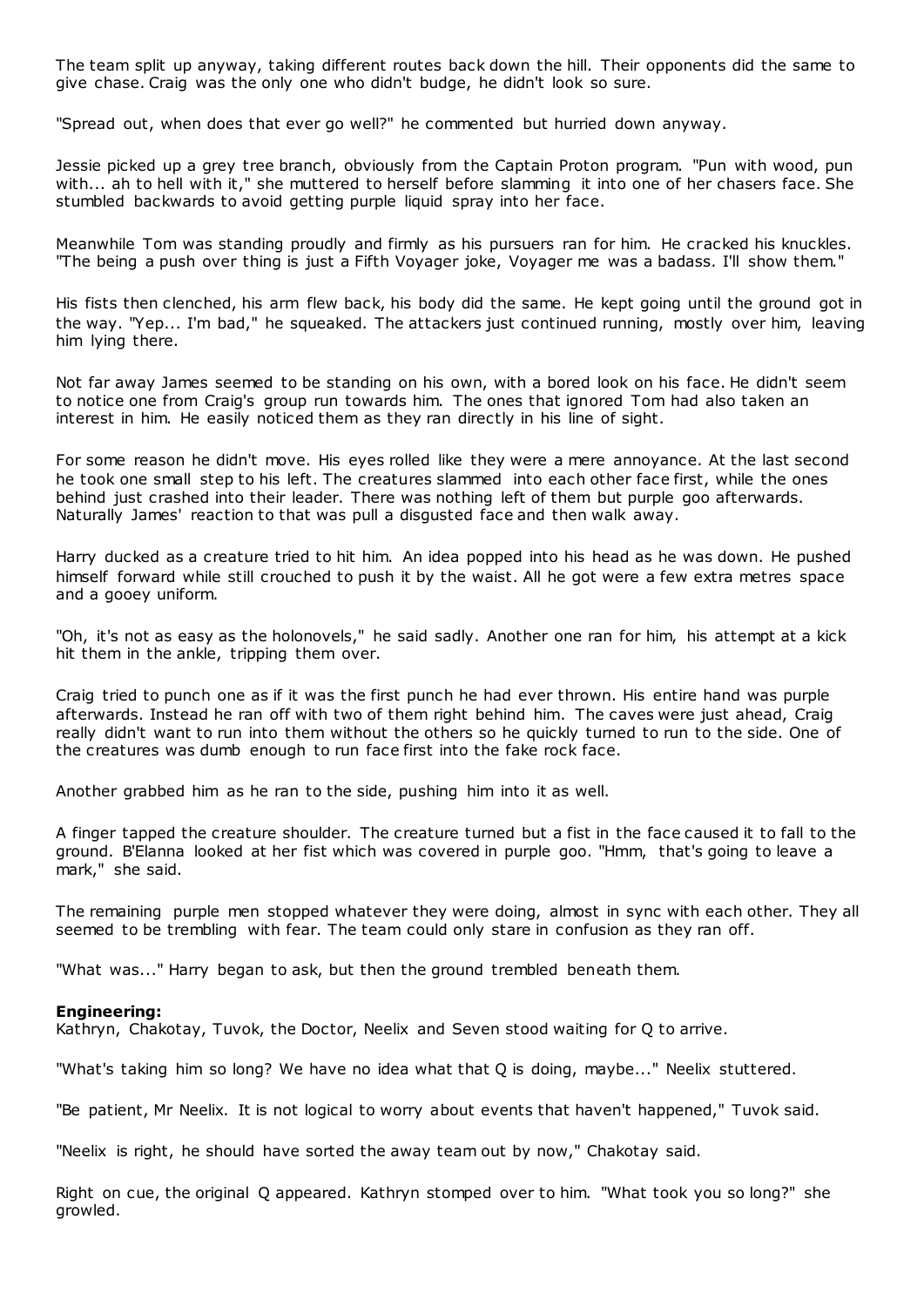"Bad news Kath, we were too late. Q will be heading for Engineering now," Q said seriously for a change.

"Computer, seal off Engineering with a level twelve force field," Seven said.

*"Acknowledged."*

"Who made you Queen of Voyager you rotten little sh..." Kathryn snapped.

"Why Engineering?" Neelix asked quickly.

"Stupid question Neelix. If he wants to destroy us, this is the perfect place to do it," the Doctor answered.

Kathryn rolled her eyes, "I'd pick Neelix as second in line over Miss Perfect. Our lives don't revolve around you, missy."

Seven seemed a little surprised. "Why do you insist on talking to me like that all the time? No one else does. I've done nothing..."

"Give it time," Kathryn spat back.

A man cleared their throat. It took a few seconds for everyone to realise it wasn't one of them. They turned their heads towards the entrance to Engineering. There the second Q stood, watching them with a smile on his face.

"Hmm, it's a little different here but I can still make it work," he sneered.

"Q, don't be a fool. You know the Continuum will not stand for this," the original Q warned him.

"Oh won't they? I'll be doing them a favour," Q2 cackled while slowly approaching the group. "You know as well as I do that everyone will be better off without these..." he eyed the crew with contempt. "Primitive primates. Honestly, I don't know why you still sniff around them."

Kathryn stepped forward to give him a close up of the death glare. The Q did his best to avoid looking directly at it. "Yet despite how primitive they were, a group of Humans managed to lock you up. Keep this crap up and not only will we do it again, I'll chuck Neelix and his Leola crop in with you."

Neelix gasped in horror, "how awful. Q's don't need to eat. What a waste."

Q2 laughed at her, making her glare even more deadly. "What has Q been telling you? I suppose you do have to dumb it down for them," he said in Q's direction.

"I suppose I would be the one to eat it," Neelix muttered to himself.

Q2 turned to point a finger in his direction. A lightning bolt flew out of it and struck the Talaxian in the chest, sending him flying back. The Doctor hurried over to his side.

"You haven't changed Q. You're still picking on little rodents," Q said.

Q2 smirked evilly, "oh yes, the Monsoon of Trombadia. They didn't see that plasma storm coming."

"As usual, your antics lack poetry," Q mocked him.

It was enough to anger the other Q. "Oh shut up! Ten minutes out of that blasted rock and I'm already having to listen to your unfunny remarks. These Humans locked me up and threw me aside like the trash that they are. I don't intend for that to go unpunished."

"This is illogical. Why punish Humans that have done nothing to you? It serves no purpose," Tuvok pointed out.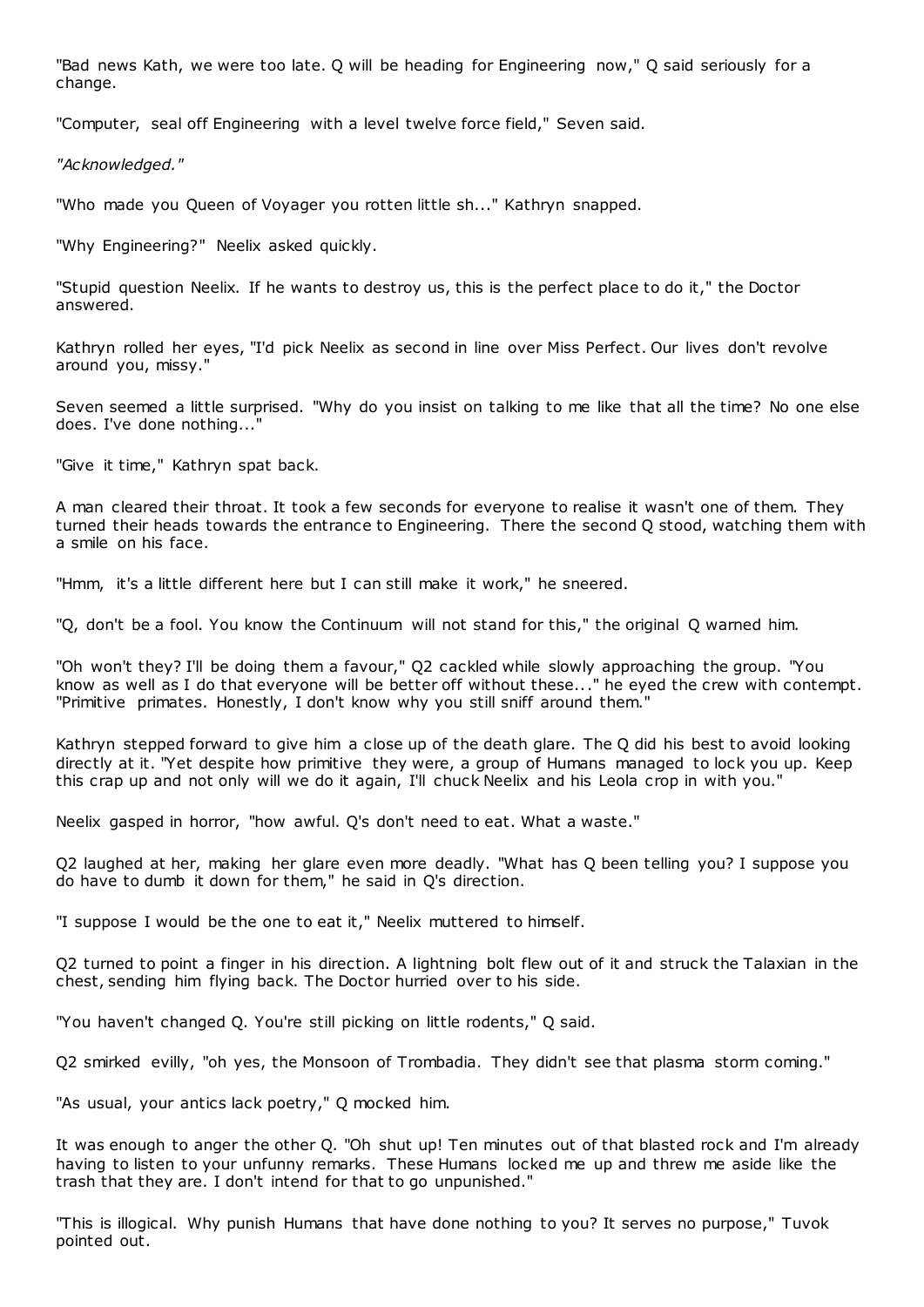"Well I suppose you could say that, but in my eyes you're all just as guilty. You're all the same to me," Q2 said. "Funny how that works, hehe."

"You won't get away with this Q," Q snapped.

"Why not? Oh... I see," Q2 pretended to sound sad, his voice patronising. "The Continuum don't care, do they? You do anything to stop me and they'll drag you back by the ear. See, I told you they'd come around to my way of thinking."

Q shook his head, "Q, don't..."

"You all robbed me of my pride. I was the most powerful being in the universe, people saw me as a god," Q2 ranted while staring accusingly at everyone. "Now it's time for payback!" He raised his arms into the air, as soon as he did all of the consoles in Engineering exploded. Everyone who were not hit by any of them ducked for cover.

The only thing they could hear over the sound of the fires and explosions was the sound of the Q laughing like a mad man.

#### **Holodeck Two:**

The away team found themselves walking through the fake caves. Colour wasn't far ahead of them, the scenery looked far more open. Instead of plastic walls there were concrete beams dotted around. Tom's eyes lit up as he recognised one particular bit of scenery; a red ancient looking car sitting on its own.

"Let me guess," B'Elanna groaned before he could say anything.

Tom seemed to ignore her as his pace quickened. "It's been ages since I worked on old Bella."

"Bella?" Jessie said blankly.

Tom slipped an arm around B'Elanna's shoulders, "named after my favourite gal of course."

Harry laughed behind his hand. "Yeah, I wouldn't."

The group were now completely in the colour area, only a short walk away from the car. That was when a few of the team noticed the ground had lines painted all over it.

"Yeah, now I know why this place gave me the creeps," James said, glancing briefly between the car and Tom. "This is the program I used for the deleted love scene betw... well you know." Jessie and Craig sniggered as quietly as they could, but Tom's attention was already on them.

"What, love scene? What are..." he stuttered, then it came to him. "I knew it! You were the one that edited my mutiny program."

Harry groaned into his hand to hide his face, "what, did you think Kiara did it on her own?"

Tom didn't know what to say for once, he just stared at him and then James. He smiled back at him.

Harry's face was bright red, luckily his mind was on his side for once as a different thought distracted him. "Captain Proton, the resort program, the *Hot Rod* garage." Everyone turned to him. "All of the programs merging together are Tom's."

"Oh crap," Jessie groaned. "As soon as the scenery turns into a porn fest, I'm out of here."

"Coward," B'Elanna commented with a smile.

Something plastic in the distance cracked. The noise wasn't loud but it still echoed around the empty structure. A lot of the team jumped at the suddenness of it.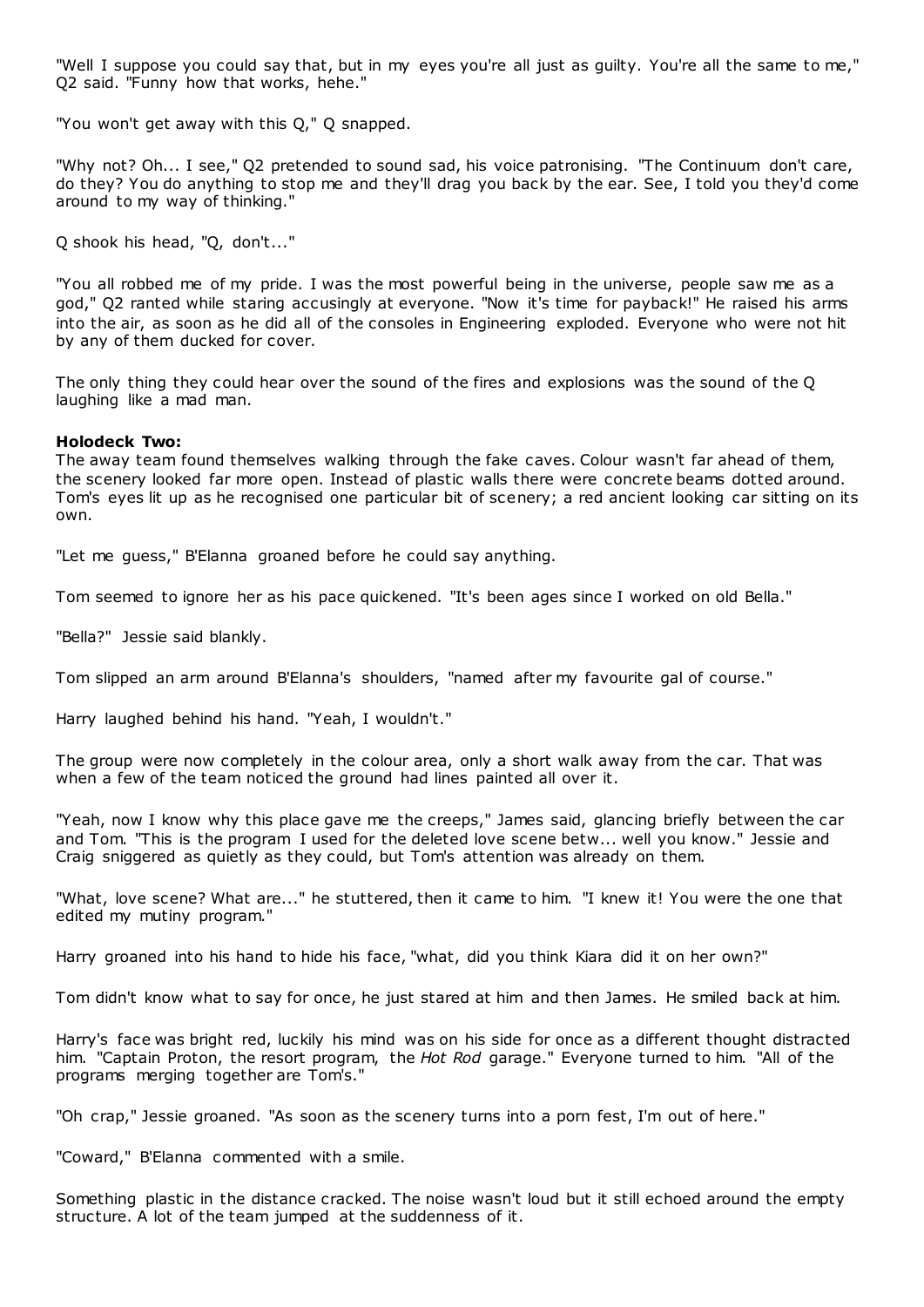"I gotta bad feeling about this. Do you think those things are still on the Holodeck?" Craig said warily.

"We need some light," Jessie said.

"No chance of that, or porn fests," Tom muttered. He saw Harry pull a tricorder out of his pocket in the corner of his eye.

"How did you... never mind, anything?" B'Elanna questioned.

"I always carry one around," Harry answered the first half. His body turned all the way around on the spot, the tricorder made the same noises all the way round. "The tricorder can't make heads or tails out of this. There's energy signatures everywhere, probably the Holodeck malfunctions causing interference."

The others continued looking around while he scanned.

"I don't even know what those things even were. That doesn't help," Harry said. His tricorder pointed towards the same spot James was looking at. "Wait, something's moving." Everyone else looked as well.

A figure moved out from behind a pillar. Soon more were doing the same from different ones. They slowly started to surround the away team

"There's not many left. This shouldn't be a problem," B'Elanna said.

"I've got an idea. Maybe you should get..." James started to say.

Tom immediately butted in, "I got a better one. We're in a Holodeck. Why don't we use it."

James glared at him. "You don't even know what my plan was!"

"I'm sure it was a brilliant plan involving lots of snark-asm, you running and Jessie kicking, but we don't have time for that," Tom said.

"Wait, am I doing the kicking or being kicked?" Jessie mumbled.

James rolled his eyes, "fine. I don't want to get in the way of you getting knocked flat on your ass again."

"Less talk more, anything," Craig stuttered as the aliens were only a few feet away.

Tom grinned, "computer, Captain Proton outfit and rocket pack." The others stared at him blankly as his uniform changed into a monochrome outfit with a leather looking jac ket. A bag appeared on his back. "Time to save the world."

"Oh god," B'Elanna groaned, already regretting her proposal acceptance.

Tom tugged on a little cord on his back. The huge backpack that was attached to it suddenly ignited on the bottom, lifting him up. He was just about to reach for the phaser like weapon in his pocket when he hit his head on the ceiling.

It did seem to work but not in the way he planned, as the aliens just stared at him in amusement, allowing the others to escape from being surrounded. Once they were the ones surrounding the aliens, Tom's backpack gave out and dropped him to the floor.

"See, it worked," he squeaked.

The aliens noticed he was alone and swung around to confront the others.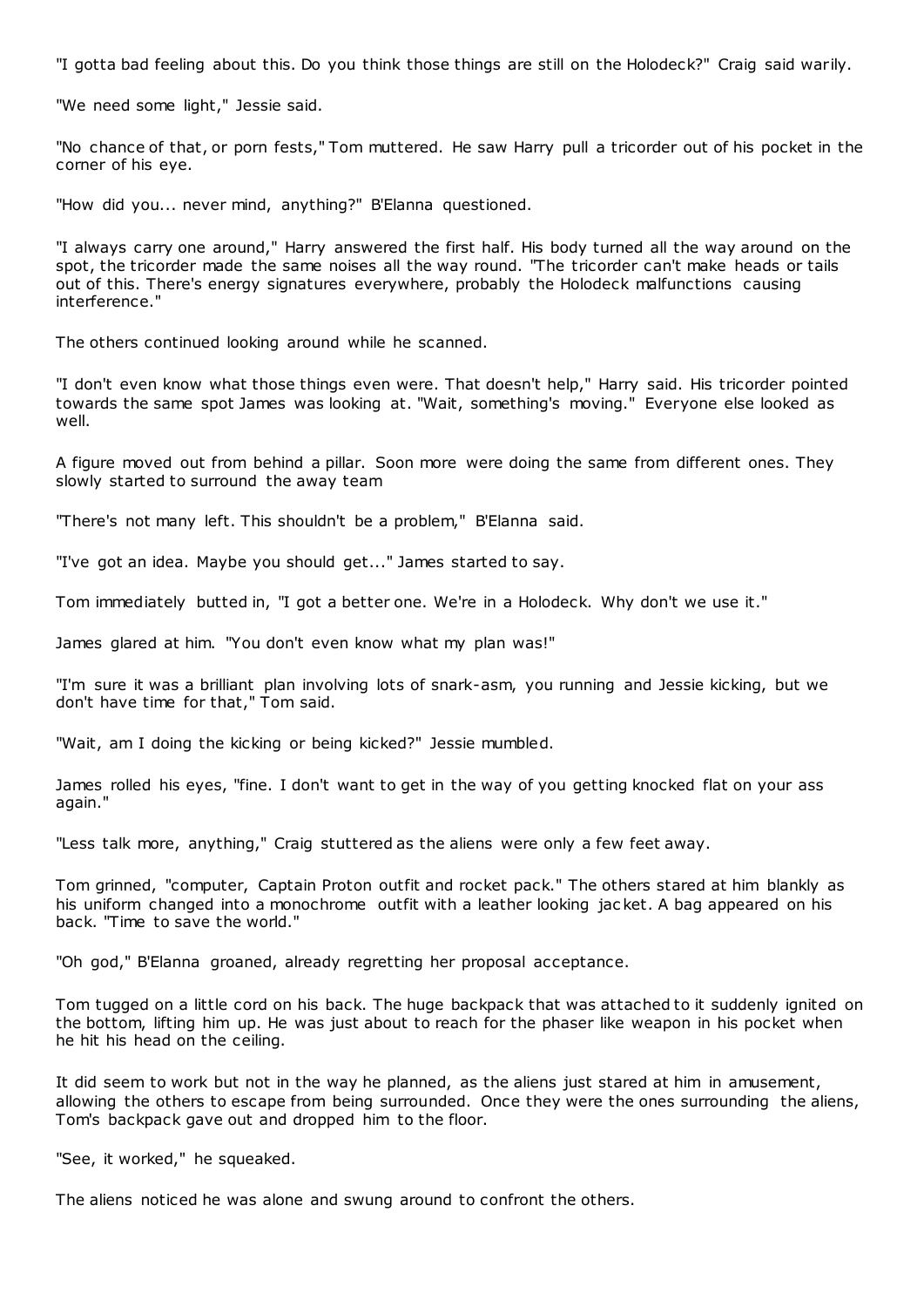Craig thought about attacking the one in front but only for a second, he ran off instead. B'Elanna meanwhile slammed one of her attackers, head first, into a pillar. Like the previous encounters he turned into a puddle of goo afterwards. "This is just too weird."

"Use the Holodeck, use the Holo..." Harry muttered as he tried to run circles around the two chasing him. Then he caught sight of the car Tom was eyeing earlier. He ran over to it as fast as he could.

Tom still lay on the floor nursing his sore head, groaning in pain.

Two of the aliens ran after Jessie while her back was turned. Nearby James had seen them, but he was too far away. All he had time to do was yell her name and barely step forward. She turned just in time to get pushed into one of the pillars. Content that they had done enough, t hey ran off leaving her to crumble onto the floor.

The two aliens chasing Harry were quickly blinded by two lights coming from the red car. Lucky for them Harry was still trying to figure out how to work the damn thing. The gearbox was baffling him.

"What's these numbers for, is it like the speed or something like warp one, two." He tried to push it forward but the car groaned at him. While he was doing that his feet started tapping the pedals. "Come on, one will do, come on..." he stuttered just when the car lurched forward. The poor aliens didn't stand a chance. The car was no longer red.

James ran over to where Jessie was lying. Her back was still against the pillar as she had just slid down from the impact point. He knelt down beside and very carefully put an arm over her shoulder, he hesitated once before finally doing it.

"I'm okay, it's already going away," she said through ragged breath. That told him she was lying to make him feel better.

There was no time to argue as another alien approached them. James turned slightly on the spot. With his spare arm he shoved it roughly. "Oh get lost," was all he said as the creature stumbled over what looked like the edge of the structure and disappeared out of sight. Craig was close enough to see the thing land on a road. He cringed as a lorry ran right over the purple blob he could see.

Tom finally tried to sit up. "Guys, Holodeck. No one listens."

B'Elanna heard him and gave him a brief glance. "Hmm, the safeties. They mustn't be on or..." Lights blinded her, but what really surprised her was the sound of a car horn rapidly going off. Quickly she dived out of the way, just in time to avoid being hit by the now purple car with a wide eyed Harry at the helm.

"How do you stop this thing!?" he screamed.

"Tap the other peda..." Tom tried to tell him, but B'Elanna shushed him loudly.

"Turn the wheel thing to the left!" she shouted.

Tom chuckled through the pain, "women drivers."

Harry didn't know which pedal he meant, he had attacked all of them during his panic . He decided to listen to B'Elanna and spin the wheel. The car abruptly turned on his command at high speed, it flung him into the still partially open door he climbed through. He tumbled out of it, just in time for the car to slam into one of the concrete pillars.

The entire structure trembled at the impact, the noise it made was a brief assault on everyone's ears, especially Harry's.

B'Elanna sighed in relief before scowling at Tom for his earlier comment. He didn't notice right away, when he did he laughed nervously.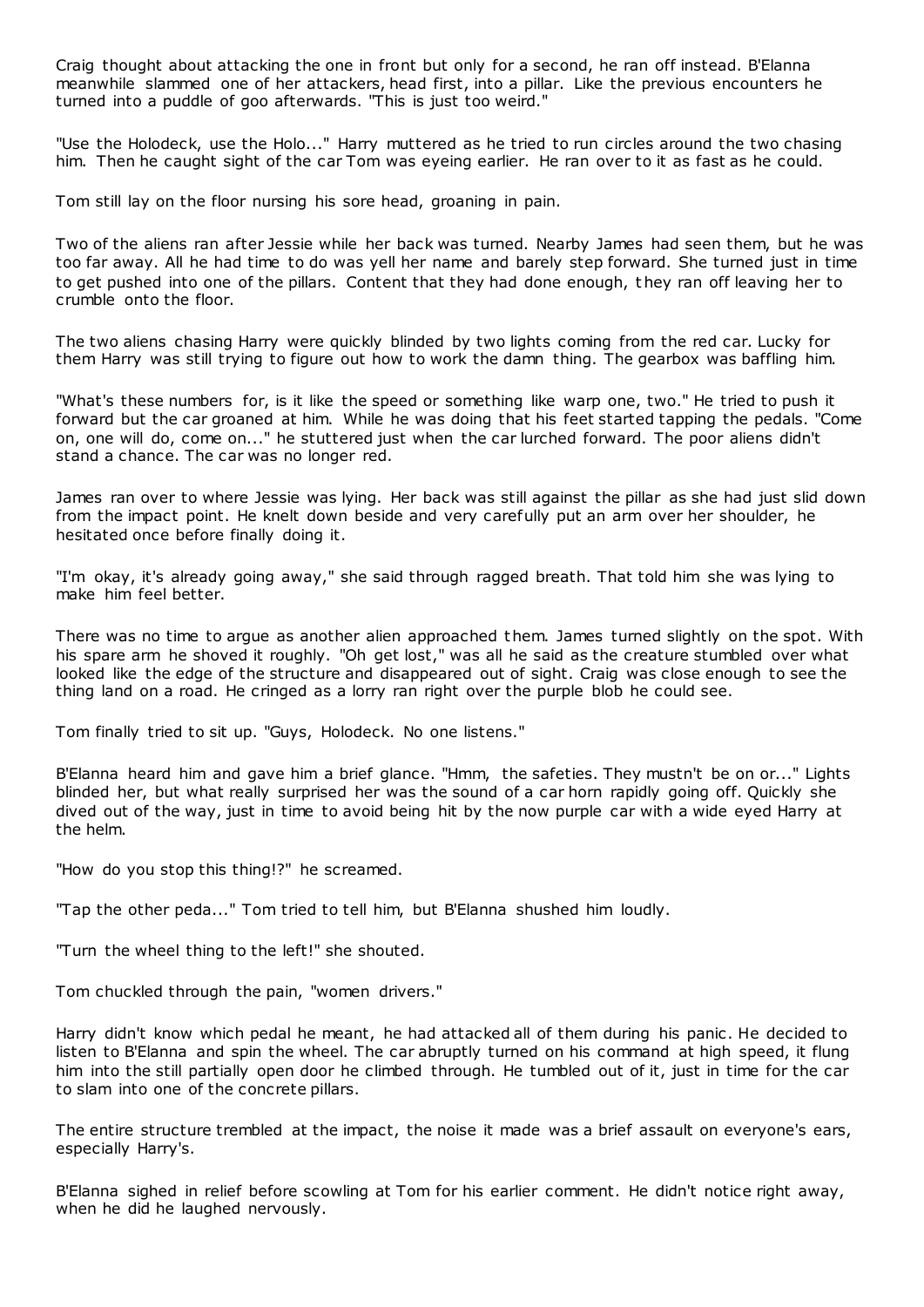"What's that..." Craig stammered as he looked at the remains of the car and the pillar. The pillar flashed into the Hologrid for a second, then turned into a palm tree for another. Each time it would change back into the broken pillar.

"Out, now!" B'Elanna ordered, gesturing to the road leading down to the ground level. Everyone ran through the occasional tremor. What was left of the purple monsters attempted to follow.

The away team kept running until they were clear of the stone car park, as the tremors dragged parts of it to the ground.

The ground shook, the holographic images around them flickered on and off, showing the hologrid in its place. It stopped as suddenly as it started, however it didn't go back to normal. Various areas looked like a corrupted merge of various programs.

"What was that?" Harry asked.

B'Elanna stared at one of the larger corrupted patches. "There's nothing we can do here, we should go to Engineering."

"That may not be as easy as you think. Computer end program," Harry said. The computer beeped harshly to tell him it couldn't do that. "Computer arch."

To everyone's surprise the Holodeck exit appeared after a few glitchy tries. The doors opened as if nothing was wrong. The group hurried out anyway.

#### **Deck Eleven:**

The turbolift doors opened to a corridor of black. A red light would ominously flash every second, barely lighting up the way. B'Elanna stepped out first, or rather she pushed her way out first. Everyone else had to negotiate their way out of the cramped lift.

"Not another black out," Tom complained once he was out of the lift. He was the last one to be, right after Craig.

B'Elanna shook her head. "Emergency power is holding." She hurried further ahead.

"This means the Q is definitely out of the Holodeck," Harry commented.

"That was obvious from the moment he disappeared," James said.

Tom stared at him with an angry look on his face, not that anyone could make that out until the red light flashed. "Then why didn't you say that then?"

"I did try, twice," James said. "Look, plenty of room to escape over there. Hey I got an idea, why don't some of us get out of the Holodeck."

"You, you didn't say anything like that," Tom muttered.

By this time Jessie, Craig and Harry had quickly abandoned them to catch up with B'Elanna. She had just reached the door to Engineering and was struggling to get it open.

"No, I didn't get a chance to finish. You were far more interested in playing Captain Moron," James said, rolling his eyes.

"No no, you fell for it too or you would have left on your own. You're just trying to make yourself look smart. News flash, you just sound like a know it all and everyone else looks stupid. That includes best make out friend Jessie," Tom ranted.

B'Elanna tore off the panel next to the door to expose the wiring. All it needed was a little tampering and the door opened. As soon as it did something inside exploded, sending sparks across their field of sight.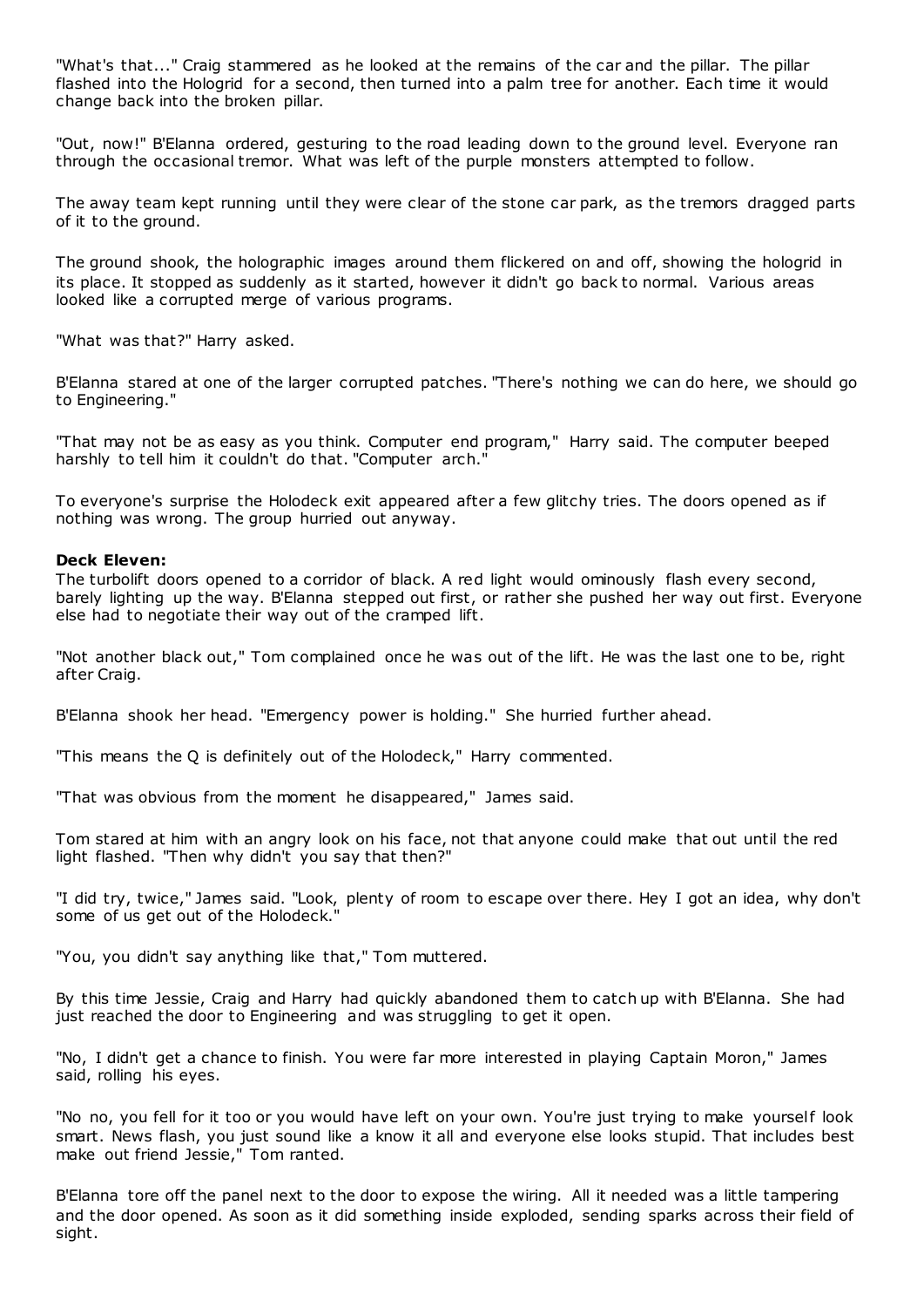The team reluctantly walked inside with B'Elanna leading the way. Consoles were either blackened out or were on fire, debris lay scattered everywhere, wires were hanging from the ceiling. Every detail made B'Elanna's face tighten further in fury. Sensing it the others slowed down a bit so they were further away from her.

Harry dared to take a good look around as he slowly walked. He was relieved to see no injuries or worse on the ground. Then a thought occurred to him. That was more than a little strange.

"Captain," B'Elanna almost hissed. She hurried over to the base of the core. The rest of the team quickly noticed there were people in Engineering after all, they had all huddled next to the dark and motionless warp core.

Tuvok lay on the floor with burn marks across his skin, green still oozed out of a large one on his cheek. The Doctor and Kathryn were trying to treat him but they obviously weren't having much luck.

The group didn't notice Seven and Chakotay trying to help an equally injured Neelix out of sight.

"We're losing him. There's nothing I can do here," the Doctor said.

"Obviously transporters are out, but can't we carry him to Sickbay?" Jessie stuttered.

Kathryn closed her eyes and shook her head sadly. "There's no time. We'd never make it."

"Might as well try," Craig said as he stepped forward.

"I'll help," James said, briefly surprising the others who still thought he was arguing with Tom outside. He walked forward with Craig to crouch down next to the Security chief.

The Doctor didn't look too happy about it, his hand gestured at them to stop. "If you move him it'll exacerbate his condition."

"He'll die either way so why the hell not?" B'Elanna snapped.

Seven approached everyone, as usual her hands crossed behind her back. "I have a solution."

"Of course you do," Kathryn said in a fake cheerful voice.

"What is it?" Jessie asked.

"Astrometric sensors detected an m-class planet two lightyears away. The Borg know it as Phados One," Seven answered.

"We're out of its range in our current state," Chakotay pointed out grimly.

Harry glanced behind him as Tom decided to join everyone, he appeared a lot more sluggish than before, as well as dazed. He rested himself against the nearest console to the others. "Voyager no, but a shuttle might," Harry said.

"I would recommend against that," Seven interrupted.

"Life support will not last long, we don't have much time," B'Elanna said while she worked at a station.

Kathryn's head snapped to attention towards Seven. "Wait. Why wouldn't you recommend that? The shuttle curse is just a joke, try not to be so literal."

"I wouldn't be so sure," Craig commented.

"The Borg learned of a planet that appeared to be abandoned. Numerous species that the Borg assimilated had a tale or myth about it, each one different and yet shared the same commonality. Power. A cube was sent to investigate," Seven explained.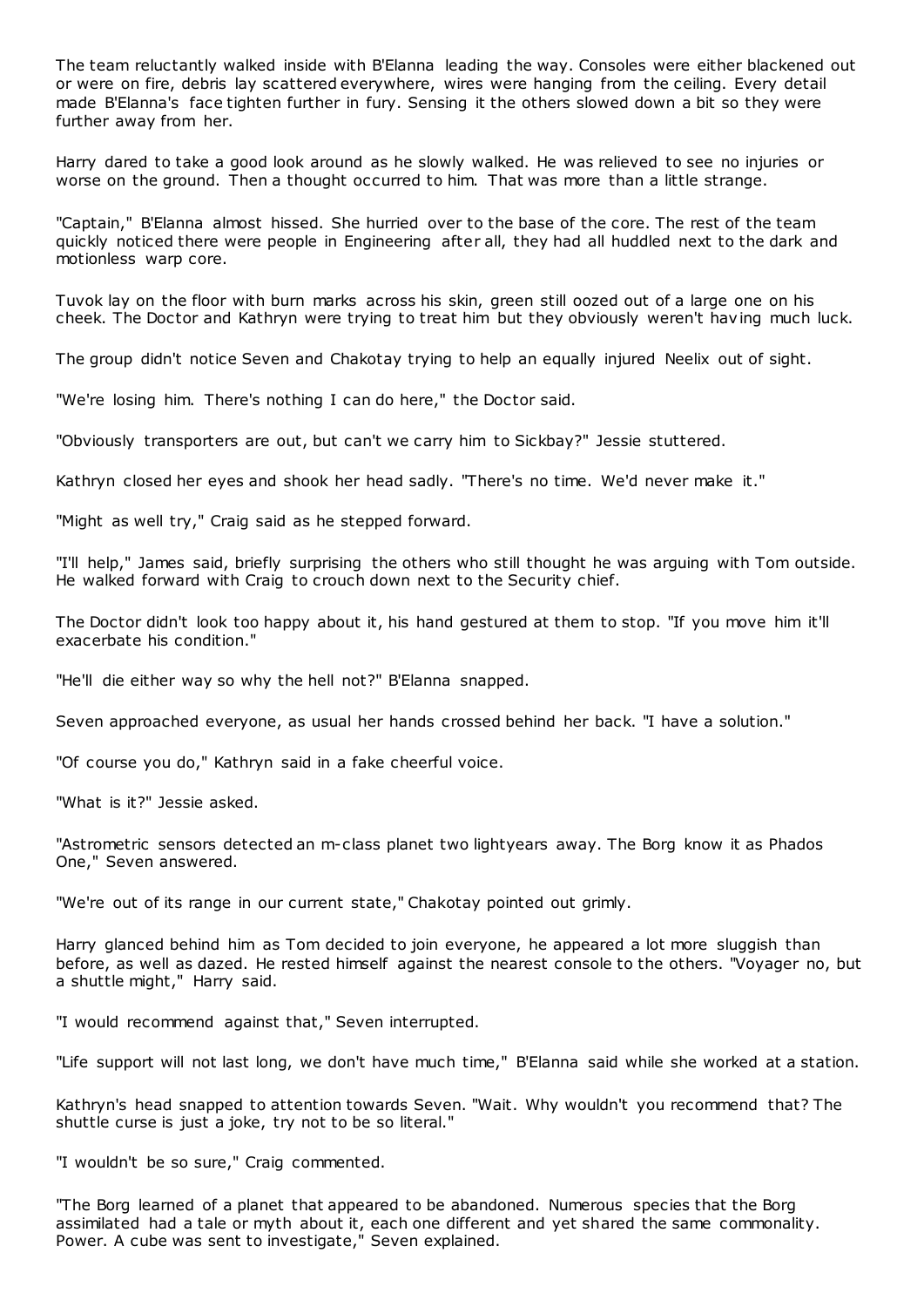"Are you suggesting the Borg are very slow at mining?" Jessie said with a slight smile.

Seven's eyebrow shot up. "No. The cube was obliterated within minutes of entering it s orbit. The only information we got was that it was destroyed by a weapon that distorted subspace in the cube's path. We were unable to duplicate or shield against it, even after sending more vessels."

"Hardly abandoned then, is it?" Kathryn scoffed while her body twitched from coffee withdrawals.

"So, no shuttle. No warp capability. No transporters," Chakotay attempted to sum up.

"I might be able to reroute power from life support on decks twelve to fifteen, those decks are deserted," Seven said.

"Then we'll be able to get transporters online," Chakotay said.

"That'll help Tuvok at least," Craig said hopefully.

Kathryn sighed impatiently. "Good, but mentioning Fatass One just wasted five minutes of his time, so..." Her eyes were wide, her hand gestured towards a console close to Seven. She took the hint and got straight to work.

"I wouldn't bother," Q's voice said from out of nowhere. He appeared in a flash moments later. Only the Doctor noticed that Tuvok and Neelix disappeared at the same time. "Q will pull the rug just as you're about to walk on it, then he'll likely smother you in it. It's his style.'

Chakotay rolled his eyes as he turned towards him. "I thought he was free now. Why continue to waste his time with us?"

"Did you think that trashing your Engineering and frying your fry cook was his revenge? No, he'll just be getting started," Q teased. The Doctor meanwhile muttered under his breath as he retreated out of Engineering.

"Since he's loose what do you expect us to do about it? This is your domain," Jessie snapped.

"The technology to trap him again is nearby. A technology far beyond your understanding. Many have failed to steal it before," Q said ominously.

Seven's eyebrows raised again. "Phados One's power is a type of technology?"

"But you will not fail," Q continued like she hadn't said anything.

"Why do you think that?" B'Elanna asked.

"I have an old Q friend on that planet, she's the protector of the planet. Just mention me to her and she might help you," Q said.

"That doesn't solve the getting there problem," Harry said.

Kathryn rolled her eyes, "or the getting blown to pieces by the inhabitants problem."

"I can give your transporters a little boost, that'll not draw too much attention. When you have the power, you'll be able to download it to Voyager once you return, via your commbadge," Q said.

"How is that possible?" Jessie asked.

"Because I've just made it so," Q smiled.

"But if you can do that, why can't you give us the technology?" James asked.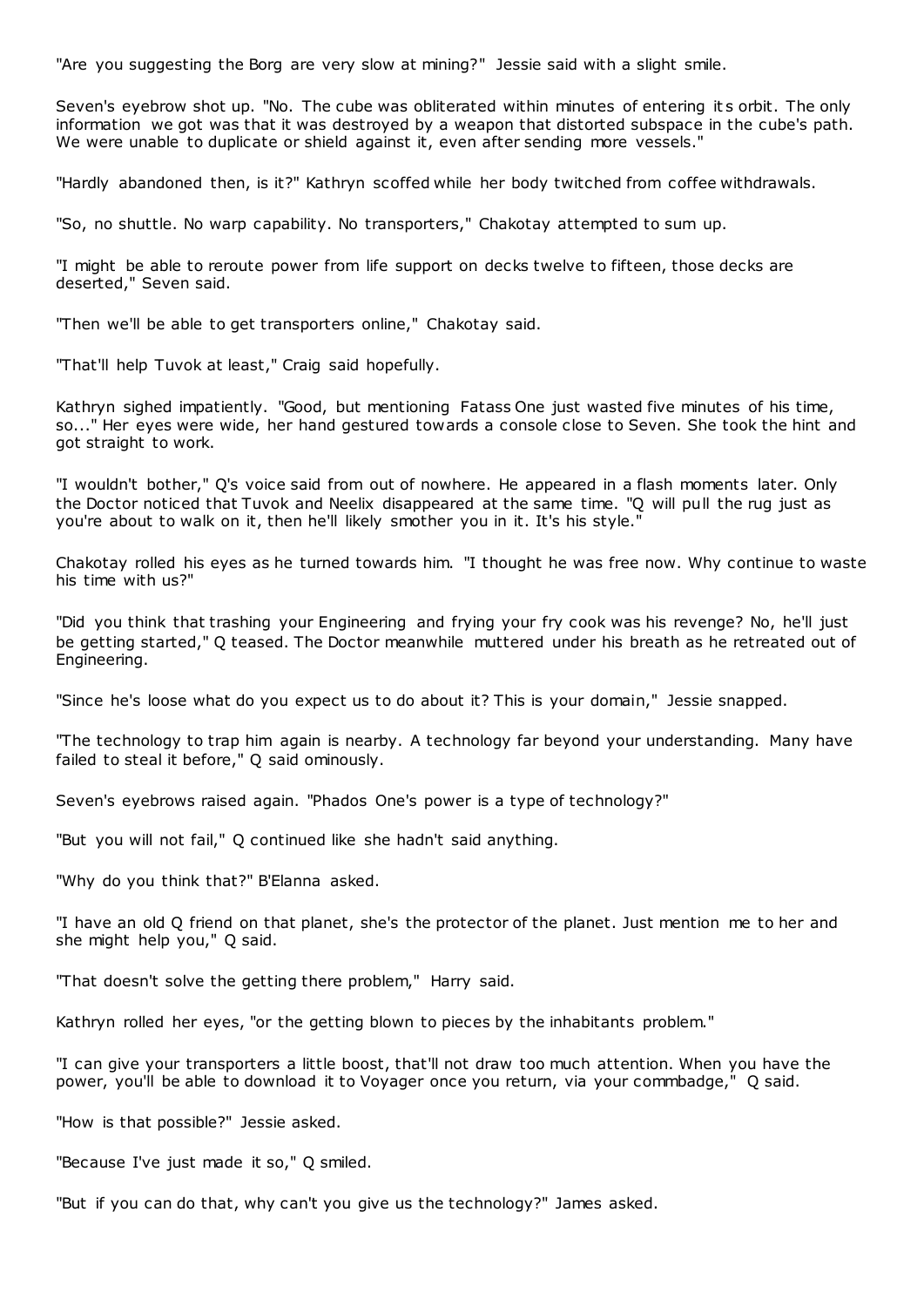"Well blondy, since that other Q is on your holodeck, my powers are limited. I can't explain it or I'd risk breaking your tiny brains," Q replied.

Kathryn shook her head. "I'll need to monitor things here. Seven will need to be around just in case we're in need of a deus ex machina. Tuvok and Neelix need to be taken to Sickbay. Maybe Chakotay can take B'Elanna's place in the away team as we'll need to begin repairs..."

"If that Q's just going to destroy everything again, my being here isn't necessary. I'm probably the best one to work out that technology Q is talking about," B'Elanna said.

Seven stared blankly at Kathryn. "What is a deus ex machina?"

"You know. A plot device created solely to solve ridiculously unsolvable problems with little effort. Only ours has giant boobs," Jessie commented.

Kathryn smiled a little too proudly. "Yes, get your nanoprobes ready. We may need to throw a handful at some point."

"That's not..." Harry began to point out.

Seven was not impressed. "Why am I getting the flack for this? The Q fits the definition, not I."

Q glanced down at his chest with a bemused expression. "Why, thank you for noticing."

"So, we have Harry and B'Elanna to figure out this advanced technology. Two Security crewmembers. Perhaps Chakotay can replace Tom to lead the team. And Jessie," Kathryn said, briefly giving Q a skunk eye.

Chakotay cleared his throat, "I can't believe that out of the two of us, I'm the one bringing this up. This *power* obviously belongs to someone. We can't just go in and steal it."

"The planet has been abandoned for an unknown amount of time. The Borg concluded that every weapon was automated," Seven said.

"So, booby trapped then?" Tom said tiredly.

James shrugged. "Seems like. Maybe we should take Seven after all." Jessie and B'Elanna both laughed, while Kathryn's proud face grew stronger. Seven was far from amused.

"No, no. We don't want to trigger any traps. We'll leave her behind," Chakotay said, before finally laughing as well.

"Why does everyone always make jokes like that about me?" Seven asked.

"Maybe if you wore clothes instead of painting yourself, you'd get more respect," Jessie replied honestly.

Seven was just confused though. "I don't understand. I am wearing clothes."

Jessie scoffed while her eyebrow raised, "you look like you belong in Tom's Captain Pornton. The outfit screams *look at me*."

"Proton," Harry corrected her.

Tom sighed, mostly out of impatience. "Let's go, shall we?"

"Are you ready?" Seven asked, just as impatiently. The original away team all nodded eventually.

"Remember everyone. We may not have any power but we're still the Power Rangers," Tom said, finally brightening up a little.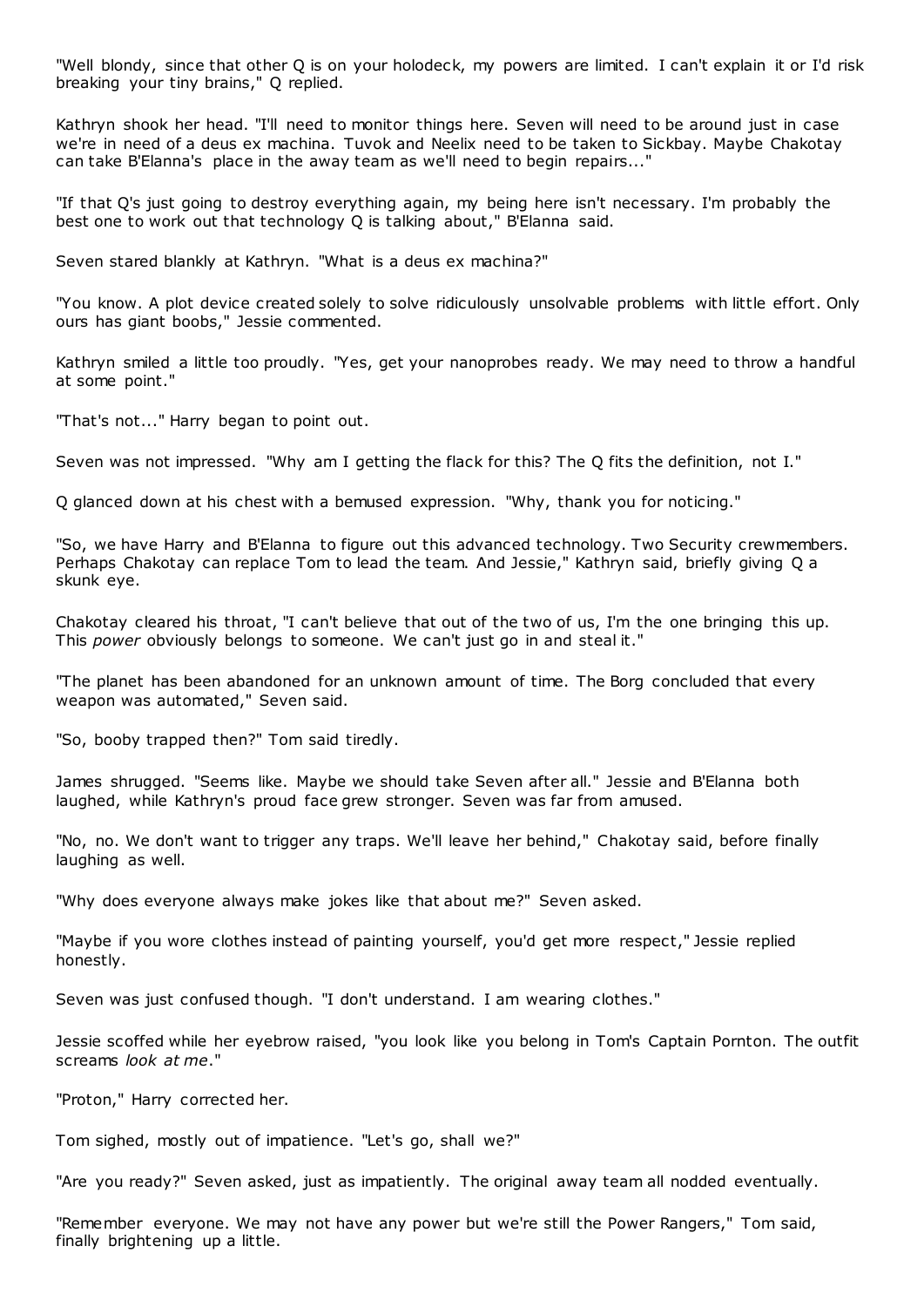"What?" B'Elanna asked. Everyone else said the same thing with just a look directed at him.

"I don't know why I said that," Tom said, his face turning bright red. "Okay how about this instead; Voyager lies adrift yet again, at the mercy of a powerful evil. Lieutenant Paris steps up to the plate, he rushes to the rescue. For he is the protector of Voyager, scourge of intergalactic evil."

The console that Tom's hand was resting on caught fire. "OW!" he yelled as his hand jumped off the hot console.

"I'm surprised that he's not been put out of his misery. I would," James commented.

"What?" Craig was taken aback, his eyes were slightly wider than usual.

James shrugged nonchalantly, "what?"

"Can't say I'm not tempted, or take the credit for it either," Kathryn said.

"Don't worry, he'll probably get it in the second part," Jessie said. She and James laughed between themselves.

"What was that?" Harry asked. The pair smiled innocently.

"Are you okay?" B'Elanna asked.

"Yeah, I got my hand away in time. Still really hurt though!" Tom moaned. "Wonder why stuff like this keeps happening."

"You'd better be going, energise," Kathryn said in a tone that screamed *quit whining*.

"Remember we don't have much time," Seven said. She pressed a couple of controls and the six beamed away.

"I can't believe it. How could he let them get away!?" the female Q screeched. "The idiot spent far too long in that ugly rock."

"Oh give it a rest," her partner snarled back.

The pair continued bickering while sitting on ridiculously oversized thrones, which were standing in the middle of a monochrome and very plastic looking environment. Their two minions and them were the only objects in colour. They now had a hollow tin can looking robot hanging around to aid them, although at the moment it was waving its arms around.

Their original minions were unfortunately tasked with massaging the woman's feet, which for some reason had overgrown toenails decorated as if they were fingernails.

"It's the work of Q, I know it. He's always been the Humans lapdog," the woman continued.

The male Q rolled his eyes just before sipping at his grey drink. "Whoever it is sent the skinned apes to Phados. They'll not last long, not with them there."

"Hmph!" the woman grunted. "You lack imagination. They're there for a reason. I don't like it."

"You don't like anything," the other Q's voice said before appearing in front of them. The first male Q laughed maliciously while the woman snarled.

"You're nothing but a fool with an oversized head and pin sized brain. The Humans have escaped and are getting help. I thought you were a master of disaster. How right I was," the woman snapped.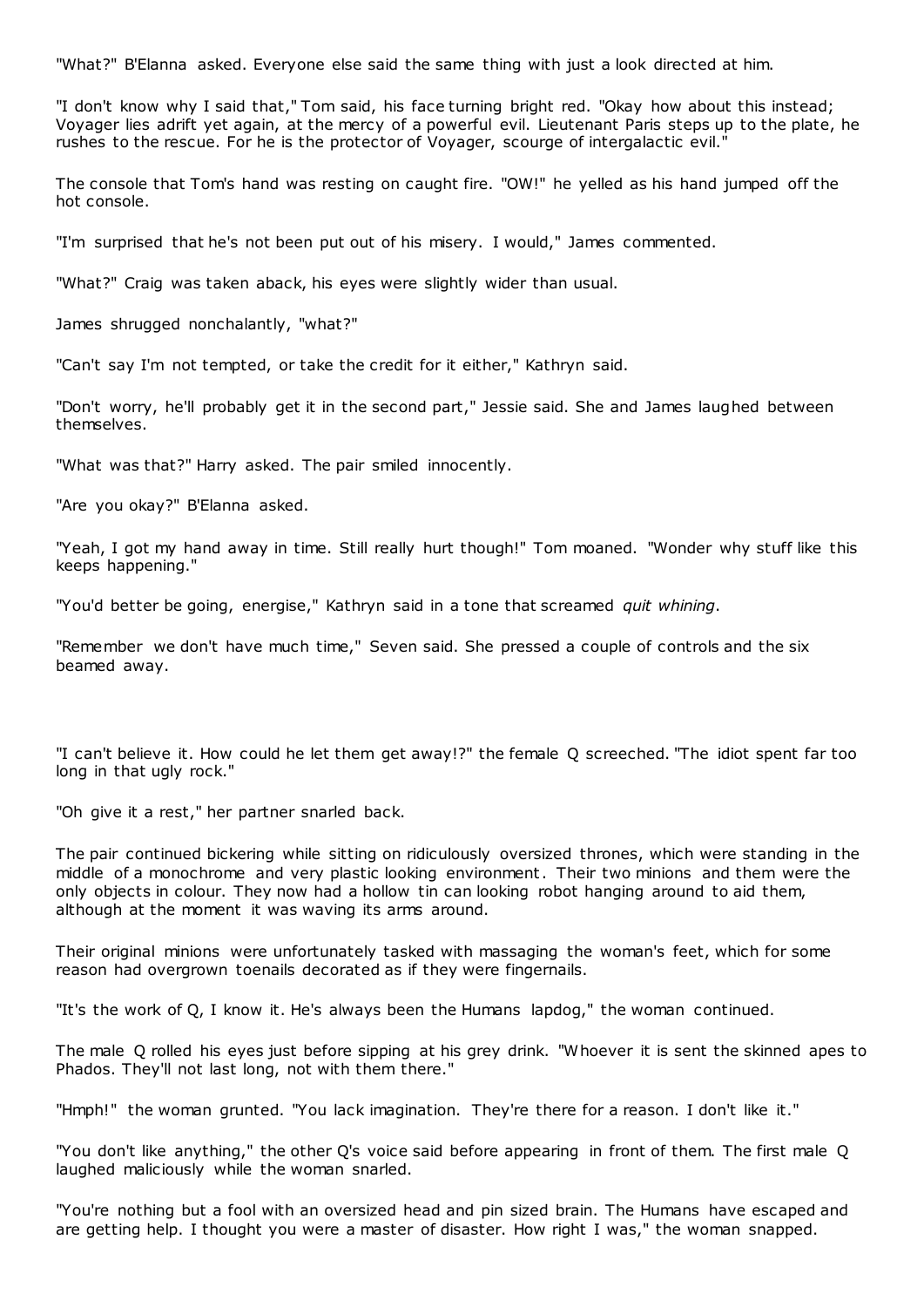The second Q rolled his eyes and snapped his fingers. The female Q's mouth vanished from her face. In her surprise she accidentally kicked one of her minions with her oversized toenails.

"Finally!" the first male Q groaned.

"I know what I'm doing. Their ship is damaged, little power. Dangle a planet with a great power myth in front of them and bam, like a shot they'll run on over," the second Q cackled. "I have no doubt Q gave them a helping hand. You'd think he'd know better by now."

The other Q let out a tired groan. "You have no idea. His latest scheme gave the entire continuum a good laugh." The other Q smirked maliciously. "What's so special about this Phados that has you so confident? The Humans are probably dead already, boring. Know something I don't?"

The female Q waved her arms around, her grunts and attempts at words muffled. The two continued to ignore her.

"Naturally," Q2 answered proudly.

"They tricked you into this juvenile fantasy room, locked you in a cell, and your response is to trash their engine room. We evicted you as we thought you'd enjoy inflicting terror into their lives as payback. Not just for you, but for the Q's who fought in the rebellion that Voyager destroyed. If we thought you'd just watch as they send a suicidal landing party, we wouldn't have bothered," the first Q said. The Q woman nodded.

Q2's eyes flashed with rage. "Your feebleness sickens me. Perhaps you need time away to cool off." A white light engulfed the two male Q's, once it died down the pair had swapped places. Q2 laughed as he leaned back comfortably in the throne.

"You dare not anger me. Your powers are far more limited than mine, and..." Q1 growled.

Q2's hand waved lightly. Another flash cut him off as he disappeared again, he wasn't the only one. The woman had gone too. A small rock appeared in the hand Q2 waved, his fingers c urled around it. "What do you think?" he said towards the two minions.

The two of them glanced at each other, clearly just as confused as the other. Then they heard their masters voices squeaking from the rock. They dared to smile at their predicament.

"Don't pretend that you helped me escape for me. You know I'm the brains of this trio, and you knew I'd want revenge on the Humans as well," Q2 whispered to the rock. "I won't let you out until you apologise. My feelings are hurt."

"Voyager had to pass by that exact spot. Don't flatter yourself!" the woman Q's squeaky voice yelled at him.

"Hmm," Q2 pretended to think about it, then he chucked the rock up into the air as if it was a ball. The two Q's squealed the whole time. "I trust that you two don't want to join them."

The two minions shook their heads quickly. "No, no sir. I never liked them anyway," one answered.

Q2 smiled darkly, "good."

"So what should we do about the Voyager away team, oh evil one?" the other minion asked.

"Ah yes," Q2 chuckled. "I wouldn't worry about that. They'll not get anywhere. We should send them something to keep them from figuring that out too soon. Hope is so much fun to crush."

The away team dematerialised on a rocky surface. It was a coastal region and the wind was strong. It was very much like Earth.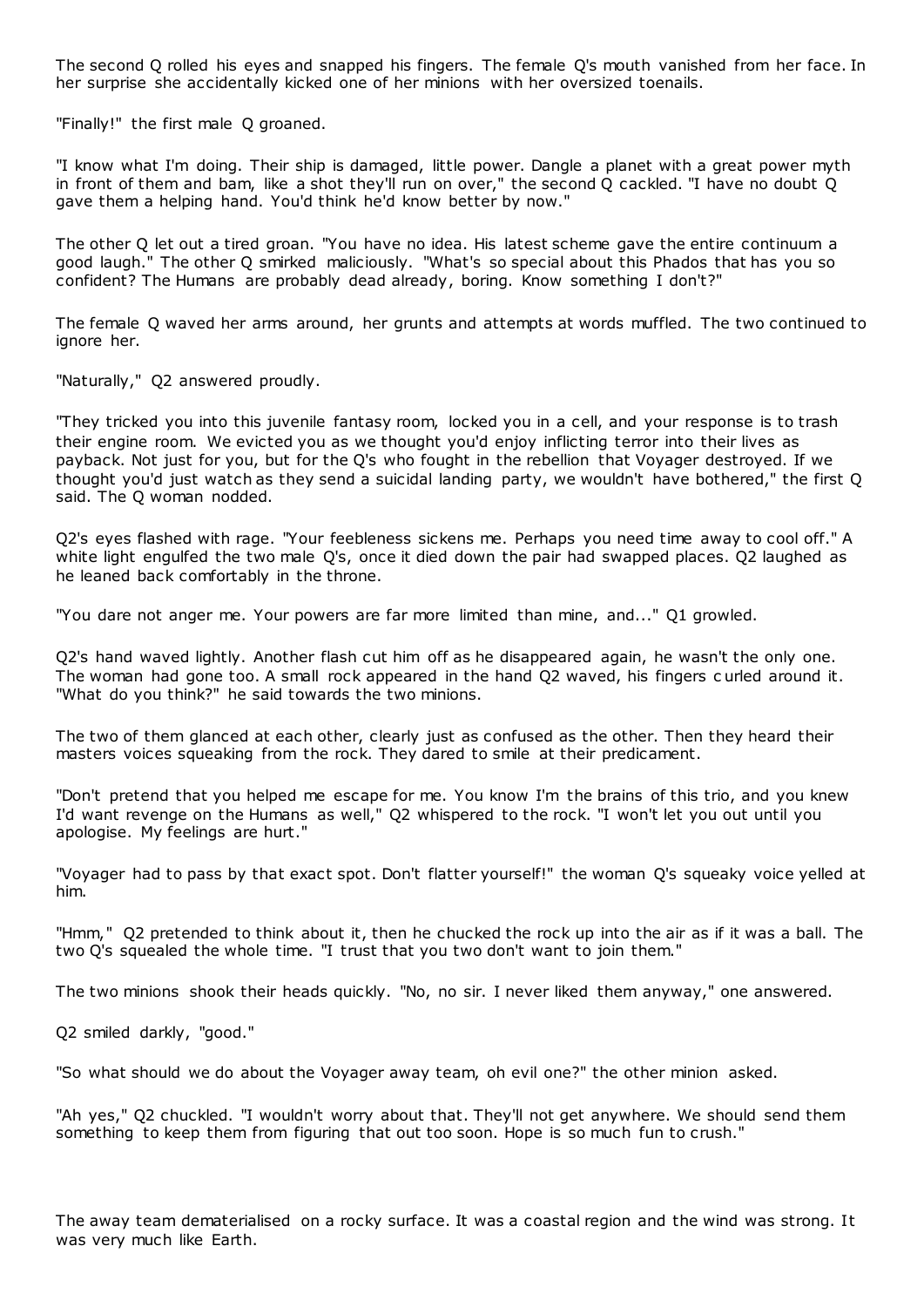"Cool, look at this place," Craig said in awe.

"Guys, look at this!" Jessie yelled from a few metres away. Everyone ran over to her. She was hovering over a huge humanoid skeleton.

"What is it?" Harry asked.

"I think the question is, who was it?" Tom asked.

"Definitely not the welcoming committee that's for sure," Harry commented.

B'Elanna gave him a disapproving scowl. "We have a job to do. Let's not hang around."

Barely ten minutes later the group were following the shoreline, carefully stepping across the rocks.

Jessie stopped and stared out into the ocean. James, who was behind her stopped as well. "Are you okay?" he asked.

"I was just thinking about Voyager. You know, and all the things we've all been through together," Jessie muttered.

"Really?" James asked with a bemused look on his face.

Jessie smirked and then laughed. "No. I'm thinking that I should have stopped by our quarters and changed into something I don't care about being ruined."

"You have something like that?" James said.

Jessie thought about it and shook her head. "No, without a replicator I'd have to steal something of yours."

James didn't take her seriously, he just laughed with her. "Good luck finding anything on my floor."

"Yeah, that's a point," Jessie smiled briefly. Her face changed quickly, her eyes looked full of thought. "I did briefly wonder why Q chose all of us for the original mission. Also why the other Q blamed us for something we didn't do."

James looked out into the sea, a cold shiver ran through him. He turned back to find her doing the same again.

Meanwhile just ahead Tom tapped B'Elanna on the shoulder to get her attention. She stopped so he could stand beside her. "Hey, do you want to have a random romantic moment in front of the waves?" He gestured behind him, B'Elanna briefly spotted James and Jessie talking. She rolled her eyes. "I've seen this movie. She's like *ohno things are bad, I'm so sad*. Then he's like *don't worry, I'm macho and tough, we'll fix this you poor frail woman*. She swoons, he leans..."

"Oh god. Why did I say yes?" B'Elanna interrupted him with a groan.

"Hey don't blame me, blame old movies," Tom laughed.

"What happens next? Does the joker get bumped off for making silly comments?" B'Elanna asked impatiently.

Tom wasn't put off by her tone, "no, the smooch usually gets interrupted when something bad happens."

"Did you add the psychotic women with the rose lei things to the resort program?" James asked.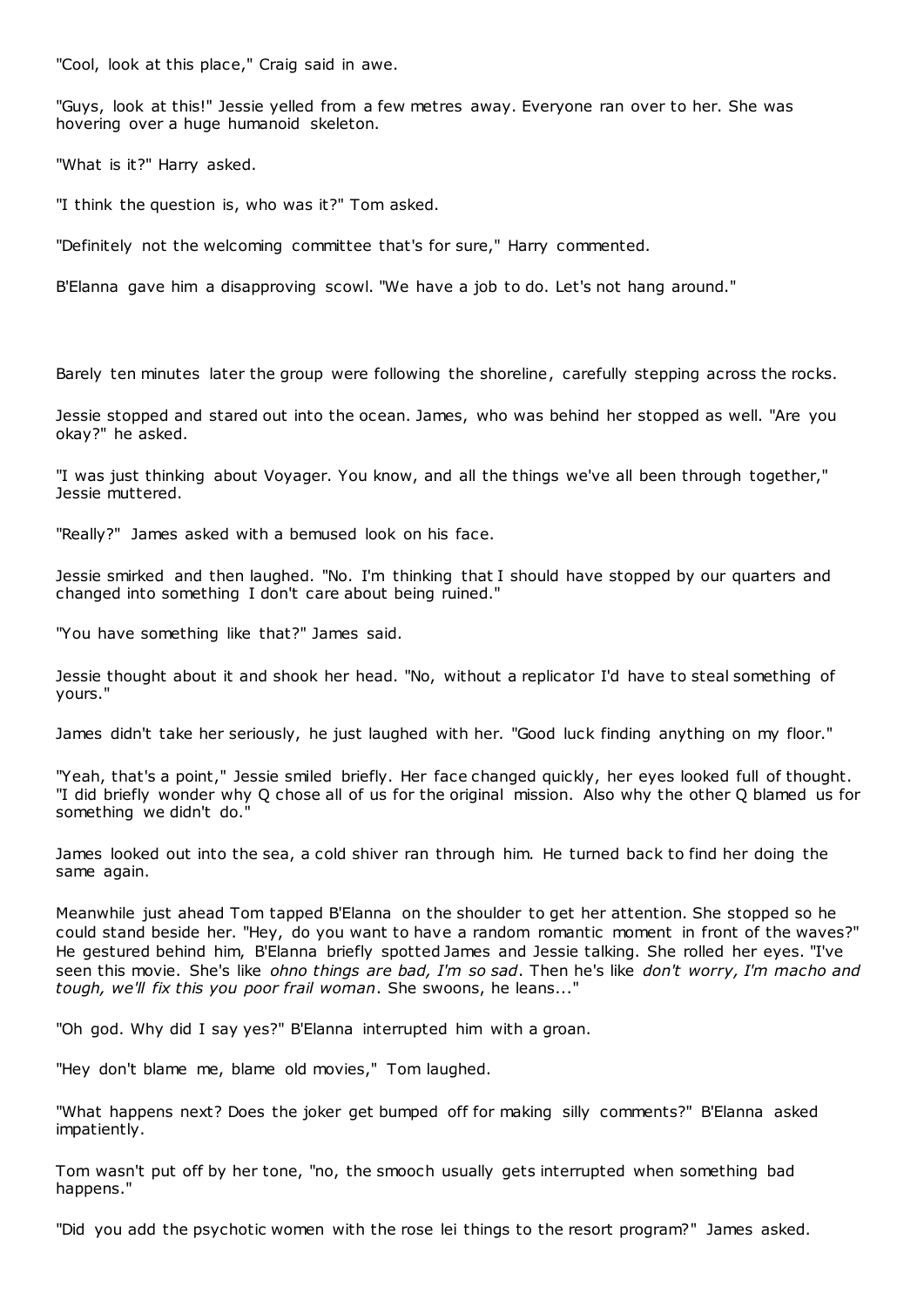Jessie tried to look innocent, luckily with only one side of her face visible to him she hid it reasonably well. "No. That was left over from the recluse woman who tried to kidnap Tuvok."

"Uh huh," James ended up laughing again. "So what was the *Tom you're the one hundredth guest* thing about?"

"Soooo, everything we've been through huh. It just gets more and more crazy," Jessie quickly stammered.

James shook his head, he straightened up and put a serious look on his face. "We'll find this power and we'll lock that Q back in his dungeon. No need to worry."

Jessie turned so she was facing him directly, then she smirked at him. "What was that? You sounded like a cheesy hero trying to comfort the hysterical damsel."

"Hey you wanted the change of subject, I was just going along with it," James smirked.

Jessie's eyes narrowed mockingly. She gave him a light shove in the shoulder. "It doesn't suit you. It's creepy."

The pair laughed just as the wind picked up, to them both it sounded louder than before. Unlike before it originated from their left, blowing towards the ocean. They quickly turned around, just in time to see a flock of very large, almost Human sized birds flying straight for them. They ducked quickly.

The commotion got everyone's attention. More of the bird creatures appeared as if from nowhere, from all directions. James and Jessie turned towards the water as another creature dove for them. James jumped off the rocks, pulling Jessie with him.

"Told you," Tom quipped. B'Elanna's resulting look made him more worried about her than the birds.

The flock of birds continued their diving assaults. Each time they would climb back into the air and try again. Craig had seemingly forgotten that he had jumped down from the rocks, as he almost ran into them. He quickly threw himself down to the ground, so his pursuers would slam into it instead.

Jessie meanwhile pushed one of the birds that tried to claw at her away. While she did that a one flew up behind her, quickly grabbing her arms with its hand like feet. She tried to get out of its grasp but the creature had already pulled her too high up from the ground.

"Gee, and I thought I was the unlucky one in this ep..." Tom commented just as a bird flew right by and swiped its feet into his head. The impact flung him to the ground and hard as well.

James looked up helplessly as the bird carried Jessie away. He desperately looked around for anything high enough to reach, there was nothing even close. "Jess, hold on!" was all he could yell as he ran after them.

"I think the bird's doing all the holding," Harry stuttered. His hand kept falling to where he'd normally keep a phaser, he'd berate himself afterwards for not bringing one.

B'Elanna batted one of the birds away with her fist, the pain she received put her off doing that again any time soon.

"Put me down, you overgrown turkey drummer..." Jessie screeched.

As if it listened to her it let go, and she fell towards the sandy beach. Whoever was closer ran over to try and break her fall. They failed to notice the birds suddenly change direction, each of them heading for the same spot further up the coast. They all flew over Tom and B'Elanna on route, Tom instinctively ducked even though they were a few metres above them.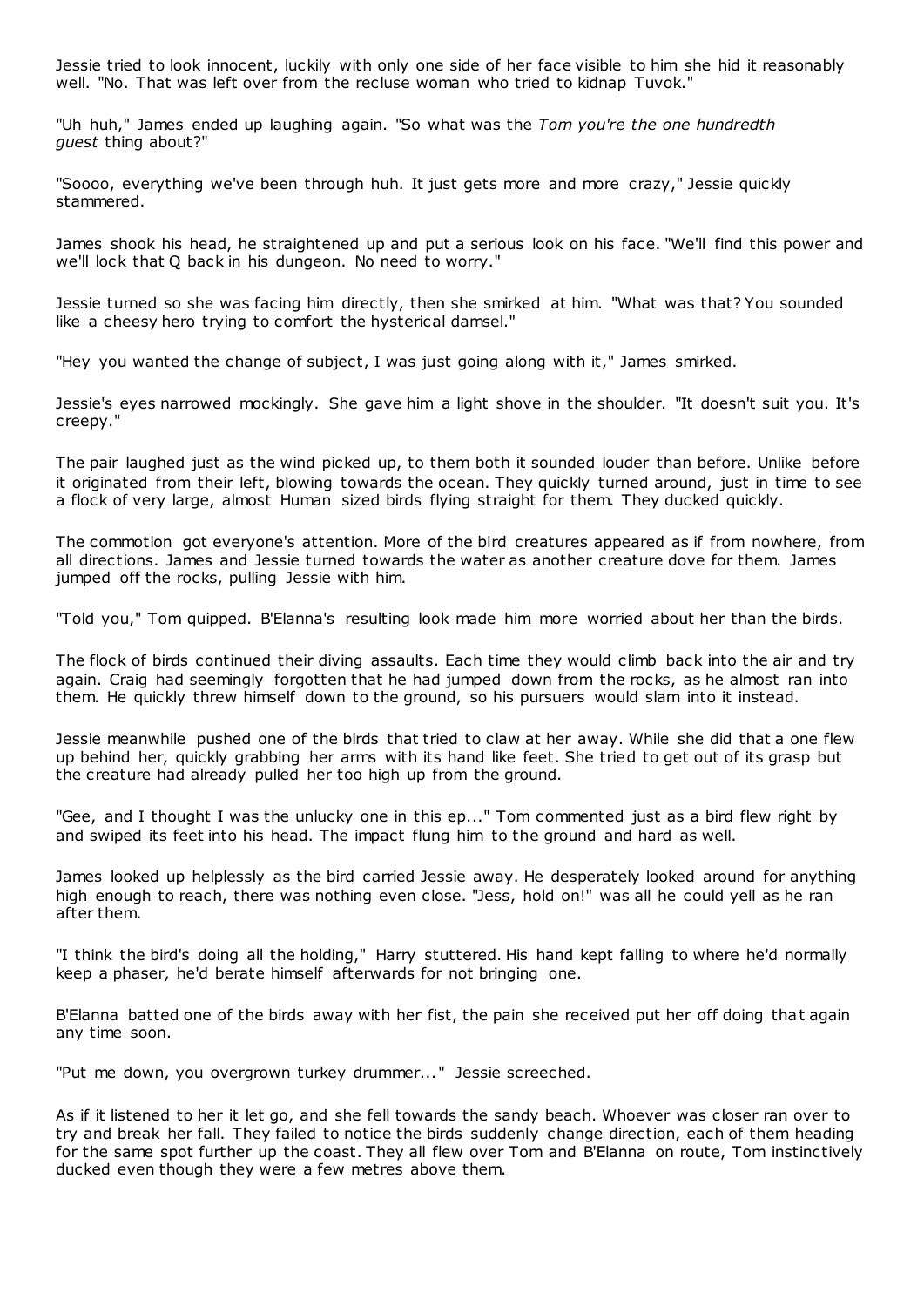By the time they looked over, their target was obscured by the overwhelming amount of attacking birds. Some of them were knocked to one side, a few started to fly away quickly in a panic . Only then they saw a woman fighting the creatures with a couple of large sticks.

She began to swing them around in each hand, a whistling noise emanated from it. The remaining creatures screamed in pain and they flew away.

James crouched a little so Jessie could stand on her own, his hand still remained at her back. Her face was bright red, mostly out of embarrassment. Craig stood nearby with a worried look on his face.

"Turkey drummer?" he said in a lighter tone than he was feeling. That didn't help ease Jessie's red cheeks.

"Yeah well, you try quipping something smart when you're flying into orbit," she said.

Craig noticed what was happening further down the beach, he pointed his finger before rushing over.

Tom, Harry and B'Elanna meanwhile gathered around the woman.

"That was amazing, thanks," Tom said and he held his hand out. She smacked his burned hand with her stick.

"If you want to thank me, go back to where ever it is you came from," the woman said angrily.

"We can't go back," B'Elanna said.

"We were told there was a great power here, is it true?" Harry asked.

"Yes, the ground is littered with the bones who have tried for it and failed," the woman said.

"We're different, we won't fail," Tom said. The alien smacked him in the back of the legs, the blow made him lose his balance. He fell over backwards.

"Leave, Phados One before it's too late," the woman said.

"Look, we don't want any trouble, that Q guy told us..." Craig said once he joined them.

"Q! Did you say Q?" the woman stuttered.

"Are you the friend Q was talking about?" B'Elanna questioned.

The woman seemed far more relaxed than before. "Yes. I was sent here two centuries ago to guard this world. My name is now Darcia."

"Two... centuries," Harry stuttered. "Wait, now?"

"Yes, I was known as Q before I was brought here," she answered.

Tom rubbed his forehead with his good hand as he climbed to his feet. "You're all called Q. I'm gonna assume that you have a hell of a time signing birthday cards."

Darcia was more confused than annoyed at his comment. "Only mortal beings require a name. If that is what is confusing you then it is no longer relevant. Now, what were you saying about Q?"

"See, that's what I mean. We could be talking about a completely different Q for all you know," Tom stuttered.

B'Elanna passed him a sympathetic smile. "Our ship was attacked by an exiled Q, a one with a grudge against us. We were told by Q that the power here could help us imprison him again."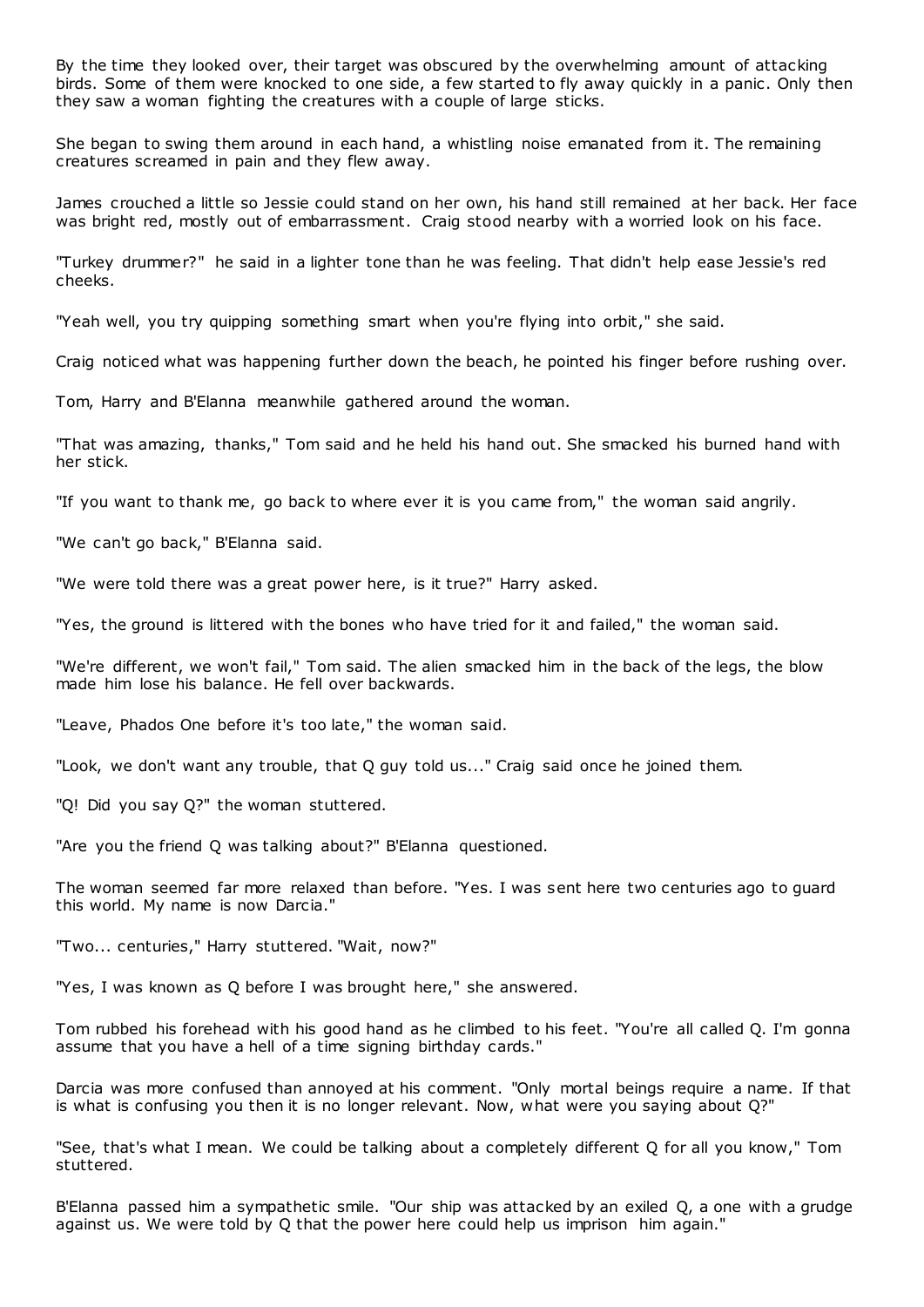Darcia gasped in fury, "Q is free!"

By this time James and Jessie had joined the rest of the group. They both looked confused. "There's three exiled Q's, how does she know which is which?" James whispered to her. She shrugged.

"See," Tom mimed to B'Elanna.

"Q is a monster. If we don't hurry your ship is doomed. Follow me," Darcia said.

# **Holodeck Two:**

Q2 had moved his monochrome throne into the remains of the car park, which had lost some of its supports during the crash and the tremors. The floors that were no longer supported had collapsed onto the next level, causing further chaos. The Q seemed to revel in it, choosing the biggest pile of rubble to place his seat on.

The two minions and the fake looking robot stood before him as they all watched a bunch of random holograms digging through the rubble.

"So, what's the plan master?" a minion asked.

"Surrender!" the robot shouted suddenly. The first minion slammed his hand against it. It made a strange mechanical whirring sound before wandering off shakily.

"He's digging up his holographic giant robots of mass destruction, that he built while in captivity. Obviously," the second minion snapped.

Q2 laughed at them both while climbing to his feet. "The only thing I managed to build in that tight space was a thirst for evil." The two minions shared a look of regret, which they quickly shook off before looking back. "I am trying to decide what manner of fresh vengeance I can inflict on these interfering fools, with the limits the Continuum inflicted on me."

"But sir, the holograms. What purpose does their digging serve?" minion one asked.

Q2 cackled deviously. "Oh no purpose really. I just like to watch them sweat and complain." His eyes lit up, "speaking of which." His body whirled around, his hand side swiped the air. As he did so a giant screen appeared in front of him.

"Giant robots? How old are you, twelve?" the first minion whispered harshly.

"Well excuse me for misunderstanding the *dig out the old robot* remark," the second minion spat. The first gestured at the tin can looking robot swinging its even faker arms around.

The screen activated to show the away team walking up hill through a patch of trees, being lead by Darcia. Q2 stared at her with intense anger.

"Darcia! That deceptive, traitorous shrew!" he hissed so abruptly the minions jumped out of their skin. Once they looked over to see what the fuss was about Q2 looked like nothing like that had happened. He was smiling while watching the away team on the beach instead. "Q is free!" he screeched mockingly, which made him burst into fits of laughter.

"Sir?" one minion dared to question.

Q2 gestured his index finger to the right. The events on the screen quickened as if they were being fast forwarded. "So over the top. It's a wonder they're falling for it, the fools."

He gestured his finger again once the screen was back to showing the team walking up hill. It went back to normal speed. He sneered at them just as poor Tom was attacked by a flailing tree branch. It was enough to knock him out of the line and stumble to the floor, allowing Craig and James behind him a chance to get by. Q2 naturally thought this was very amusing.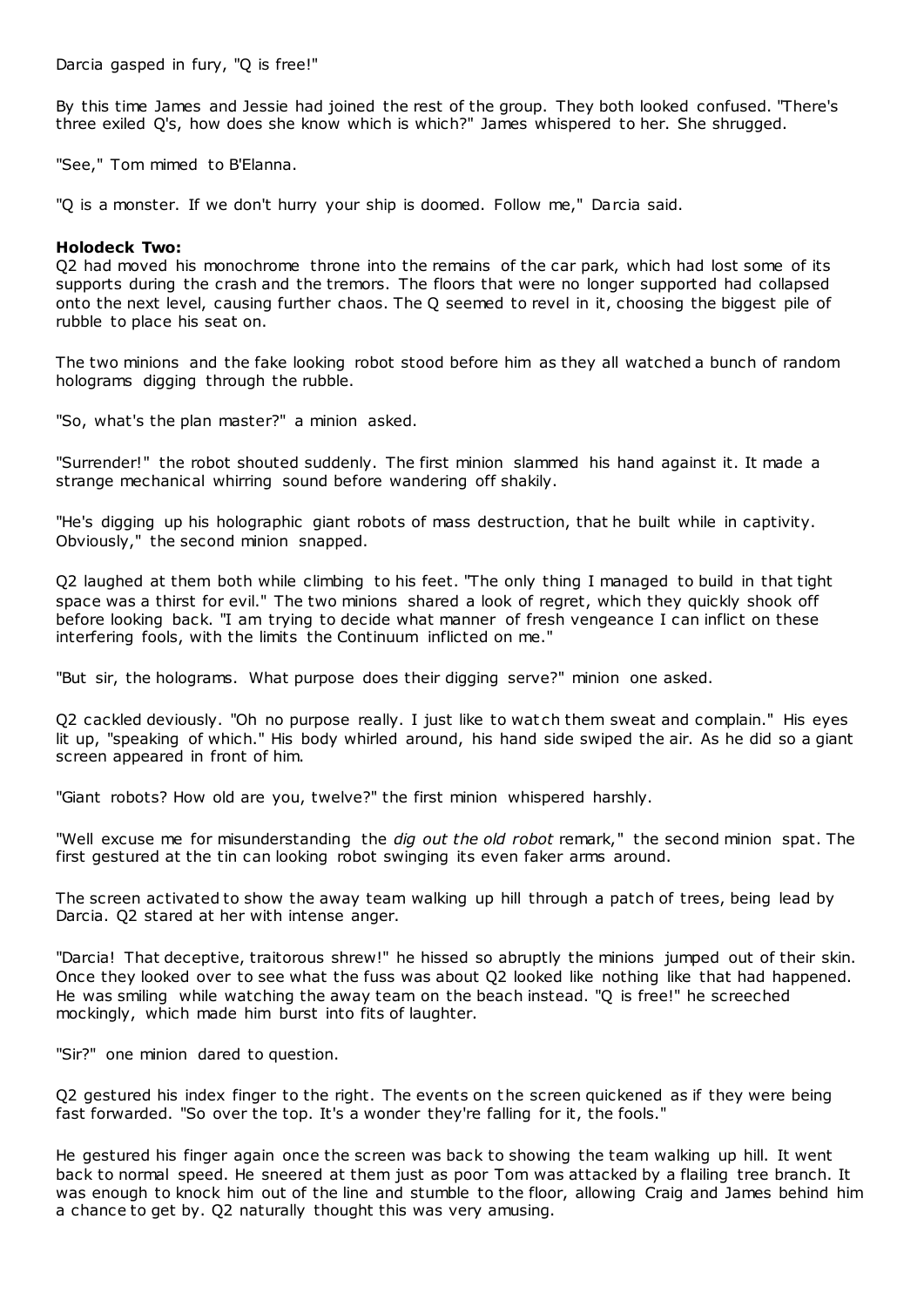"So, when are we going to be told what this Q trapping power is?" Jessie questioned in between laboured breaths.

Tom couldn't help but laugh before he said what he was thinking. "I imagine he's very fond of Phados cheese. All we'll need after that is a cardboard box and a piece of string."

The team members in front of him each stopped to look over their shoulders at him, with a very similar look of disdain on their faces. Tom also stopped as well to avoid bumping into them. He rolled his eyes back at them.

"All will become clear soon enough," Darcia said as if Tom's comment hadn't happened.

"Am I the only one hoping this hill leads to somewhere we can push Tom off of?" James asked.

Tom turned on his heel to stare down at him with his best angry face. It just made the pair that were behind him laugh at it. He ignored it for now. "You're not the only one that can make comments. At least mine are funny and brighten the mood. You... You're just..." He eyed Craig. "Help me out."

"Dark," Craig shrugged.

James partly rolled his eyes, they remained rolled to his right. "I can live with that." He pushed by Tom to get in front of him. Tom stumbled a bit but managed to keep on his feet.

"He's just mad that the bird thing interrupted his make out chance with Jess," Tom whispered quietly to Craig.

"Yet strangely, I'm starting to understand why," Craig said, continuing from his previous answer. He hurried by Tom as well, leaving the helmsman a little flummoxed.

Darcia meanwhile lead the girls and Harry to the top of the hill. Harry and Jessie both breathed a sigh of relief, which they quickly had to breathe back in as the hill had winded them. B'Elanna took the chance to look around while they gasped for breath.

She noticed that after only a few steps they'd be walking back down the hill. The base's width wasn't much bigger either. Then she quickly realised the base of the hill was unnaturally rounded, almost man made in shape. Stone carvings dotted around the edge of it, each one an identical height, almost three metres tall. A smaller one sat in the dead centre.

The centre one appeared to be Darcia's target. She stopped at it just as James and Craig arrived at the top as well. Tom huffily arrived seconds later.

"What is this place?" B'Elanna asked.

"The sacred grounds of the Y'Jeti," Darcia answered.

Now that the entire team was at the top she walked over to the other side. Most of the team worried they had walked up for nothing, but she stopped at the edge. Her arm pointed towards a rock face many miles ahead and below them.

"Beyond that ridge lies the Monolith. That is your target," she explained. "Many dangers litter your path. Trials you must pass to be worthy of their power."

"I hope that doesn't apply to all of us," Craig said in a hushed voice. Tom assumed that was aimed at him and scowled at him for it.

"Trials no one has yet passed," Darcia said.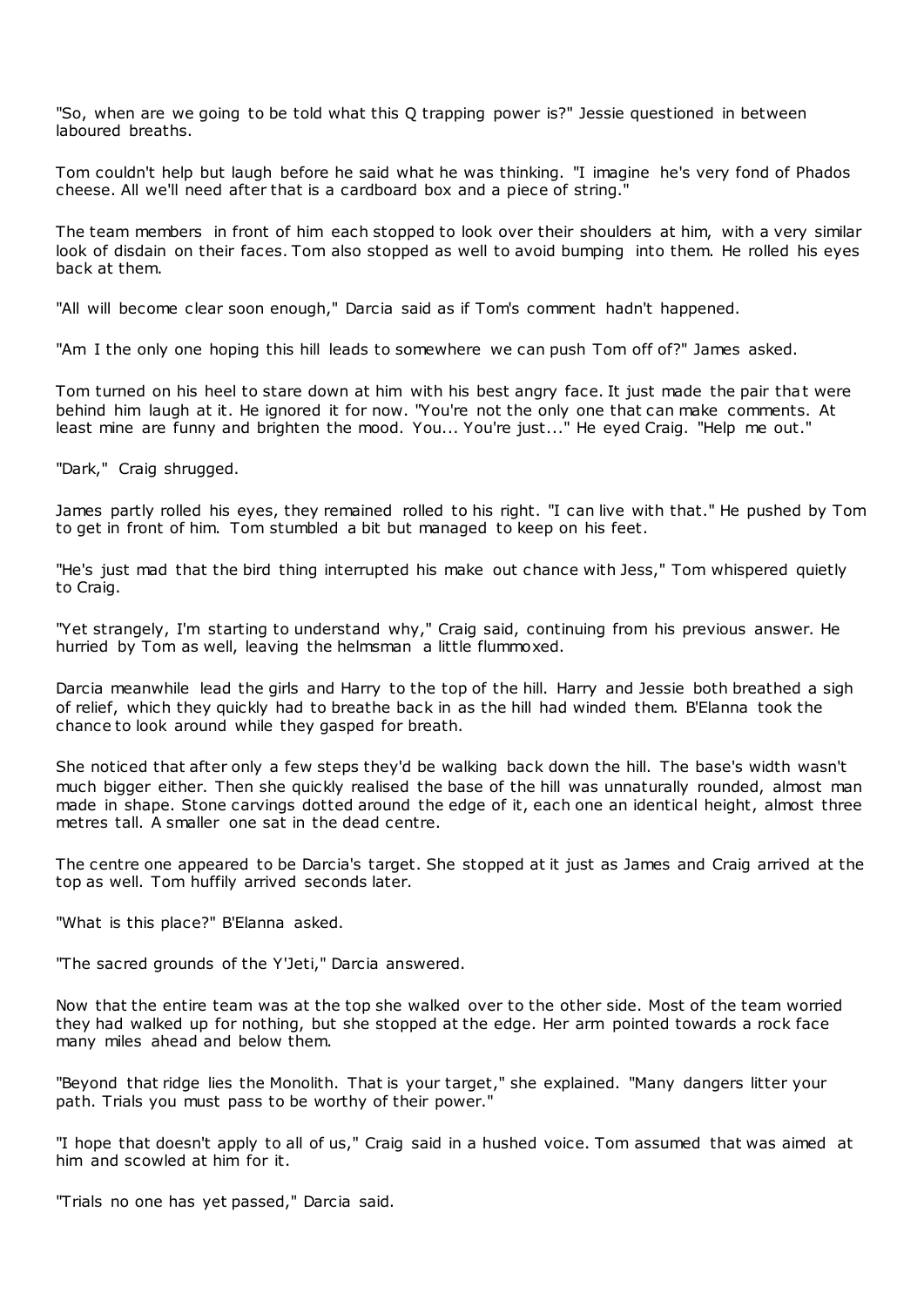Jessie briefly glanced towards the rock face ahead, then at the Q. "How are we supposed to then?"

"You were chosen by Q. I have faith in his wisdom," Darcia said. She seemed to be the only one, the rest of the team shared the same disbelieving look.

"Perhaps you can tell us what these trials are, give us a hint. We still don't even know what we're looking for," Harry said.

Tom nodded in agreement, "yes, can you help us?"

"I can do better than that." Darcia swung around to smile at each of them. "That is why Q sent you to me after all."

"I... I don't get it," Craig stuttered.

"That's an understatement," Tom sniggered.

B'Elanna rolled her eyes, "I think at this point I'd be just happy if you Q's cut the vague crap out." The rest of the team nodded to show they agreed. "What is better than that?"

"The trials cannot be passed without first calling on the anc ient spirts of the Y'Jeti. That's why we are here," Darcia said. "Most visitors make that mistake."

"You're not serious?" B'Elanna muttered.

Darcia seemed unfazed. "This power you seek is beyond Humanoid understanding. It is as dangerous as it is powerful, and comes at great risk. The trials exist as a security system. The spirits I speak of... think of them as guards or judges to whom you must convince."

"You had to ask," Craig whispered.

"I assume that spirits is just a term used to scare off potential looters then," Harry said.

Darcia smiled in a way that unnerved him. "Disaster strikes at those who know too much."

"So you have an excuse to keep up the not telling us anything concrete. Good for you," B'Elanna said.

"I see Q has chosen well. Let us begin," Darcia said. Before B'Elanna could complain again, Darcia wandered towards the central stone. "Come, form a line facing the Monolith."

Tom held out his arm just in case anyone did step forward to do just that. "Can you at least tell us what this calling on the spirits does?"

"You will not be harmed," Darcia only answered.

James shook his head. "Answer him, or we're leaving."

Darcia turned around to face the team yet again. Her expression was blank, unreadable. "In order to reach the Monolith you must pass the trials. In order to undergo the trials without being slaughtered on the spot, like you almost were at the beach, you need a spirit on your side. All I will do is call them and all they will do here is show they have picked you."

"Soo... what happens if they don't?" Craig dared to ask.

"As I said. You will be killed before you can attempt to take the trials," Darcia replied. She smiled a little too warmly, "but you will be picked. The challenge isn't being assigned a spirit, the challenge lies in the trials."

"What does this spirit assigning entail?" Harry asked.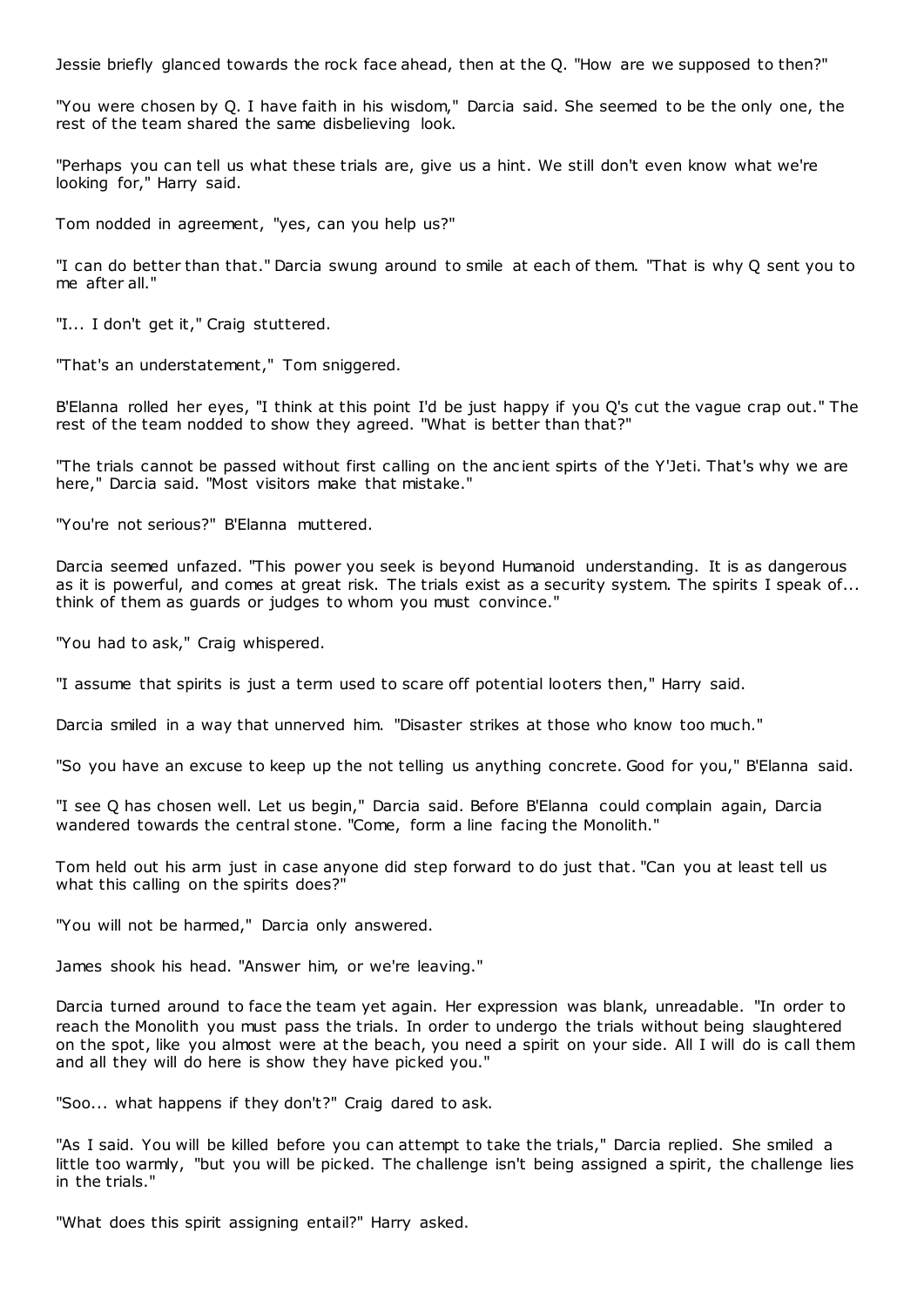"Nothing, just form a line," Darcia answered politely.

Jessie scoffed to herself as she looked across at the rest of the team. "So we do nothing and nothing happens. The trials kill people who don't come here first and do nothing. I'm not buying it."

"That is why I usually warn people away from this world. The trials are cruel and unfair, they have to be considering what's at stake," Darcia said.

"Comforting," Tom muttered.

Darcia gestured in front of her. The team looked at one another.

"What do you think?" Tom asked them.

"With Voyager damaged we're trapped here. If she's right and we refuse, we'll not last long. If she's lying and we refuse, we'll still be trapped," Harry whispered.

B'Elanna groaned into her hand, "you're right. We don't have much choice." The others nodded reluctantly.

"Okay then," Tom said, his arm drew an invisible line in front of them. Nothing happened. B'Elanna did the same thing and the rest of the team spread out to form a line. Tom wasn't impressed. "Oh come on!"

Darcia smiled as the team finally stood in a line in front of her. With the two sticks she carried, she pointed at the pair on both ends of the line, then drew her own line to the centre. The sticks c ame together, forming into one, which she then pointed at the central rock.

"Buried within each of us, there is an animal waiting to be released from its cage. Close your eyes and look deep inside." Darcia said softly.

"Oh god," both James and Jessie groaned at once, they each smirked at each other afterwards.

B'Elanna meanwhile had a flashback to the day Chakotay introduced her to her spirit guide. She tried her best not to smirk as well.

Darcia waited patiently despite the expressions on the team's faces. When they finally closed their eyes she summoned a pile of glittering dust in her right hand. One little exhale pushed it out into the air, towards them. It rose further into the air while the sunlight bounced from it, creating a haze of many colours. A fire rose out of nowhere just by Darcia's feet as the dust started to settle.

Each member of the team felt a circular cold object appear in their hands. They opened their eyes to see what it was. It appeared to be a large coin with an imprint of an animal forged into it. The design was different on every one.

Darcia approached the team, starting with B'Elanna on the right side. "You are fierce, unstoppable. The dragon."

Tom was next. He was still trying to figure out what his picture was. It looked like a cross between a plant and four legged animal. "Your aura presents a fragility, but you have a strength of the heart."

"Please don't say I'm a flower," Tom whispered quietly as possible. The others still heard and sniggered quietly.

"Craig," Darcia continued. "Bright and yet gentle. The bird."

Harry was next and he didn't look that happy with what he had got. Darcia looked at him expectantly. His head barely lifted to answer her silent question. "I'm a frog."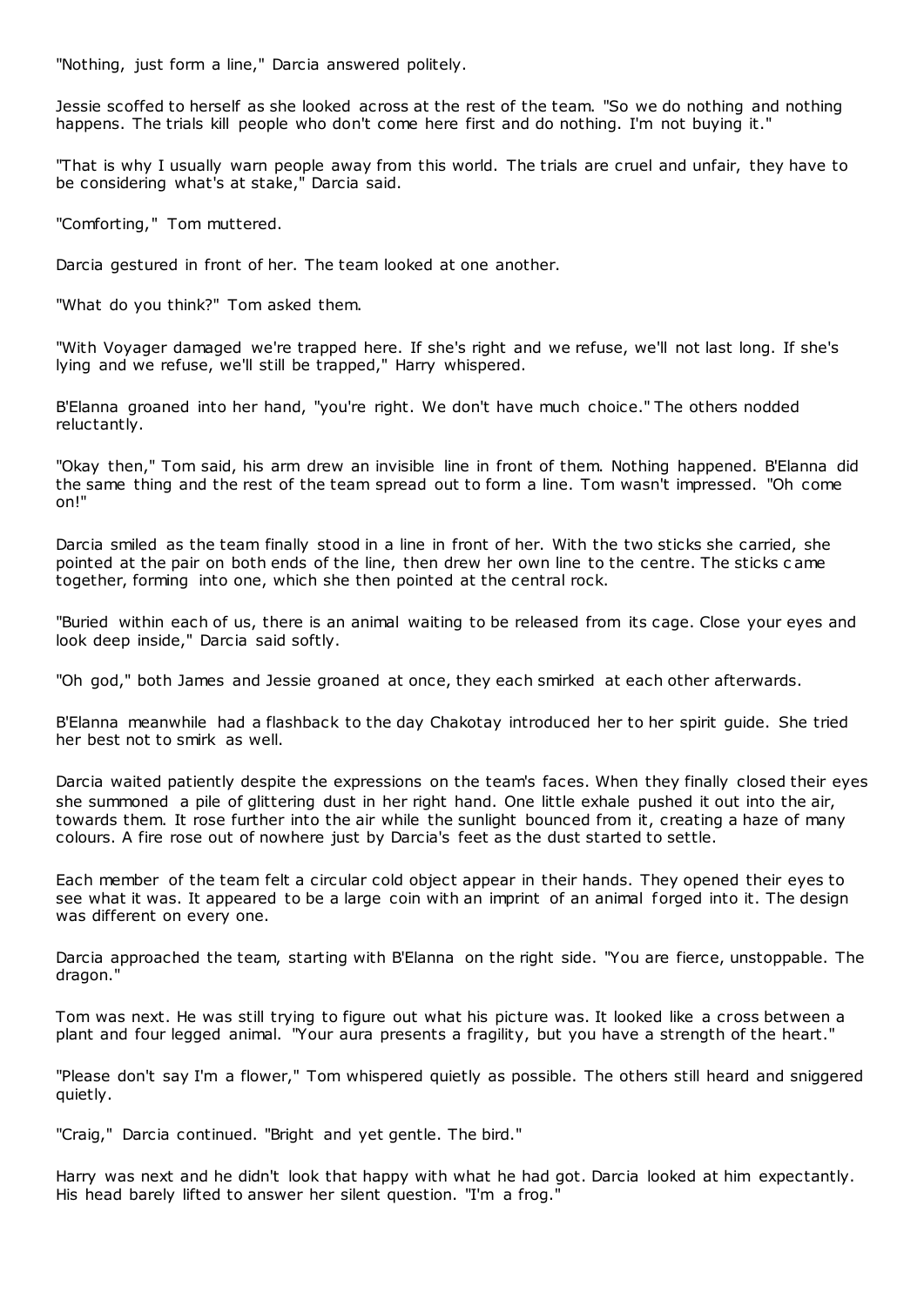Tom tried not to laugh, but a snort caught in his throat before he could stop it. B'Elanna gave him a well deserved elbow in the arm.

"Yes, like a one you kiss to get a handsome prince," Darcia said sweetly. Harry smiled at her.

"Or in this case you just get a Harry," Jessie said in disgust. James bit his lip to stop himself from laughing as well.

Darcia ignored the comment and walked over to James. "Appearances can be deceiving. Powerful and caring." Tom did laugh this time and loudly too, so no one heard what animal she was comparing him with.

"Can I change mine?" Jessie asked as Darcia got to her.

"Small, but fiercely protective and hot tempered," Darcia said.

James briefly glanced at them, "can I have that one?"

Jessie smirked back, "you really don't want it."

"Why?" James asked.

"The cat," Darcia continued once they were done.

"Oh," James could only say, his eyes widening briefly.

"What's wrong with a cat? It's better than a bird," Craig complained.

"Or a plant," Tom sighed.

Darcia looked at them all, slightly bemused by their reactions. "Yours is not a plant, Mr Paris. It is an animal closely tuned to the soil, it camouflages well into the grasslands to hunt its prey."

"What does it do when it catches its prey, make stupid jokes at it until it gets eaten?" James questioned.

Tom pulled a face at him. "Ha, ha!" he said slowly enough to know he was being mocked.

"Any reason why your *spirit* animal tried to kidnap me earlier?" Jessie meanwhile teased towards Craig.

He blushed furiously, "maybe it liked you."

B'Elanna couldn't help but laugh, "oh, I get it. He's the bird because he chases *birds.* Good one."

"Hey! Surely the prince analogy would mean that I'm the ugly frog that needs changing into a handsome prince?" Harry suddenly snapped.

"Just be thankful someone would want to kiss you if that were true," Tom teased.

"I assume the fire breathing dragon would have been reserved for Janeway if she came," James commented.

B'Elanna had to smile, "and what exactly was yours? I missed it over the sound of Tom peeing in his soil."

Tom turned to her with a look of betrayal on his face. "Ha, ha, ha!" he shouted even more slowly than before.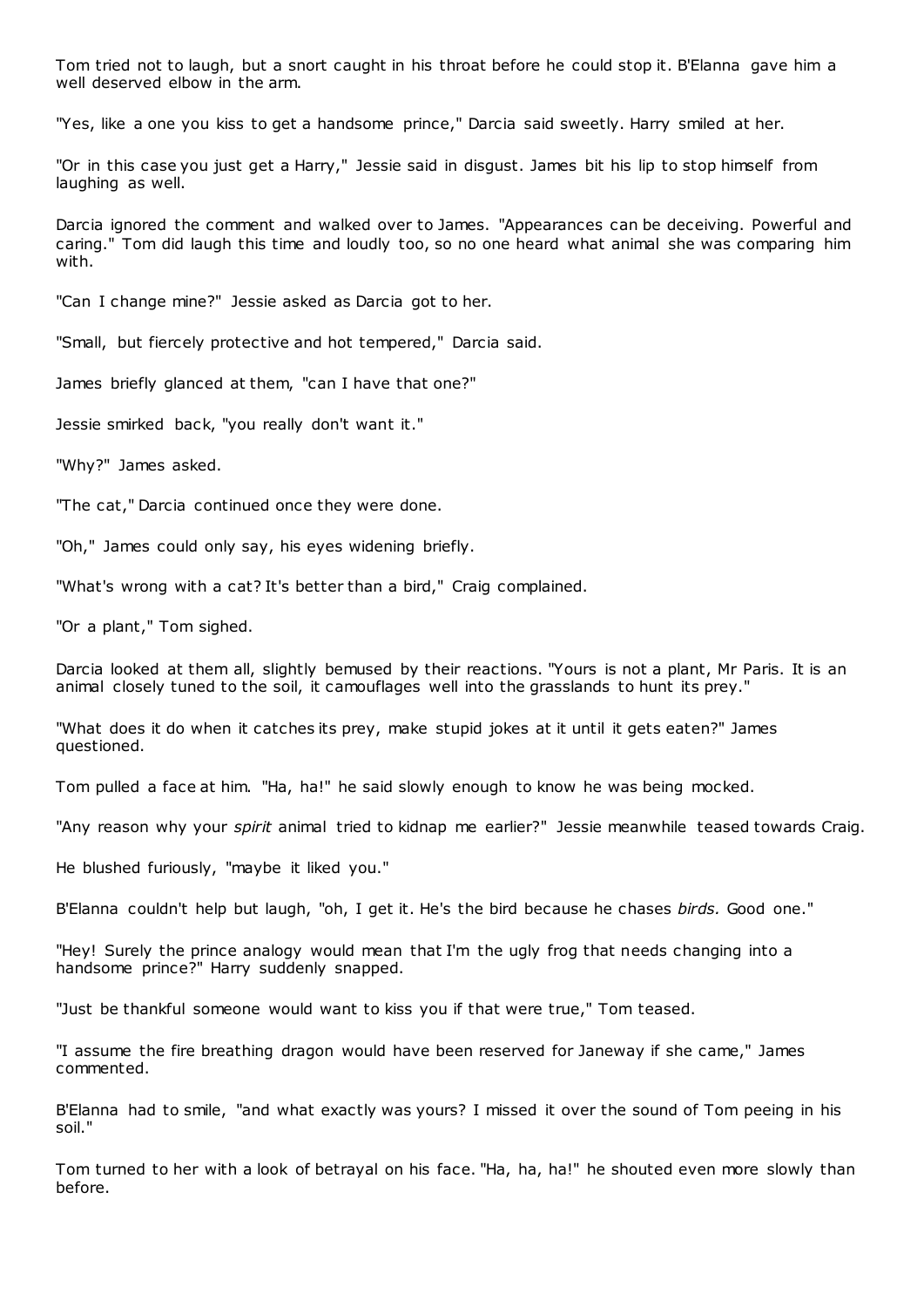"I take it back. The soil animal is probably too stupid to make jokes. Just sits there making the same annoying noise so it gets eaten. Like a lemming. It suits you," James said.

Darcia kept glancing at everyone as they spoke up, in the end she gave up and just shook her head. "Um, with the approval of the Y'Jeti spirits there is nothing stopping you from obtaining the great power."

"I assume yours is an animal that would make you nervous of Jessie. So, a mouse?" Tom sniggered. "Craig and Jessie will have to fight for dinner today."

James slowly clapped, "wow Tom. Don't strain your brain too much coming up with these zingers."

B'Elanna rolled her eyes. "Yes and fire breathing dragon kills all of you, so maybe we should get going. Voyager is depending on us getting this power to repair the ship and capture Q."

"Wait, it does both? Q wasn't too clear on that," Craig said. He noticed Darcia walking back the way the team came before. "Wait, aren't you coming with us? If we gag Tom, it won't be as loud, promise."

"He started it," Tom huffed James' way.

Darcia turned on her heel at the cusp of the hill. "I wish I could. However I am tied to this area alone, I cannot leave it. If I did my power and immortality would diminish." As she expected the team looked confused. "The creatures of the games will be your guide. May they watch over you."

Before any of them could ask them about the second to last sentence, she disappeared in a white flash of light.

B'Elanna let out a sigh. "Let's get this over with."

#### **Holodeck Two:**

"No it's not! Mwahahahaha," Q2 cackled.

The man standing in front of him narrowed his eyes. "Bwahahahahahaha!" he didn't laugh, he yelled forcefully, making his grey face even greyer.

"Mwahahahahahaha!" Q2 laughed in his face. The two minions face palmed as the black and white villain did his evil laugh at the same time. Each villain got louder to try and drown out the other.

Meanwhile on the screen nearby the away team were walking through the dense forest. Tom tried to get through some trees, only to get caught on a large branch filled with flowers. It pulled him back by the neck, his arms batted at it to get it away. B'Elanna and Harry were the first to rush to his aid.

"Enough of this frivolity!" the black and white villain snapped.

"Ha," Q2 finished after he complained, just to annoy him.

"You may have fooled the rest of these imbeciles..." the villain said in an over the top voice. He pointed at the now hundreds of holograms mainly doing menial jobs in the background. "Into working for you. But I am the great Doctor Chaotica! Ruler of the..."

"Of the tall blond ones puberty fantasies, yes I know," Q2 brushed him off. Of course Chaotica was confused, and he didn't take that lightly. His black eyes flared. "I'm sure Mr Paris will enjoy the latest episode I have cooked up. But you!" he swung around with dramatic flare. "I have a job far more fitting for a *man* of your programming."

"Who is Mr Paris?" Chaotica snarled.

Q2 growled, "only an overgrown kid who likes to play with toys." In his anger he smacked a nearby monochrome object that looked like a telescope. Chaotica's eyes widened and he ducked as it span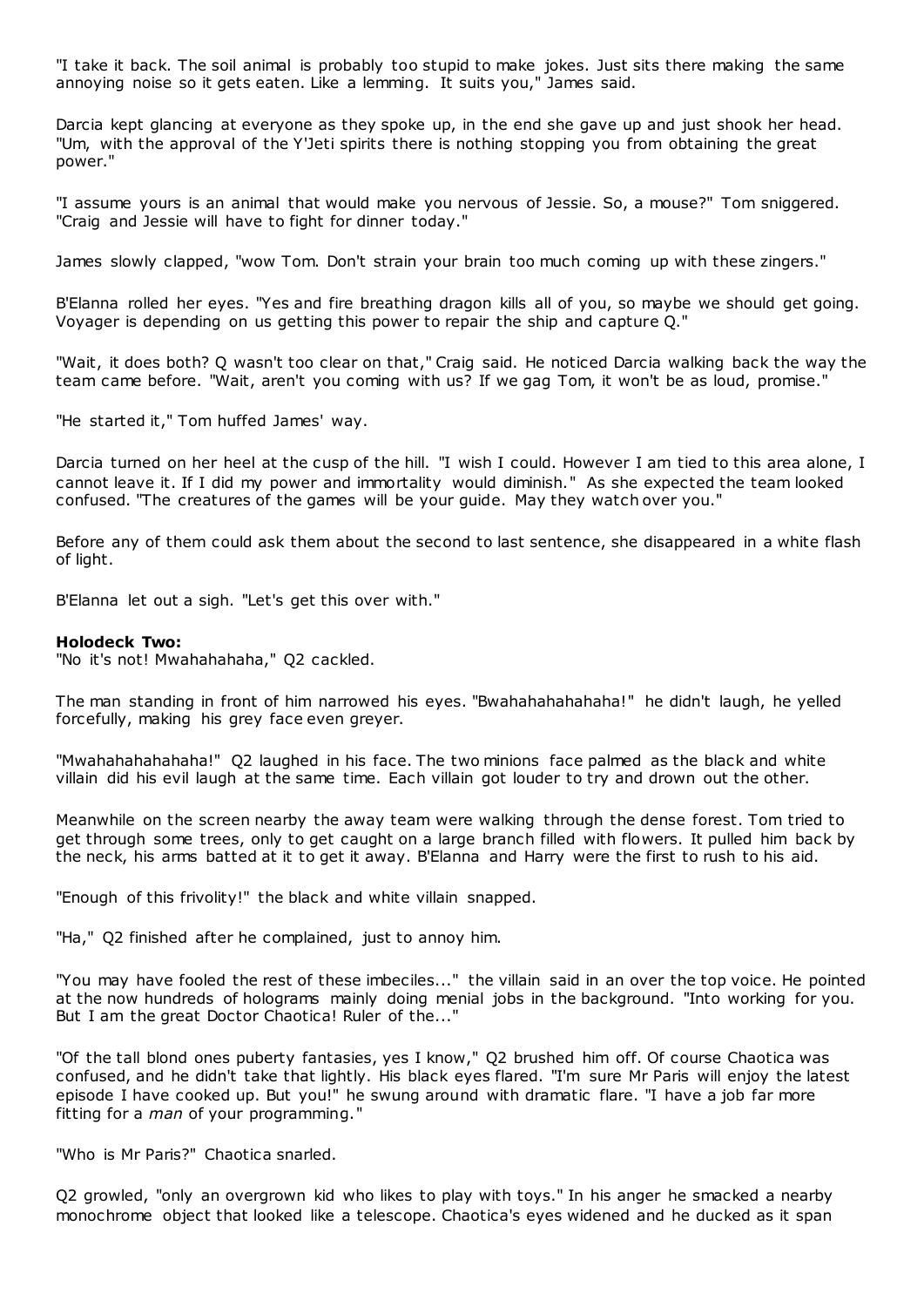around on its stand, making powering up noises as it did. "Him and his little boyfriend created the hole I was trapped in, filled it with really pointless and offensive things..."

Right on cue the telescope looking thing finally stopped making a noise. Only then it fired a white beam straight ahead of it. A few of the holograms ducked. One however was walking over.

"Oh boss, have ya seen Kate? I miss ha terribly," he said in a badly stereotypical Irish accent. Thankfully the white beam disintegrated him.

"Imagine an infinite amount of time, trapped in a room filled with that!" Q2 snapped as he pointed at the tiny pile of ash on the floor. Then he pointed at the robot. "And this. Don't even get me started on that!" The last thing he pointed at churned the villain and the two minions stomachs.

"Oh Seven, I love you all of a sudden even though the only scenes we have together showed mutual disdain. Lets lick fingers and make out," hopefully not the real Chakotay purred.

Thankfully Seven wasn't wearing her catsuits but a normal outfit, she didn't even have any technology on her face. Though her new outfit wasn't much better, one slight movement and she'd fall out of her dress.

"Hang on. As the seasons have progressed I've become more mechanical. I cannot love you just yet, even though I fancied Axum, until someone installs Love and Retcons Version 12.2, which may overload my circuits and kill me. Let me get into character so it appears like I do. Only I must have some sort of feelings or there wouldn't be this conundrum."

"Okay!" Chakotay said happily.

Seven clicked her head to the side. As soon as she did she smiled seductively at the commander, "come here shmoochkums."

Chaotica grabbed the telescope looking ray gun and turned it in their direction. Most of the room cheered and clapped.

"Get back to work!" Q2 screamed. The holograms stopped quickly to get back to what they were doing.

"I don't get it. These programs aren't apart of this library," minion one asked.

Q2 swung around to glare at them. "No, these are the ones that have haunted me in my captivity. Paris' fantasies must have been on at the time of my escape. This frivolous black and white one is in both, so I don't know which is more annoying."

"Really?" minion two said as he looked at a cow wearing a bow on its head.

Q2 scowled as he turned to face the screen again. "Kim and Paris will soon see the fruit of their own work turn against them. The engineer woman, I shall just be content with her having to repair Voyager for all eternity."

"Hmph. That is Proton and Kincaid. If you are attempting revenge, at least get that right," Chaotica said.

Q2 wasn't listening, he was too engrossed in watching the away team enter a clearing. When they spread out slightly Tom immediately bumped into a giant lizard, which for some reason had a giant red bun on its head. He stared blankly at it until it winked at him. Then it returned to a nearby pool of brown water.

"Hmm," Q2 stared curiously at it.

# **Phados One**

**A dinosaur graveyard:**

Tom continued walking like nothing had ever happened, he even had a smile on his face.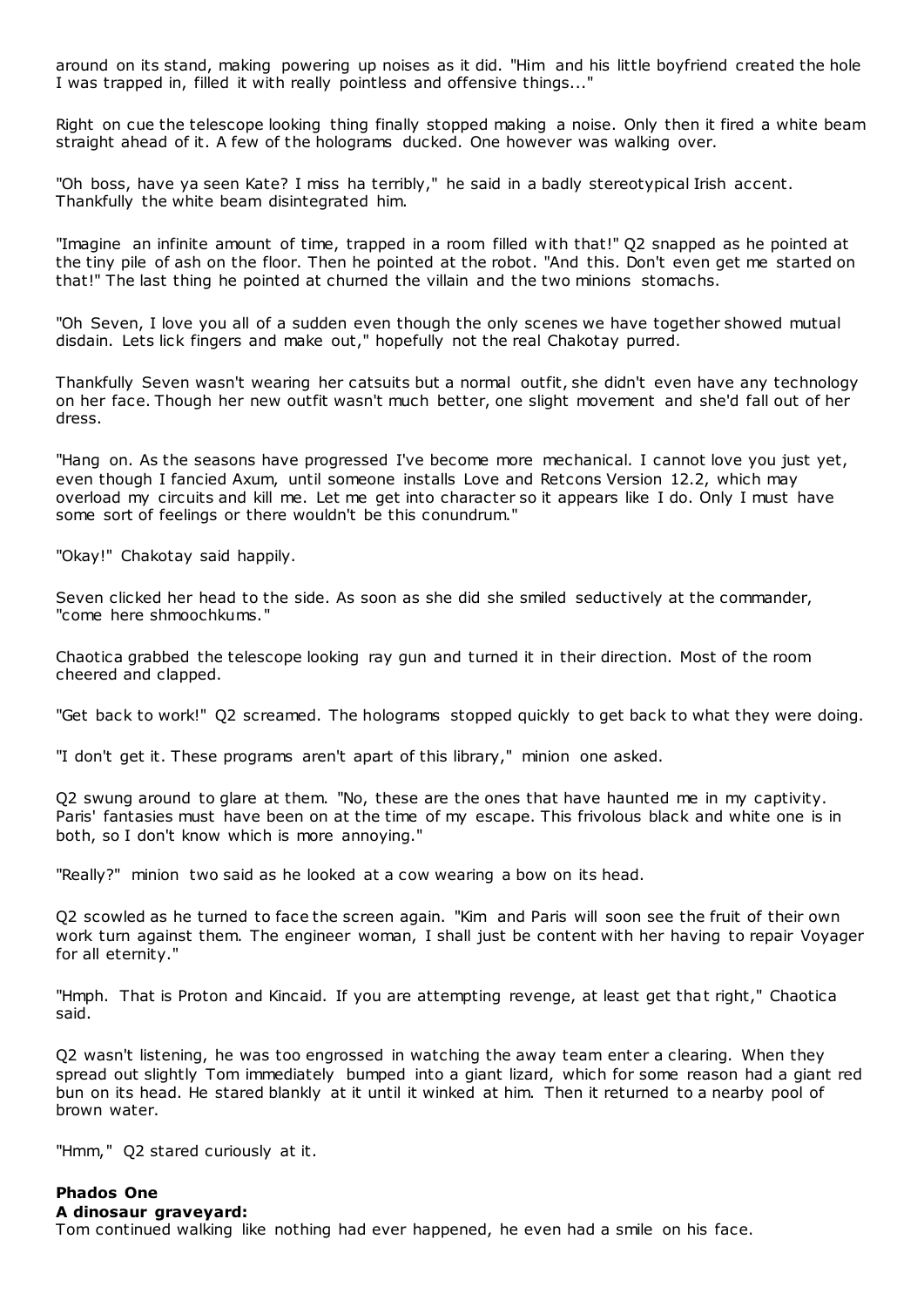"What the hell?" Jessie stuttered while she looked around.

"It looks like some sort of dinosaur graveyard," Tom said after a appreciative whistle. Everyone stopped to stare at him blankly. "On Phados," he said quietly.

"You forgot to say One," Harry said with a smile.

"I don't get it," Craig whispered to the person closest, and that was B'Elanna.

"That's okay, fourth wall jokes are never funny anyway," she said.

The team carefully walked around the large fossils lying about, which seemed to stop at the other side of the clearing.

"Welcome to Jurassic Park," Harry quipped while smirking in James' direction.

James groaned in disgust, "is that supposed to be funny or are you trying to make Tom look better by comparison?"

"What? I thought it would be something you would say," Harry smirked back.

"Only if I had a few, or was fifteen, and or a completely different person," James said warily.

"Oh I dunno, you come off that way all the time. Maybe you need to lighten up a little," Harry teased.

Tom stood in front of a skull bigger than he was. His foot barely nudged a smaller bone, moving it slightly towards the rest. What he didn't realise was that a large and very long tail bone just behind him was lifting up on its own. By the time it was pointing to the sky, a few more bones lying with it also raised, generating a loud enough rattle to get Tom's attention.

He dared to look behind him. The sight before him gave him the urge to back away and fast. He told himself slow was better. By this time the rest of the away team could see it too. It was no longer just a floating piece of bone. The entire skeleton it belonged to was standing up right, as if it were still alive.

"What kind of trial is this?" Jessie stuttered.

Craig stepped slowly backwards while the skeleton remained focused on Tom. He hoped if he did this a few more times he could retreat back into the safety of the woods. His foot decided it would be more interesting though to land on a tree branch. The tiny snap was the only noise besides t he team's light breathing. It got the skeleton's attention, its head snapped over.

Harry joined Craig in the panic as it stomped over towards them. It would reach Harry first and it showed no sign of slowing down. He knew enough not to make any sudden movements. However its next step would crush him. He chose to dive out of its path.

He had no choice, Craig ran the rest of the way to the forest. The density of it didn't put the walking fossil off the chase. He didn't know this as he didn't dare look behind him.

The rest of the team looked desperately around for anything that could help him. B'Elanna was the first to spot something. She reached down for a smaller bone that thankfully wasn't moving on its own.

Now that its back was to her, B'Elanna hurried over to it, to Tom and the others dismay. Its head turned as it heard her coming. A tail swipe knocked her harshly to the ground.

"B'Elanna!" Tom cried out.

It seemed to have worked. The dinosaur's attention was diverted away from Craig. He quickly took cover behind a tree. It looked around for its next target.

"Stay perfectly still. These things only see things that move," Harry whispered.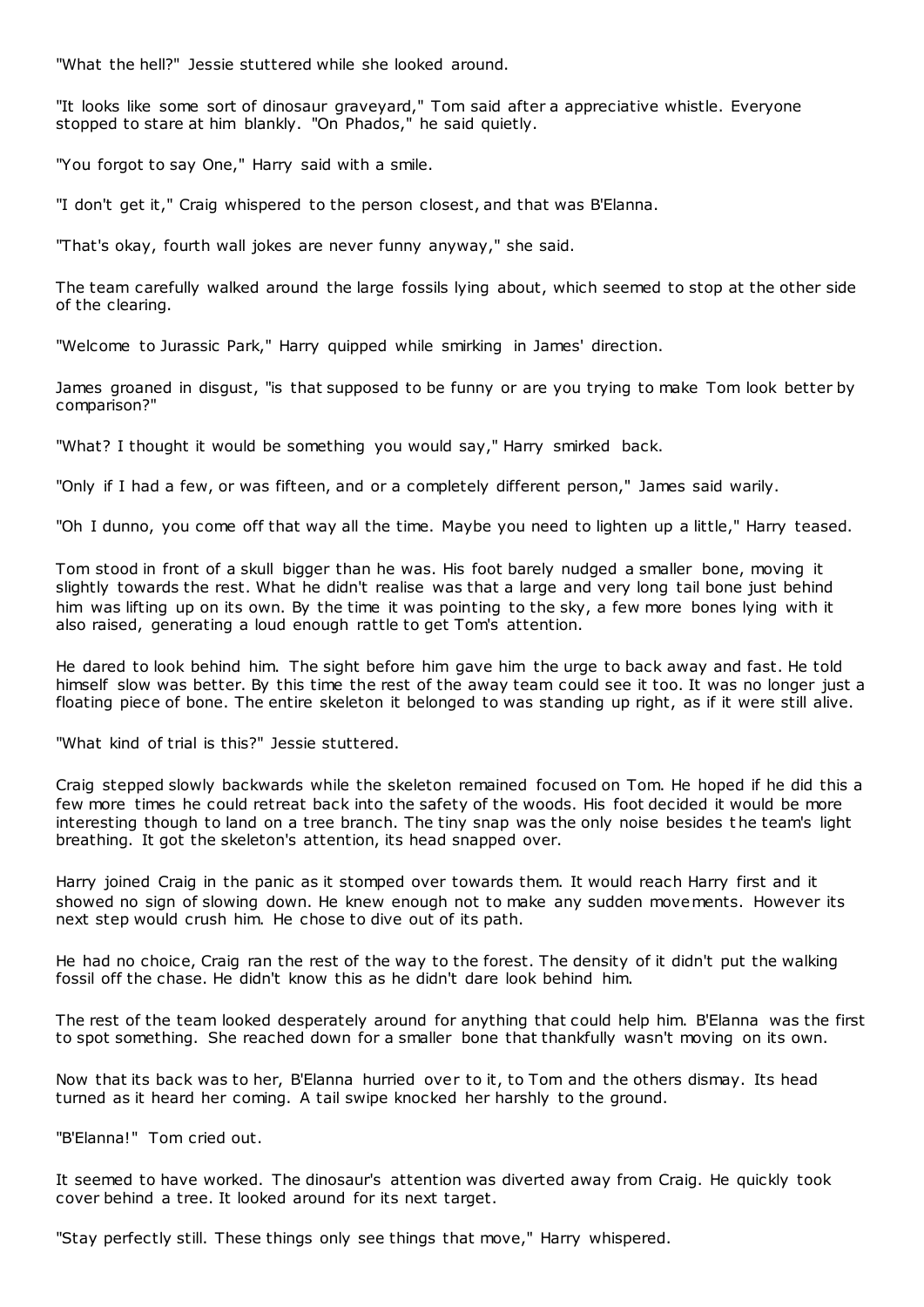"That's Earth dinosaurs, surely," Jessie whispered too. Proving her right the dinosaur picked her. It stomped over. "Oh come on, this isn't funny anymore!" she screeched as she ran off.

Tom lunged forward, but to his surprise and Harry's as well it was James that stopped him by grabbing his arm. "Wha..."

"I've got a better idea, get over there," he said, pointing towards B'Elanna.

"This is so out of character," Craig squeaked from behind his tree.

Tom nodded, he agreed. "That thing will either trample you or eat you... well chew you up. There's no way..."

"No time," James said while he picked up a large rock. Tom winced as before he could talk him out of it, it flew towards the overgrown fossil. He decided to walk slowly towards where James told him. Just in time as the rock slammed into its back, the resulting rattle was louder than the last.

"James, what the hell are you doing!" Jessie screamed angrily.

The dinosaur looked around at its attacker. It decided to pursue him instead. He ran as fast as he could into the woods.

"That's his better idea?" Harry stammered just as the dinosaur's bones slammed into the first tree in its way.

Tom watched it go, his brow furrowed. "Did you hear that crack when the rock hit it?"

"No," the rest of the boys muttered.

Jessie ran over to join the others, her cheeks were red and her eyes were wide. All she could see of what was happening was the trail of destruction the dinosaur had left. Tom walked over to the broken tree and knelt down. The others frowned while he straightened back up, with something in hand.

"It's still just a pile of bones," he said, gesturing to the object in his hand.

Harry and Craig shared a look of horror as Tom ran after the skeleton after saying that. They weren't as shocked when Jessie followed him without questioning it. B'Elanna stumbled over to them as she disappeared into the wilderness.

The two doing the chasing heard a deafening roar just ahead. Not that they could miss the sight of a walking skeleton of a dinosaur standing not far ahead, even in the dense wood.

Tom quickly maneuvered himself backwards behind a tree, his head peered around it to see what was happening. Jessie stood behind another one with a worried and angry look on her face.

They just managed to make out that James' escape had been momentarily blocked by a thick tree trunk. The dinosaur had caught up to him before he could run around it. Tom noted that its leg had lost a few of its bones during its rampage through the trees, it didn't look as steady as before. He gave Jessie a nod, which she frowned at as she didn't notice that or have any idea what he was thinking.

Tom tip toed over to the beast while it was distracted. It lunged forward to take a bite out of its current prey, who managed just in time to jump up and grab a sturdy tree branch above its head. It growled at him as he got further up the tree everytime it tried again.

All it took was a light push at its last remaining leg bone, and the fossil toppled over to one side. Tom quickly darted backwards to avoid being hit by falling bones. James had to smirk as the dino fell back into pieces while it hit the ground, and he had a much better view of it up the tree.

"How did... how did you know that would happen?" Jessie stammered upwards.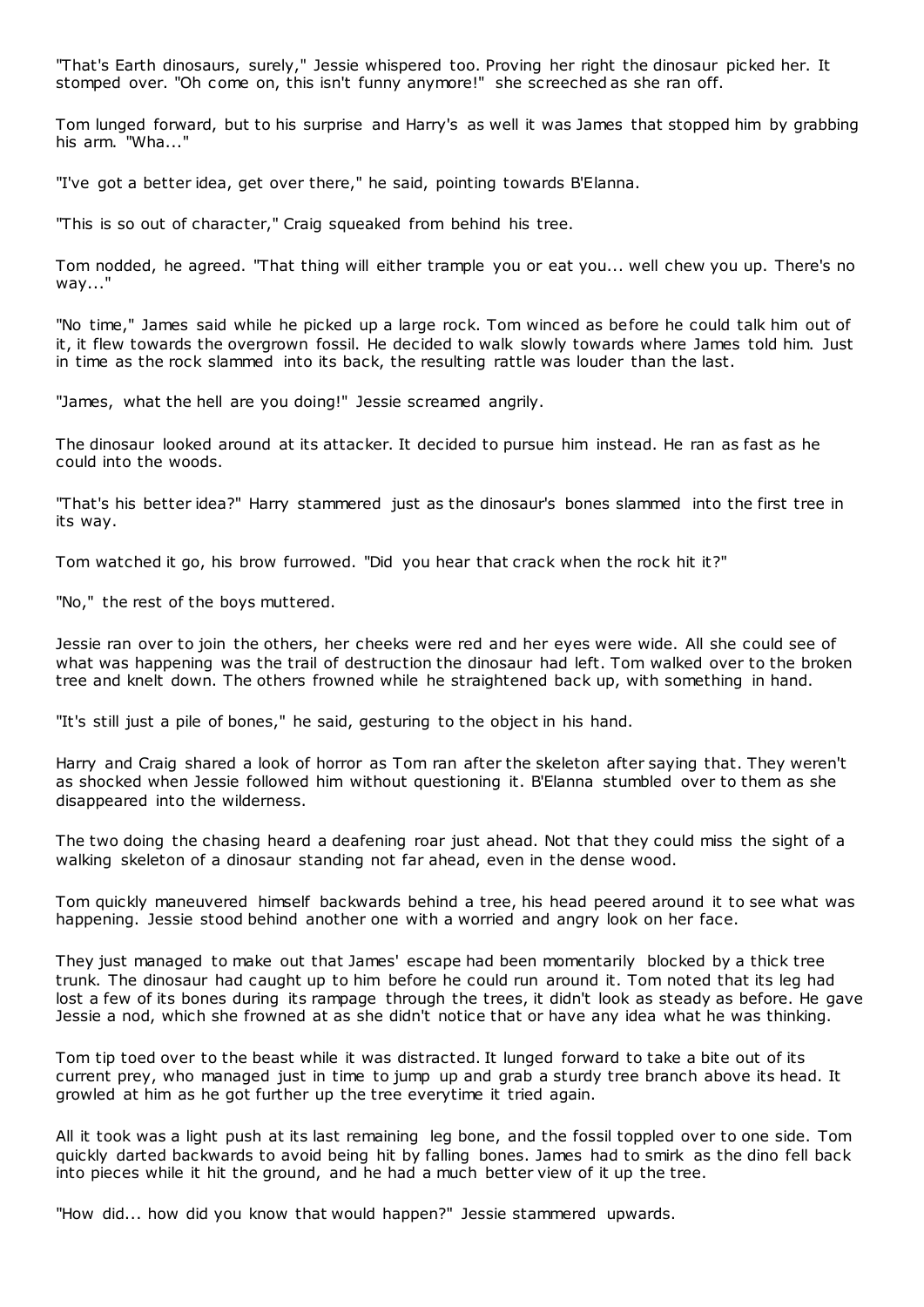James shrugged, "I didn't." The look on her face put him off climbing back down to the ground.

Tom smiled proudly. "No, that was all me. The rock he threw chipped its spine." He showed her the object he picked up earlier. "See."

"Hmm. Good job Tom," Jessie said. For once her deadly glare eased off to look at Tom, instead of the other way around.

"Yup, Captain Proton to the resc..." Tom grinned.

Jessie pulled a face, "don't ruin it."

James seemed to have taken advantage of the glare she gave him not being directed at him at the moment, to get back down from the tree. His landing nearby startled Tom enough as he wasn't expecting it that quickly.

Jessie closed the gap between her and James to give him a tight but very brief hug. As sudden as it happened she shoved him back again to re-arm her furious stare. Tom thought he knew better than to make a comment about the hug now, so he backed away and kept his mouth shut.

"What the hell did you think you were doing then? *I didn't know*. You could've been killed!" she screamed at him.

James looked more nervous about her reaction than the threat they had just been against. "I'm sorry. There wasn't much time to think of a plan, one of us had to do something."

Tom felt a bit uneasy. He knew what he would have done if it was B'Elanna or Harry. In fact he remembered he did almost charge in when Jessie became its target. He had to say something. "You would have done the same if the roles were reversed. You went running after him and Barney after all."

Jessie shot a glare at him instinctively, though she knew he was right. Her face immediately softened. "You're right. It's okay. I'd be dead if you didn't..." She turned her head back towards James. "You know why I get mad." He timidly nodded. "I... don't..."

The rest of the team arrived on the scene carefully. As soon as they saw the pile of bones they all relaxed a little.

"Tom, are you okay?" B'Elanna asked. Tom winced, he noticed a similar look of danger in her eyes.

"Fine, you?" he asked, hoping that pointing out her own impulsive act would put her off yelling at him for his. She only nodded. He feared he wasn't going to get away with it that easily.

"Maybe we should keep moving before more of these things wake up," Craig suggested.

"Yeah, I'm all for it," Jessie said.

She and Craig walked back the way they came, quickly followed by Harry. B'Elanna stared at Tom as she turned back around to do the same. James and Tom glanced at one another.

"What a pair we make," Tom said, smirking slightly.

James laughed, "yeah, and thanks." He walked by him to follow the others. He briefly glanced backwards, "don't worry, I'll return the favour."

Tom shuddered, "oh believe me. I wouldn't wish B'Elanna's wrath on any man. It's fine."

"She went running right at the thing, so she can't..." James said.

"And that's how you earn a black eye," Tom chuckled while turning on his heel to follow.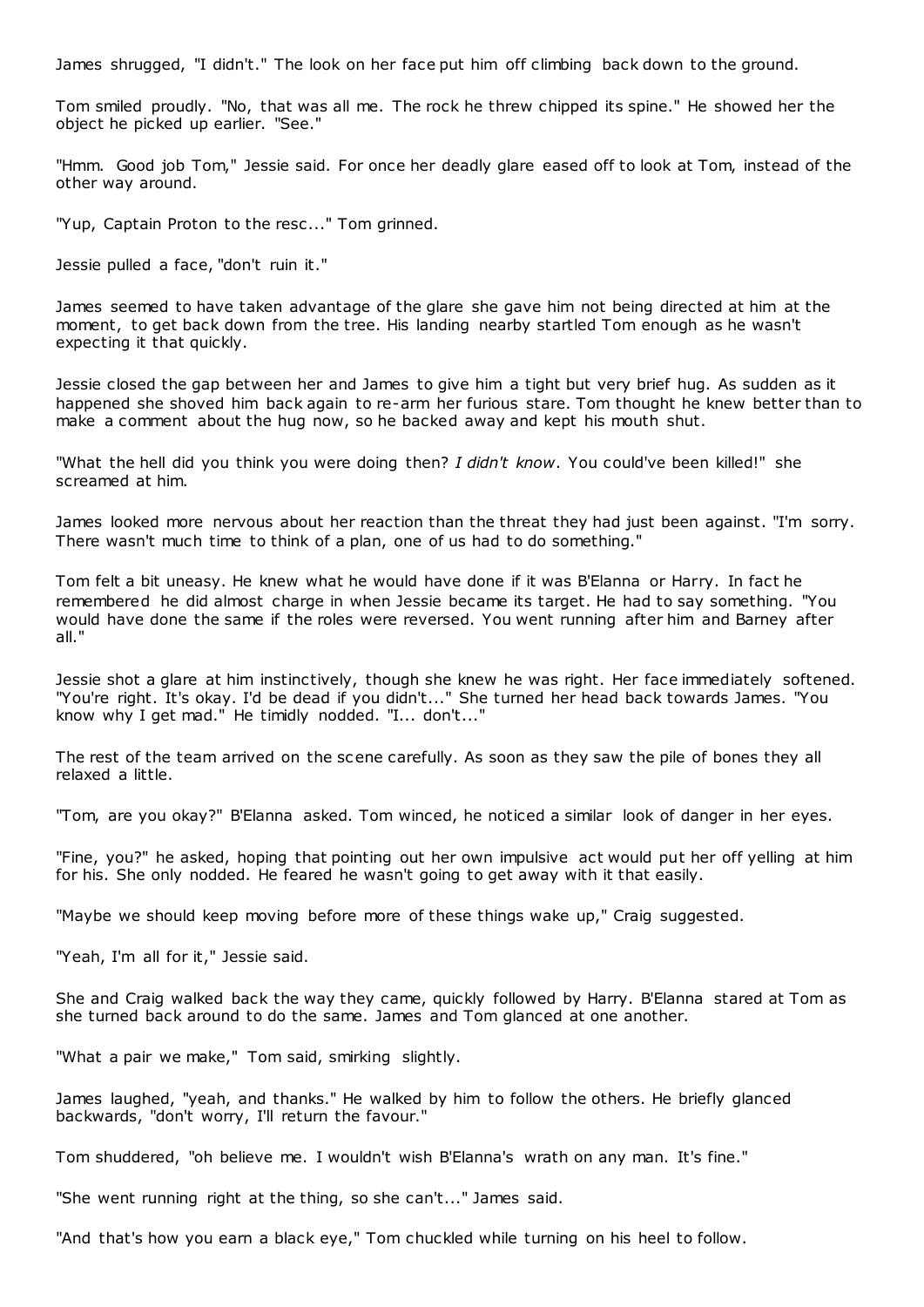The star had begun to descend behind the distant hills. The very little light they had was dwindling away to almost nothing. An eery silence had befallen the woods as the wilderness turned in for the night, or at least the away team hoped. Harry's tricorder was soon the only source of light. It wasn't much, but in the dense woods it served them just as well as a flashlight.

The silence didn't last very long. An argument broke out as soon as the star disappeared. The ones not taking part sat down on the ground to wait it out.

"Voyager needs us. We can't just wait around for dawn. On this planet that could be anything from a few hours to a few months," B'Elanna said.

"I agree, kind of," Harry said meekly. The lack of light helped him avoid being glared at knowingly. "There's plenty of kindling. We could make a few torches. If not, it's probably not a good idea to wander the woods."

James sighed and rolled his eyes. "If we do that we'd likely get some attention we don't want."

Harry scoffed. B'Elanna beat him to a response, "we were told we'd face dangerous trials on route. What difference does it make? Besides, we still don't know how long night is..."

"The difference is being dead and not," James butted in, angering her further. "Are you seriously telling me you'd rather face them when you can't even see? I thought you were smarter than..."

"Oh god, abandon camp," Tom stuttered. He edged closer towards the quieter members.

"Excuse me!" B'Elanna snapped. "Harry suggested getting us some light. I'm not suggesting going in blind."

"You were before," James commented.

B'Elanna tightened both of her fists. She tried to bury the temptation to use them. "I thought we could discuss the how's before we left. If you're too much of a coward to walk in the dark, stay here."

"We don't know what we're up against. We don't even know what we're doing or what we're looking for. We were already in the dark before the sun went down, why make it harder on ourselves?" James said.

Jessie glanced over at him, her eyes then looked to the floor. She sighed, "I agree."

"Of course you do," B'Elanna said quickly.

Harry winced slightly, he braced himself for the worse. "I do as well. I thought suggesting the torches may help us meet in the middle."

"Tom?" B'Elanna said, her head darted in Tom's direction.

Even though he couldn't see her face, he still flinched. "You're both right." B'Elanna groaned and rolled her eyes. "We need to hurry as we don't know what the Q plans to do, and when. But we're also in a dangerous and unknown situation, and walking into it with our sight compromised would make it harder."

"Maybe we should know," Craig mumbled quietly. Everyone's attention went to him. He just didn't notice yet.

"Should know what?" B'Elanna asked, startling him.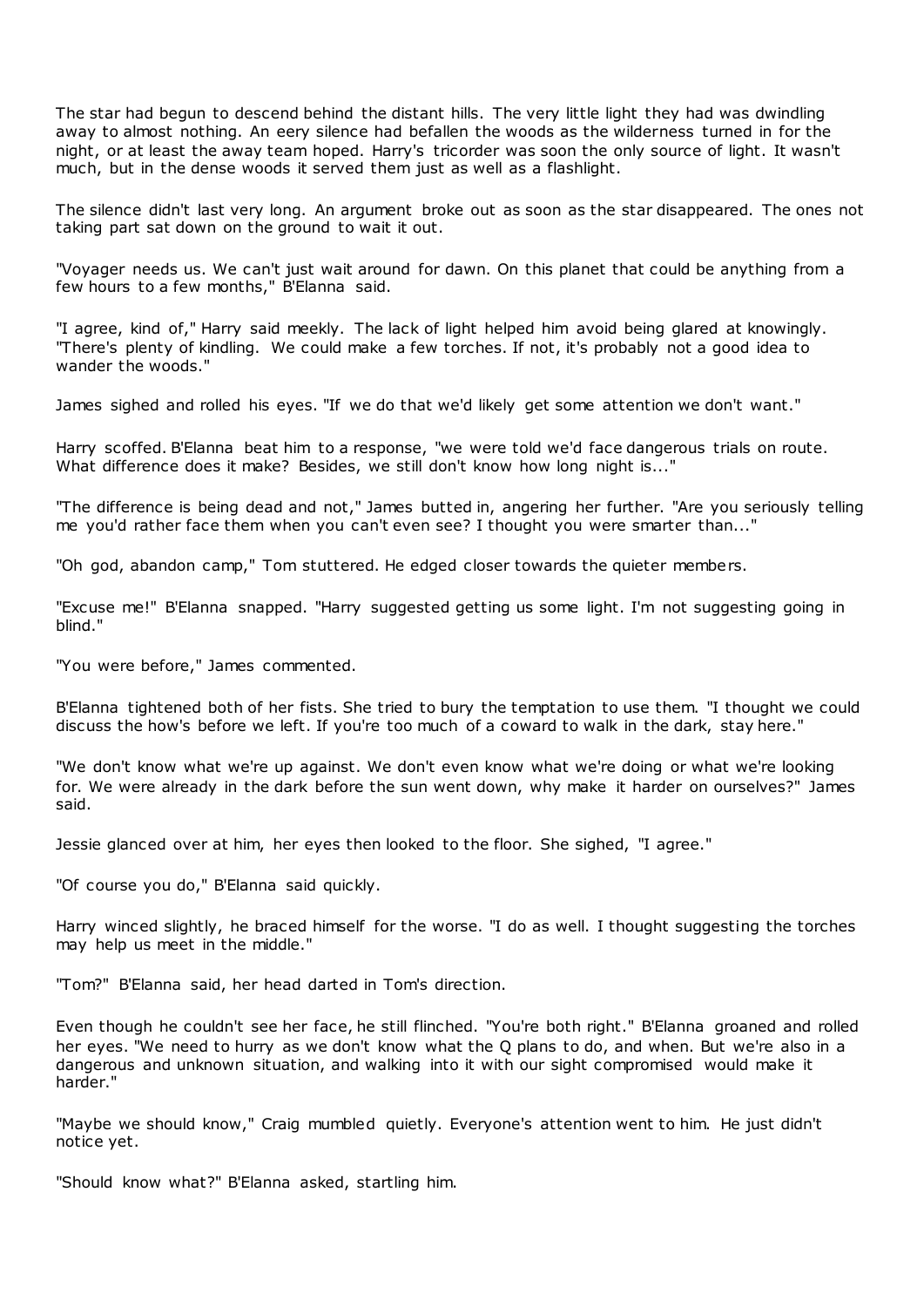"Um... well, ever since this started we haven't really had time to er..." Craig stammered as he struggled to find the words. "We were beamed into the Holodeck without a plan to stop Q's escape. He did, and we weren't given an idea what to do there. Then he trashes Engineering. We're told about this power or technology that can trap him again. Before we have time to question it, here we are undergoing weird animal speeches and walking dinosaurs..."

Most of the team smirked at the stupidity of it all, now that it was vocalised. Tom was the first one to laugh at it. "The kid's got a point."

"Yeah, it feels like we're being strung along Q's wild ride. We don't know for sure what's going to happen," Jessie said.

"I'm not a kid," Craig muttered under his breath.

"I agree that this is all a bit, insane, but how does talking about it help us now?" Harry questioned.

"Maybe if we hadn't have charged in without much questions..." Tom said.

"We did question though. The Q, all of them in fact, have been really avoidy on the whole situation," James said. He frowned, "even our bad guy. It's more than a bit odd."

"It does feel like one big game. I'm sure Q's very pleased at how much we've played along," B'Elanna muttered.

Tom crouched down to clasp Craig's shoulder, at least he hoped it was his. "Good thing you came along, Craigy."

Craig shook his arm to coax Tom's hand away. "Why? Like you, I didn't have any choice."

What he said brought a question to Jessie's lips, "why us?" The others looked towards the source of her voice. "Janeway was going to send her own team, twice, but Q either overruled or circumstances forced us in."

"I've got a better one," Harry said. "What is this power apparently only we can acquire, that can overpower a Q?"

The away team fell silent for a few minutes as they each thought about it. Tom covered his face with his hand, he felt his cheeks burn up as something occurred to him. "If we had just sat down for five minutes exactly like this and discussed it, we wouldn't be here. Q wanted us here and he certainly didn't want us thinking about the why." He knew everyone agreed with him as they remained silent. Normally there would be a comment or argument immediately following his words, or interrupting them. "Five minutes, and we're leaving."

"We are?" James said.

Tom knew that was coming, he cleared his throat so his voice would sound a bit more confident. "We're not going to figure it out sitting here. If we get to the finish line we may have a shot at understanding what's going on."

Jessie squirmed a little on the spot, her arms wrapped around herself tightly. "What about the darkness obscuring things? We're going there anyway, why not just wait?"

"If this is just another one of Q's infamous pranks, it won't matter. If it isn't, we'll get back to Voyager quicker," Tom said.

Harry didn't look so sure. "Or we'll die quicker."

"So, you're happy that we finally talked about what was going on and in doing so assumed something fishy was going on. Then you immediately decide the best thing to do is play along anyway?" James said in disbelief.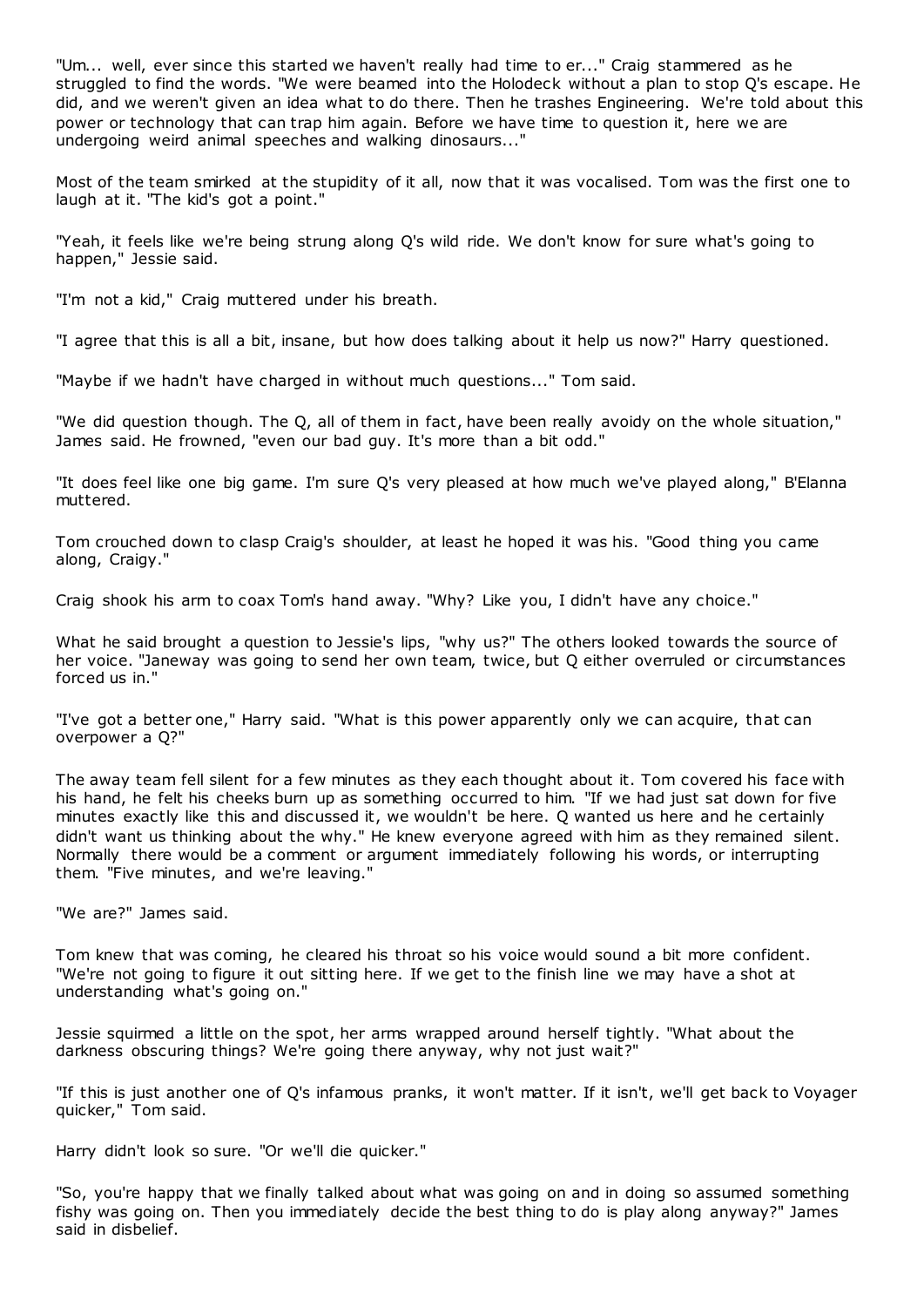Tom nodded, "yeah. We won't know what Q is really after until we get there. The sooner the better."

B'Elanna smiled, "exactly."

James sighed as he looked over towards Jessie. He couldn't see but she was smirking a little. "Have we swapped?"

"No, Tom was always an impulsive idiot looking for trouble," she answered.

Tom scowled, "yeah, thanks."

"Hmm, interesting," James said like he didn't mean it.

"If we just get a few branches and rocks, we'll be able to make something to light the way," Harry said.

James shrugged, he seemed to like the idea, even though it was already mentioned earlier. "I'm all for burning down the forest. Why not?"

Tom laughed nervously while Craig's eyes widened. Jessie just giggled behind her hand quietly. "Nope, no change there," she said.

"Huh?" Craig stuttered as he looked at her.

"Oh, so you're not going to chicken out like Tom normally would?" B'Elanna said with a smile, earning a glare from Tom.

"Hey, I eat chickens for breakfast," he blurted out defensively, immediately regretting it. Everyone laughed at him. "Lunch and dinner rather. Damn it. It sounded more badass in my head."

James looked confused, "you actually think what you're going to say?"

Tom huffed, "you're one to talk."

## **Holodeck Two:**

The holograms all seemed to be finished with slaving, they were standing in a lined formation. Q2 paced before the front row, inspecting them with his devious eyes.

"The preparations are complete, you all should know what your mission is!" he shouted at them. "The modifications are complete. Your weapons are ready. It is time for sweet revenge."

"But sir," one minion stammered.

Q2 brushed him off with a hand wave. "While most of you lay waste to this floating waste of metal, the rest of you will wait for the urchins to return from their mission. They will think they have the upper hand over you." He cackled maliciously while glancing briefly at his big screen nearby showing the away team talking at their camp. "I'll leave it up to you how long you want to maintain that illusion. The longer the better."

"I still don't understand how a bunch of holograms can attack the ship," the first minion whispered to his companion.

"Hush! He'll hear you," he snapped back. "He's a Q, he'll know a way."

Q2 swung his head around, his eyes sharpened. The pair knew he had heard them anyway. "Voyager will regret using this play house to imprison me. It is only fitting that I use it to destroy them," his speech continued despite that. "Go!"

The crowd dispersed into a few groups. Some remained behind to wait for the awayteam's return. Q2 approached them while clasping his hands.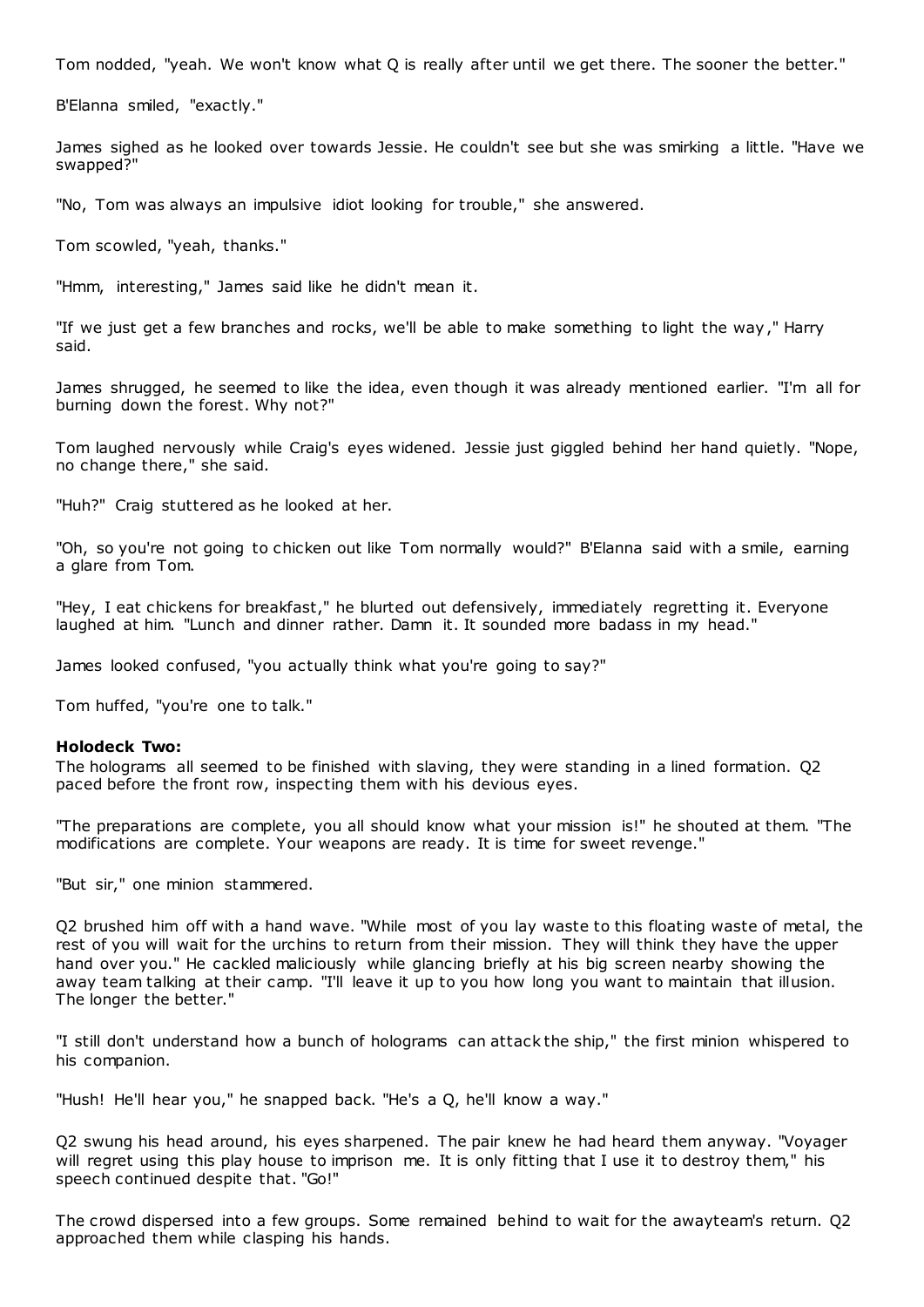"According to the data logs, Paris and Kim were to play the Spider Queen episode next. Need I say more?" he sneered. A few of the holograms snickered with him.

"The trash team will satisfy my revenge on the engineer. Do whatever you want with her," he said to different holograms. His attention went to others. "The kid and the girl seemed to be very fond of mutiny stories, best not disappoint them." The remaining members of the group stared expectantly. He just smiled into space. "As for our last member, leave that meddler to me."

The holograms now with nothing to do glanced at each other, but didn't dare say anything in case it upset their leader.

"Oh don't worry, there will be plenty to do when Janeway and her little brat are left. I found a nice little coffee factory program during my stay," Q2 cackled.

With his entire army satisfied he swung around to walk over to his giant screen. The team were getting ready to leave camp. James, Craig and B'Elanna were busy gathering sticks and rocks from nearby and leaving them in front of Jessie, who was the only one still sitting around. Tom crouched down next to her. While Jessie gathered the rocks into a pile, he started putting sticks together. Harry approached. Tom assumed he was walking over to hand him better sticks to light the fire, so he held out his hand.

Instead Harry pounced on him and pinned him to the ground. Jessie pulled a disgusted face and budged a few metres to the right, as Tom's cries for help were muffled by Harry's attempts to kiss him.

"It's a fake," Q hissed.

The two minions weren't surprised. "Wasn't that the whole point sir?" Q2 whirled around with a ferocious look on his face, they both whimpered at the sight of it.

"They should be in the other hologram room, but they're not. This!" Q2 snapped while pointing at poor Tom being assaulted while no one helped him. "Is another one of the glitches plaguing this program. He tricked me."

"Paris did?" minion two stuttered.

Q2 snorted in disgust. His hand waved in front of the screen, it blew itself to pieces a second later. "No, this is Q's work. He isn't being monitored by the Continuum, he's doing what he wants as usual. The Humans will truly be on Phados, he'll have sent them on his own power."

"But you redirected their transporter to Holodeck One. The window showed them there," minion one said.

One hand gesture and the remaining holograms walked forward to grab him. As he was dragged away Q2 sighed as if nothing happened. "I have no use for a parrot."

The second minion trembled. He tried to stop it. "So what we were seeing wasn't the away team, but holograms of them?"

"Oh it was really them," Q2 answered to his confusion. "A projection of them on Phados on this very Holodeck, right under my nose. If it wasn't for the modifications to Paris's games I wouldn't have known the difference."

"So they'll be close to getting the power," the minion said quietly.

This angered the Q again. The minion backed away, fearing for his life. Fortunately his rage quickly turned into a sinister laugh, which unnerved him more. "What are you playing at Q? You must know what will happen to the Humans when they know of their existence."

"Your excellence?" the minion questioned carefully.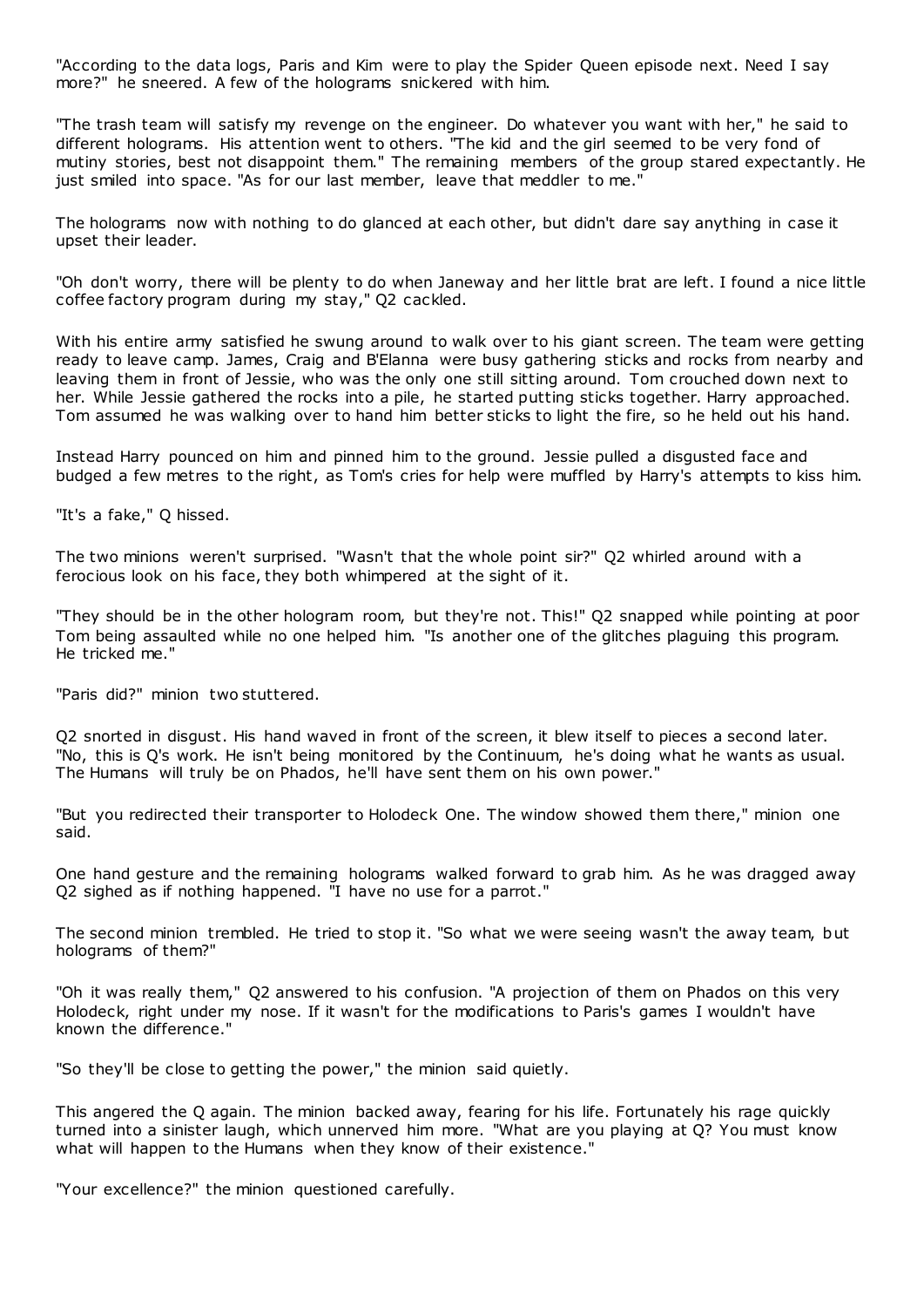Q2 swung around to face him. "Change of plans. We'll play Q's little game. Win or lose, the Humans are doomed."

# **Phados:**

They stood on the edge of it, raised high enough to see everything. On their arrival stone pillars had lit themselves one at a time. It had frozen the group on the spot. The rock face they had seen from afar was just ahead, on the far side of an open area filled with eroded statues. The stone paved land was uneven; cracked and sloped. One hill leading up to the rock face appeared to be cracked, it looked ready to give way to the slightest of weight.

Both Craig and B'Elanna quietly noted that no matter what way they walked to this place, they'd have to carefully walk down a steep hill into a hard to escape hole in the ground.

"They either tried to hide this place, or it's intended as a trap," B'Elanna vocalised her thoughts.

"I'm thinking latter," James said.

Harry took the time to look around at each and every statue, then finally at the rock face. The statues seemed to be figures of people, likely powerful and or worshiped by whoever lived on the planet in the past. All of them though were far too different to each other they couldn't be of the same race, he thought. The rock face itself was covered in alien text he had no hope in ever reading.

"So we're here, I wonder how we're supposed to know what to do," Tom said. He cringed immediately and he aimed his next words at the sky, "that wasn't a hint by the way."

"Well it's no good standing here. We should stick together and head down," Craig suggested.

B'Elanna nodded, "yes slowly and carefully."

James' shoulders fell, he let out a sigh loud enough for the others to hear. "I don't think we have a choice now." Everyone looked at him. His hand gestured backwards slowly, it grazed a purple forcefield.

Tom tried not to show the worry he was feeling on his face. He put on a determined expression. "This is what we came for, it's okay." He slowly started to walk down the steep hill before him. The others did the same. The incline made it difficult for them all to keep a slow steady pace. Craig and Harry both nearly tripped over their own feet a few times in an attempt to slow themselves down.

They each managed to reach the bottom safely. The scale of the hole was a lot more intimidating now they were inside it. B'Elanna was the first to see the forcefield that James had discovered was a lot clearer where they were. At every edge, even the sky there were ripples. It reminded her of a calm tide.

Harry stared at the nearest to him statue. It felt to him like it was staring right at him. That was when he noticed the figure was armed with vicious looking teeth, frozen thankfully in the stone. A sense of dread overwhelmed him so he took a step back. To his horror he swore he saw the eyes follow him.

"It knows we're here. I doubt we'll have to wait for long," B'Elanna said.

While she was talking Harry pointed his tricorder at the statue. It bleeped madly as soon as he did, the hairs on the back of his neck soon stood up. No one really had time to look over at him, the ground started shaking.

"What is it?" B'Elanna shouted over the resulting noise.

"It... it's impossible!" Harry stuttered. Nobody could hear him over the sound of the tremors. They just saw his mouth open slightly.

One at a time the statues started to blink and move discreetly while the ground shook. James turned around just in time to catch one swipe its arm at him. He leapt backwards out of its reach.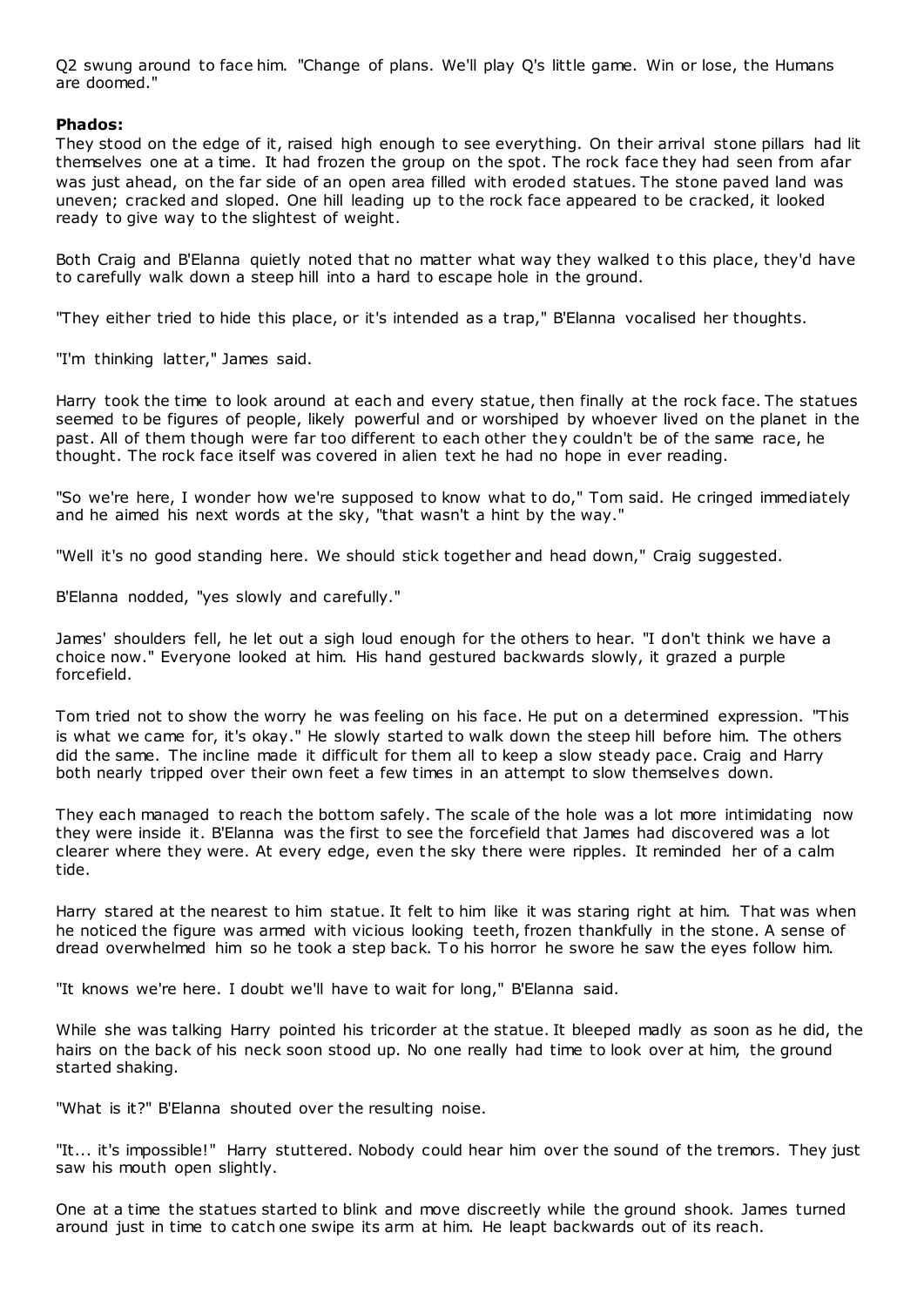"Guys!" he yelled to get the others attention.

The ones closest to him, Tom and Craig, just managed to hear him over the rumbling and they swung around. The statue he had backed away from's foot lifted up from the ground, it groaned and cracked until it was free. Five other statues, including Harry's started to do the same thing.

"Walking fossils, man sized birds, and now moving statues. Just great," B'Elanna muttered.

With all six of the statues no longer rooted to the ground, the trembling stopped. They slowly closed in on the team.

"What now?" Jessie asked quietly.

"Panic?" James replied, the others hoped not seriously.

"I'm already there," Craig stuttered.

B'Elanna's head darted around, "they're slow. Spread out before they block us in!" The rest of the team ran for the gaps in between the statues before she finished talking. Despite that she smiled and did the same. "I guess that was obvious."

However now that they were running, the statues were suddenly a lot more agile. They each gave chase.

Harry chose to give himself the high ground and headed for one of the sloped areas. There was another statue at the top, which thankfully hadn't come to life. At least not yet.

Jessie had a similar idea. She headed for the biggest statue near the cliff face, then started to climb up it. Just as she was about her height high, the pursuing statue grabbed her leg and tried to tug her back down.

"Oh come on. This is getting very old!" she complained as she tried to kick it off. Despite it being made of stone, or at least it was before, it felt like she was kicking something made of flesh and bone.

"Okay, okay..." Tom stuttered on route to the cliff face. "Maybe if we figure out what this says, then..." Once he reached it he noticed how fast his very alive looking pursuer was now, his mind quickly changed. "Nope!" he ran off alongside the face.

He hadn't thought about where he was running to, he just wanted to get away. However that didn't work out well when Craig ended up at the sloped path that looked like it would fall away with the slightest touch.

Footsteps approached loud and fast. A thought occurred to him. It was dangerous but so was staying where he was. He climbed onto the tiny wall along the left side of the cracked path. There was no time to be careful, he attempted to run across it to a safe part.

The safe part of the path didn't come, it was even more damaged the further he went. The wall he ran on was getting higher with the path. The ground to his left was getting too far away for his liking. His balance was shaky with the fear. He kept going, hoping that the statue wouldn't be able to follow him exactly. He didn't dare look back to check.

The only way left for B'Elanna to go was the hill leading to the forcefield. At the last second she turned to the right, hoping that would disorient her pursuer for a second or so. She had a speed advantage over it, and now she had a mostly clear path ahead of her. The only thing ahead now was one of the flame pillars. Plenty of time to think of a strategy, she hoped.

Just in case, her head turned to look over her shoulder behind her. If she hadn't seen it with her own eyes, she would never have guessed these things were inanimate statues five minutes ago. It had gained colour, it was moving fluidally, it breathed in and out. Whatever it was, it was alive... now.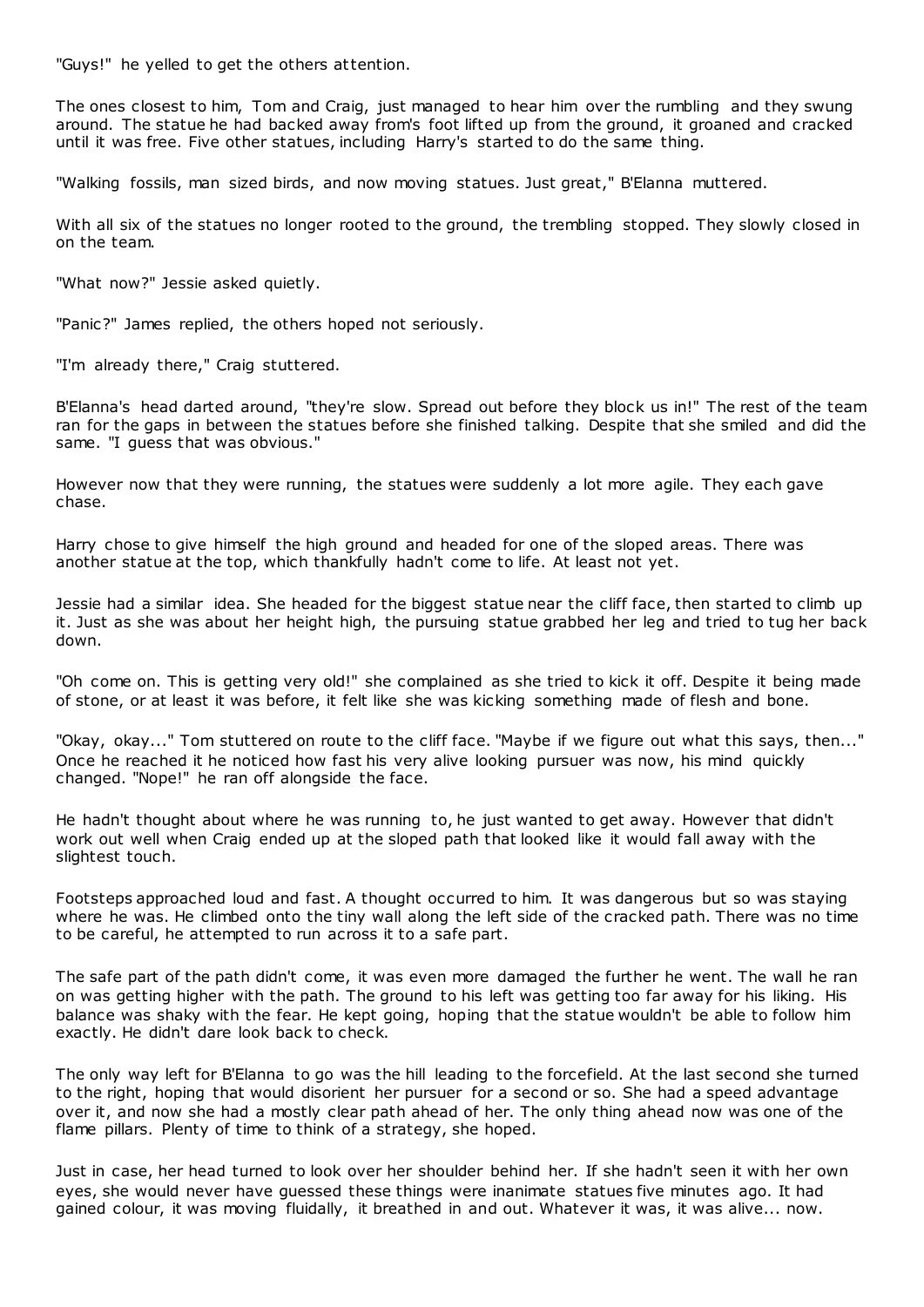It also carried a sharp sword in its hand. Her eyes rolled, "great. Of course it has a sword."

Harry was meanwhile regretting retreating to the hill they had walked down. He was rushing along it, not up or down, yet it was still difficult to keep his balance. The ex-statue was gaining on him. Nearby there was a raised bit of land, mostly incased in stone, flat. It was perfect. Just as the statue was about to grab him he leapt onto it. He heard it snort in response.

He couldn't run far, he knew he'd have to jump. What he didn't know until he got there was that if he jumped, he'd jump right into a pool of water. He wouldn't hesitate usually, but this particular pool had steam rising from it and even had bubbles popping in it.

There was no safe way to his left or right to escape, he couldn't go back. The statue beast was sharing the platform with him. He wondered if he could jump to one side anyway, at the last second. It would hurt but it may not kill him, unlike the jump into the water.

It wasn't running for him now. It either knew what he was thinking or it wanted to prolong the terror he was feeling.

"Hang on Harry!" Tom's voice yelled from above.

Harry looked around to see where it had come from. All he could see were a few trees, thick with leaves and flowers blowing in a gentle breeze. A movement in front of him brought him back to his predicament. The creature was almost on him. He backed away as far as he could without falling. His heel hit the edge of the platform.

The creature lunged for him. His nerves betrayed him. Instead of leaping to either his right or left side, he instead ducked and leapt forward just under its swinging arm. He rolled on impact, the stone scraped the skin on his hands, arms and legs. It was better than either of the alternatives.

A rustle in the branches. Harry didn't have time to look up. A blur flew above him. He looked around. To his shock it landed on the creatures back.

"Tom!"

"Ever play leap frog?" Tom said in an amused tone despite where he was.

"Not like that no..." Harry stuttered. Despite his better judgement, he scrambled forward on his knees to help his friend.

The creature agreed. It grabbed Tom's arms and flipped him over its head. Harry rolled around just in time to see Tom grab onto the edge of the platform. The heavy legs of the statue lifted up just over one of his hands. All Tom could do was hold on and hope that it would miss.

Harry didn't have time to think about it. He pushed himself back up to his feet as quickly as he could. "Hey!" he shouted to get its attention. It did just that, it looked around.

Now was the time. He charged forward to push it as hard as he could. As it was still only on one foot , it wobbled for a few seconds before falling backwards into the pool.

"Time for your bath," Harry quipped with a smile.

Tom smiled proudly at him as he helped him back onto the platform. "Thanks Harry. I thought I was finished." His words overlapped the creature's screech as it struggled in the boiling water.

"Leap frog?" Harry teased.

Tom smirked back, "yeah, yours was better."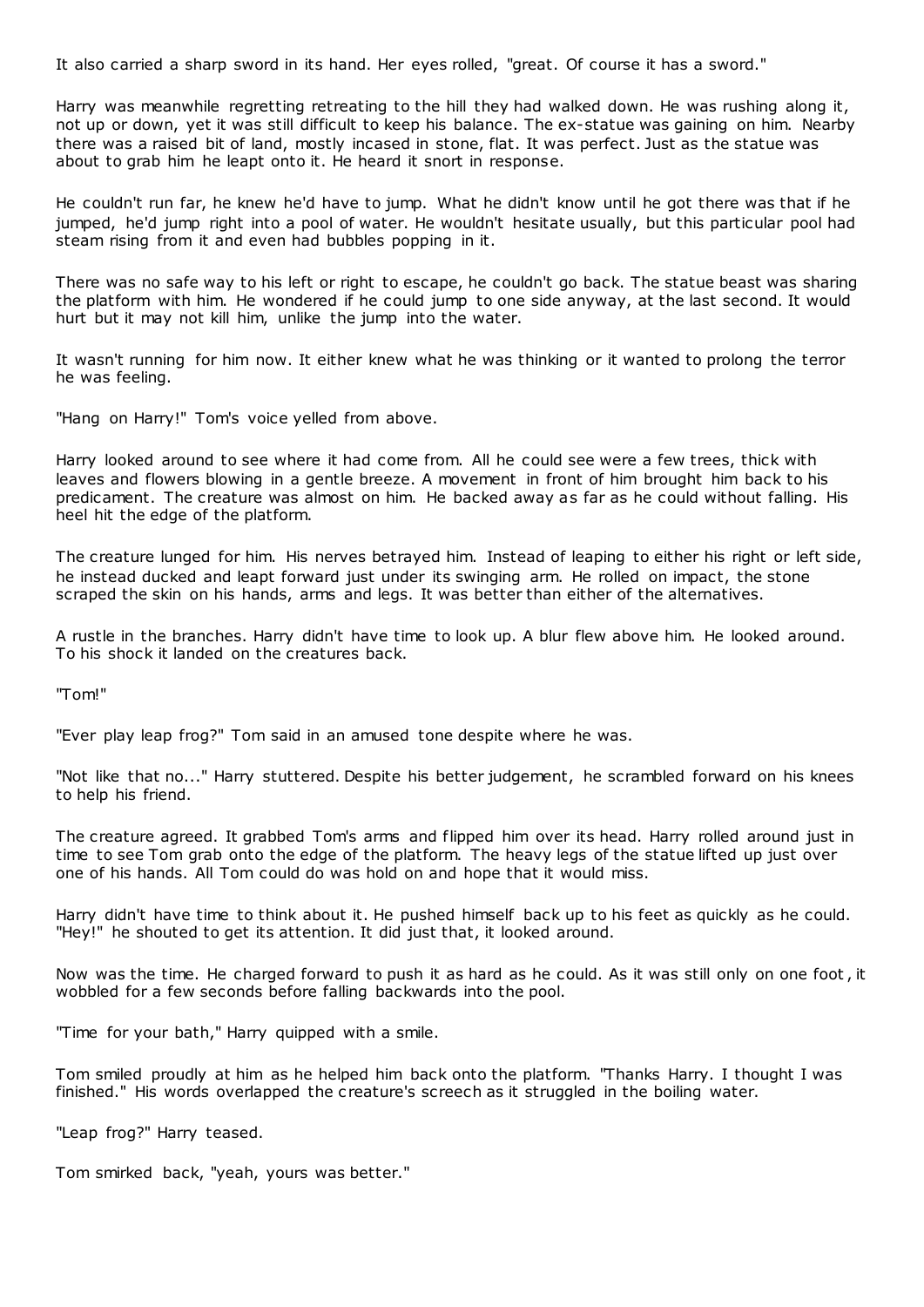Not far away, Craig was still running on the tiny wall. He had slowed down somewhat to keep his balance. He briefly glanced to the left, instantly he was overwhelmed by vertigo. He crouched down to hold onto the wall, his eyes shut tightly for just a moment.

When they opened again, he dared to look behind him to see if the creature was following. To his relief he couldn't see it at all. He quickly worried about where it was now. Then he noticed the hole in the sloped path a lot further down than he was. He sighed. It wasn't over yet, he had to go back the way he came.

He was barely more than a metre on his return journey when the path beside him crumbled to bits. The wall he was on trembled as well. It wasn't safe to run or climb on. All he could do was hold on tightly and wait for it to stop.

As B'Elanna ran she tried to think of a way to disarm her opponent. Luckily it wasn't as fast as her. However she was running out of room to run straight and she knew it would expect her to make a sudden turn once she got to the pillar.

So far on her run she had seen Tom's stunt near Harry but not the resolution to it, Craig scaling the wall and Jessie half way up the large statue with a creature struggling to follow. One of the team was missing. She shook her head, she couldn't worry about anyone else right now. If she kept running straight she'd slam into solid stone.

Her running was cut short. She couldn't believe it. The pillar just ahead of her cracked at its base. Instead of worrying about her running into it, she was now worrying about it crashing into her. It loomed towards her. She had no choice. She had to run to the right even if her pursuer did expect it.

So she was clear of it when it hit the ground, B'Elanna leapt forward onto the hard ground. The pillar then slammed into it as well. B'Elanna quickly covered her eyes as the dust from the impact clouded over her. She couldn't lie there for long. With her eyes still closed she hurried onto her feet despite the burning pain in her knees as well as her hands.

There was a crackling sound not far behind her. The scent of smoke lingered on the dust. The pillar had flames on the top of it, she remembered. Hopefully the creature was in its path as it fell. Just as she was thinking that she slammed into a figure in front of her, hidden in the cloud. It didn't let her fall to the ground, it grabbed her first.

"How!" she croaked as it grabbed her throat. No time to think about that. She wasn't going to go down without a fight. As hard as she could, she swung both of her feet into the figure. The sound of a crack and then a grunt told her she did some damage, she swung again until it was forced to let her go. It did just that, it threw her back towards the fallen pillar, right back into the thick of the dust.

For a moment it was quiet, her eye sight blurred. The pain she had felt in her hands and knees were gone, numb even. Through the blur she could just make out the orange and red of the flames nearby. It then all flooded back. The pain, it came back with a vengeance and it wasn't just in her hands and knees. It lingered in her throat. The smoke, she was breathing it in. It was making her feel sick as it choked her lungs.

The fire was all she could think about as something beside her moved. Feet scraped against the rubble right beside her. On her other side was the fire. Her hand reached out for an object next to it. It burned her hand but her brain sc reamed at her hand to keep a hold of it or suffer worse. Quickly she swung whatever it was at the feet beside her. It screamed as the flames engulfed its feet, and then spread up its body.

It was now or never. Tough, she told the pain in her body. B'Elanna dragged herself up and ran as fast as she could. Once she was clear of the dust and the smoke, she felt a sense of relief. However her body wasn't relieved. The adrenaline must have worn off, she collapsed to her knees and she tried with all her might not to throw up her own lungs.

More footsteps approached. Anger filled her. "Enough of this," she thought aloud through her damaged throat. She tried to stand up to confront it, push it away from her. Then she felt an arm around her back. A familiar face appeared near to hers.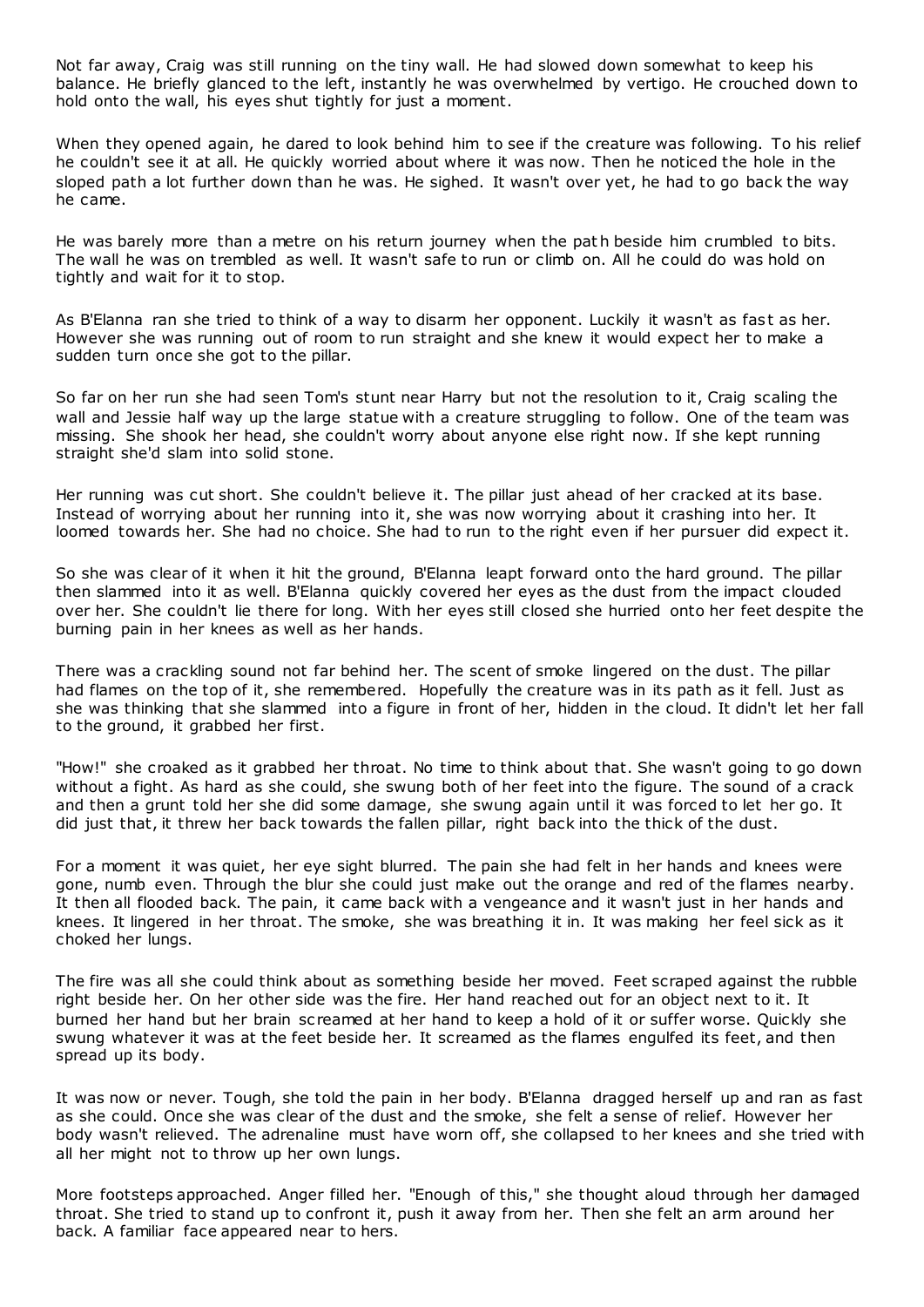"B'Elanna, I'm sorry, are you all right?" it was James' voice. It didn't calm her down. She remembered how her fight went down and there was no way there was only one creature involved in it.

"We can't... stay..." she only managed to warn him.

James glanced over towards the flames. The one she attacked was lying still on the ground, burning in it. "We need to find you somewhere covered. Can you stand?"

"Of course," B'Elanna said. She knew it would be difficult but there was no way she'd admit it. Her knees wobbled as she tried. The arm around her back steadied her, while another gave her more strength to get to her feet. "There's another one."

James shook his head. "No. Some of the pillar crushed him as it fell." B'Elanna thought that wasn't possible, she would have seen it. Though the dust obscured a lot. For now she couldn't see any attackers. Reluctantly she let him walk her away from the scene.

"Oh god... anyone, help!" Craig's scream got everyone's attention.

Harry and Tom swung around to see where it came from. All they could see in that direction was the sloped broken path. Other than small rocks falling from it, they couldn't see anything.

Jessie had a better view on the statue she had managed to get high up on. Craig had clung on to the wall until it finally gave way. He disappeared when it did. She looked down to see the creature still struggling to reach her. Looking down made her very dizzy so she looked back ahead of her instead, then around at the scene to find anyone.

"Craig, he's fallen over there!" she yelled and pointed when she did. Tom and Harry hurried over to help him.

The statue shook violently. Jessie didn't want to see why, she had an awful idea anyway. She couldn't climb down now, it would see her. Quickly she looked around to see if there was a similar sized anything nearby she could try and jump to. The closest thing was an uneven mossy path, sloping upwards to some ruins. It was still too low down to jump to safely.

It shook again and it only made her mad. "Oh for, get a bloody hobby!" she screamed down at it. It reacted with a brief eyebrow raise.

Tom and Harry arrived at the spot where Craig had been climbing. Tom gave Harry a nod before climbing up a nearby tree. Harry thought he understood what he meant by the nod, and so he rushed over to the beginning of the sloped path so he'd be ready. He was shocked at the state of it. Most of it had since collapsed in on itself, the dust from the stone being crushed was blocking most of his view.

"By the way. How did you deal with yours?" Harry asked to distract himself from the worry over Craig.

Tom winced slightly as his hand went to grab the next branch. "I didn't. I outran him."

That wasn't what Harry wanted to hear. At least the dust started to settle a bit. He thought he saw a figure lying on the top of the rubble, blurred within the haze. "Craig?" he asked meekly.

Tom frowned at the branch he was holding. It was softer, definitely not sturdy. Then he realised what it was. He smiled.

The statue rocked harder than before. Jessie hoped she had imagined it lurching a little to one side. The hope was killed when it suddenly jolted down a little and a loud crunch emanated below her. At least she was closer to the nearby hill.

It shook again. Jessie didn't want to wait any longer. She shakily stood up, while keeping her eyes directly ahead and not below. She jumped forward before the statue rocked again. Even though it was covered in a little grass and weeds, it wasn't a soft landing for her.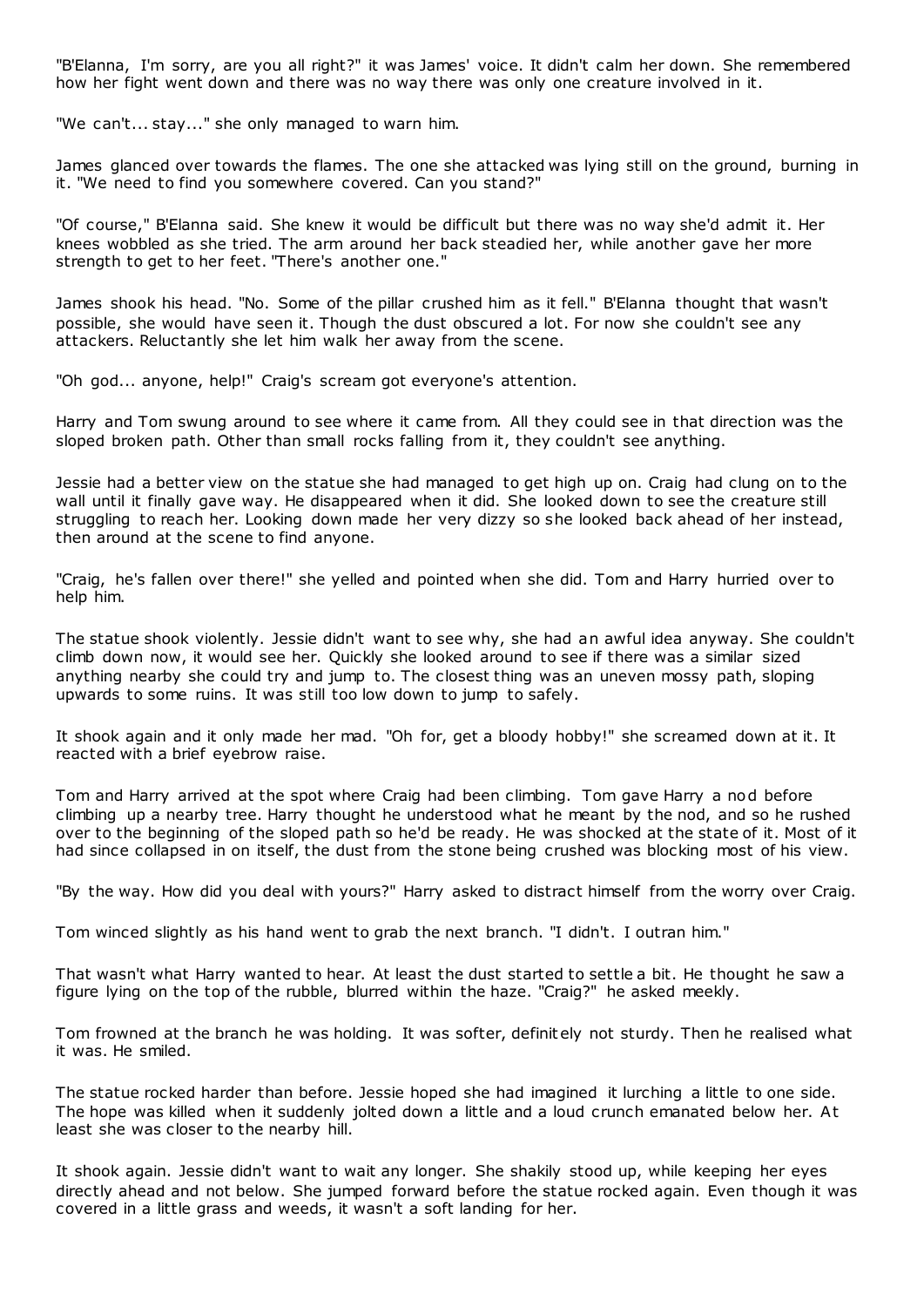Before she could recover she started to slide down the steep hill. Quickly she grabbed a nearby bit of stone to stop it. The creature had noticed she had done this and was already running for her.

The only thing she could use as a weapon besides her fists or legs was the nearby ruins at the top of the hill. She hurried up, thinking at least she'd be at more of an advantage higher up, but not as high as her last plan. One large piece of rubble looked like it would be easily rolled from the top of the hill, so Jessie hurried behind it and started to push. It wasn't as easy as she thought, it was also bigger than it first looked. It barely budged a centimetre.

"Come on," she pleaded with it. She was too engrossed with this to notice someone jumping down from the other ruins behind her. She only noticed when the rock suddenly became light and so it began to roll forward. Her head looked to the right, where the person now stood.

"Good thing they're not that clever, huh?" James smiled at her.

With both of them pushing the stone piece rolled down the hill, slamming right into the creature, crushing it.

Tom scouted the area to see how everyone else was doing. He spotted B'Elanna resting in between one statue and a wall. He only just made her out. From the ground she'd be well hidden.

He still worried though as the statue that chased him was wandering around, probably looking for him. His hand tightened around the so called branch in his hand. The texture of it made him look twice at it. As he thought before it definitely wasn't a branch. It was a very long vine. The creature was getting closer to where B'Elanna was.

They were quite far down, but close enough for the vine to reach. He hoped. At least it would dist ract it from her. He pulled it back as far as he could manage while sitting in the tree. Then he let go. It flew down so fast it whistled. The creature looked up just in time for it to swing across into its neck.

"Talk about a splitting headache," Tom smirked as it head and body were no longer together.

"Okay, that's three down at least," Harry sighed. The sight ahead of him had cleared up greatly. The figure he had seen was what he thought it was, so quickly he climbed up the rubble to reach him.

From where he was he could see another body lying near the fallen fire pillar, like James had said, crushed by some of its rubble. "Mine makes five!" Tom shouted while climbing down the tree.

On route to Craig, Harry noticed something buried in the rubble. He smiled, relief washed over him. "Six."

Craig looked at him, with a dazed look on his face. "That's it then?" he said. Harry helped him up to his feet.

B'Elanna meanwhile staggered over to the rock face. James, Jessie and Tom arrived there first. Tom hurried over to her once she did, she shook her head and smiled. "I'm fine."

"I can see that," he said.

Craig and Harry joined them, Craig did so with a limp. "Okay, that's it right?" Harry said.

"Should be," James said.

Everyone heard something heavy scrape across the ground behind them. They looked around to see the rock Jessie and James had pushed. It had moved, the creature was no longer underneath it.

"Damn," Jessie muttered in annoyance. What didn't help with that was James breaking off from the others to check it out. "Uh uh... no no..." she stuttered before rushing after him.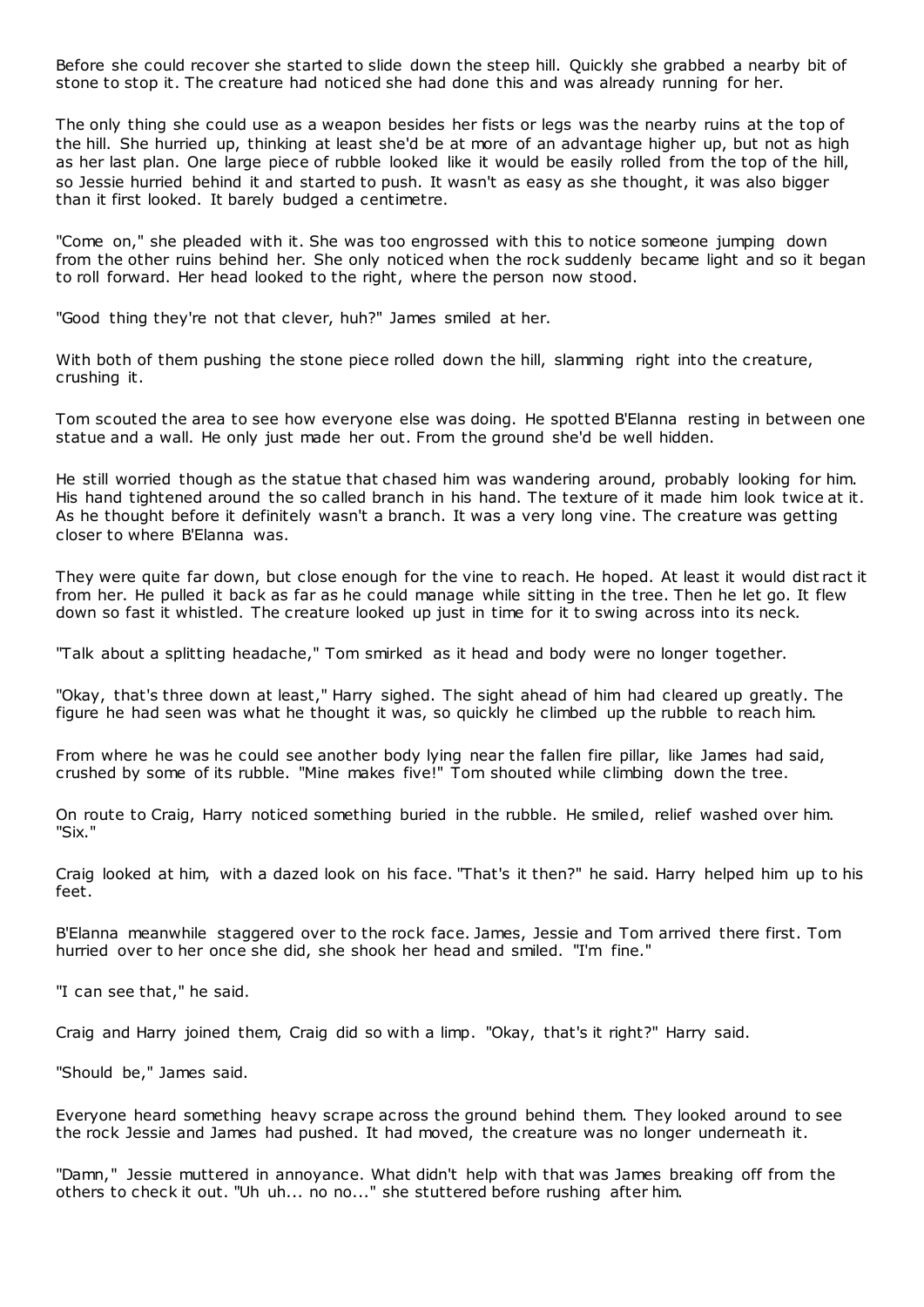He just walked by the statue that she had climbed on, when his head snapped to his left. Everyone looking saw a rock fly out from behind it into his head, knocking him flying to the ground.

"Son of a..." Jessie just growled, she didn't let that put her off.

The creature staggered out looking worse for wear. It snarled at its fallen prey, so it missed a very angry Jessie running for him.

"What's she doing!" Tom stammered, his eyes wide.

Jessie answered him seconds later. The creature didn't see her coming until it was too late. She threw her whole body weight at it. They both fell to the ground. It was still shocked it didn't do anything as she punched it over and over.

"There's a joke about a woman scorned, and er... cats... but wow," Tom stuttered. Harry nodded.

James groaned, his hand flew to the new cut on his head. He looked over his shoulder to see Jessie grab the creature's head and slam it into the nearby statue. Tom and Harry both cringed at the same time at the bang it made.

She hit it one more time despite it not moving after the headbutt. The only reason she stopped was the sight of James getting back up in the corner of her eye. "God," she spat while climbing to her feet. "I had to get the spiteful little tosser, didn't I?"

James stopped next to her. Both Tom and Harry thought he must be mad to go near her after that. "You're okay?" she asked him through angry ragged breaths.

"Yeah, nice job," James replied with a smile.

Jessie smiled back, "well, it's nice that I'm no longer the damsel in distress. That crap was pissing me off."

James' smile grew, he was about to say something back to that when the ground shook again.

"Not again," Tom stuttered.

Harry saw movement from the cliff face. The text seemed to be glowing. "Maybe this is it." He thought about scanning it but his tricorder was gone long before the pool fight.

As everyone turned to look at it or in James and Jessie's case, walked closer to rejoin the others, the wall seemed to open up. Not that anyone could see what was behind it but black.

*"Agility,"* a voice boomed out from the opening. Before he could say anything Harry felt the coin in his pocket get warm. He quickly pulled it out to catch the shape in it glowing.

*"Wit."* It was Craig's turn this time.

*"Strength."* By this time everyone had their coins back out into their hands.

*"Courage."* B'Elanna's coin glowed, the heat from it reminded her of her already burnt hand.

*"Stealth."* Tom smiled as his did the same.

*"Fury."* Jessie didn't look happy with hers, she was about to complain until she realised that she'd prove its point if she did.

*"With these six powers combined, a greater one is forged..."*

"Oh if this is gonna be a we had the power all along nonsense, I'm going to rip Q's teeth out one at a time," B'Elanna grumbled.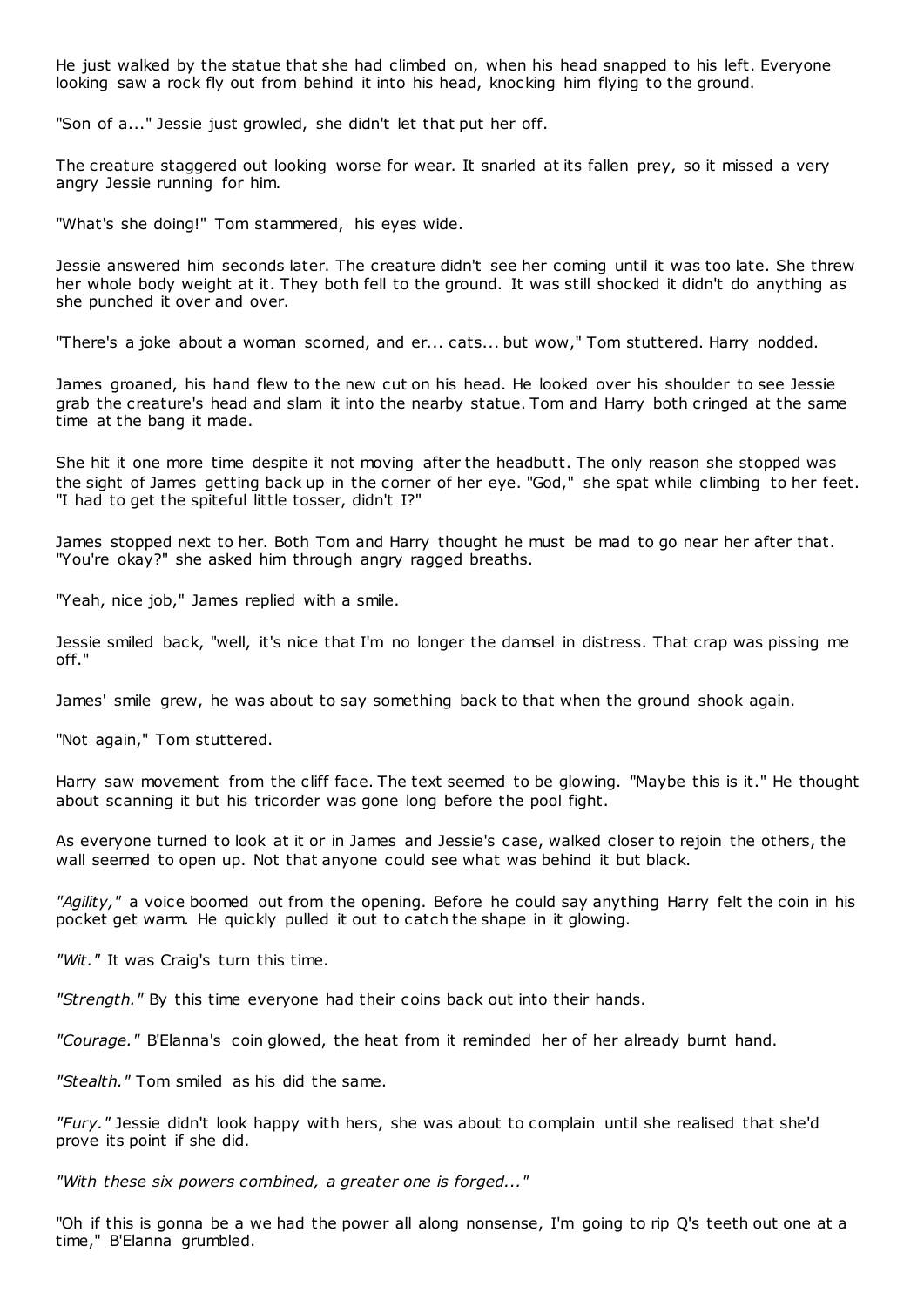The booming voice continued over the top of her, *"...may the spirits guide you in all your challenges."*

"That's it?" Tom stammered.

Harry briefly glanced at B'Elanna who looked as mad as Jessie was earlier. He quickly had a better look at his coin. "Q said once we had the power we could transfer it to Voyager with our commbadges." He gestured his coin towards Tom and Craig beside him. "Look, the coins are a similar size."

B'Elanna calmed down at the reminder. She quickly looked at her own coin, which she noticed had a slight indentation along its outer shell. Carefully she pried the coin apart into two pieces, revealing circuitry inside it. "Give me a minute," she said quickly.

The group waited while she delicately tweaked with the coin, all the while removing her commbadge from her chest. Her face warmed up as she simply pressed the commbadge into the coin's mechanism.

"Can't be that simple..." Craig stuttered in shock.

B'Elanna tapped the commbadge. It bleeped like it normally would. "Here, all of them should do the same." The first one she snatched away was James' as he was the closest. Harry, Tom and Jessie quickly copied what she was doing with their own. Craig warily pried his apart, the inside of it put him off doing anymore. Once James' was done with, she snatched his to finish the job.

"So, how is this supposed to get to a power deprived Voyager. I know Q said he tweaked it but..." James questioned.

B'Elanna shrugged despite her confident expression. "One way to find out." Another tap, "Voyager. Six to beam up."

They waited for a few seconds. With every one they all worried that nothing had worked. Ten seconds later the transporter beam rescued them from the imposing hole in the ground.

#### **Voyager:**

Things didn't look that much better than when the away team left it. Only the dim lights were still on, the red alert one continuously flashed on and off.

*"Warning. Hull breach on Deck Seven. Emergency forcefields offline,"* the computer warned.

Crewmembers ran down the corridor with panicked looks on their faces. Two of them ran by Q2 wandering casually along the halls. He made a point to pat one of the panels flashing red.

"How do you like my new friends, Voyager?" he purred maliciously into it. "Maybe you'll learn to keep your mortal nose out from now on... at least until you die in an hour. Mwahahaha!"

The sound of a cow mooing, as well as wheels clumsily rolling across the carpet approached. More crewmembers ran from it just behind the Q2. He swung around to watch as the cow from before stomped after them, pulling a small carriage behind it filled with old fashioned dressed people armed with pitch forks. Some even carried torches.

"Welcome to Fair Haven, heathens!" one screamed.

The two crewmembers ran faster to try and get away. More similarly dressed holograms appeared from around the corner, to join in the chase. They roared after them shouting in their bad stereotypical accents.

Q2 couldn't help but belly laugh at all of this. "Ah, a fitting end to a fantasy obsessed species. Perhaps I should see how things are going in their escape areas. Hehe."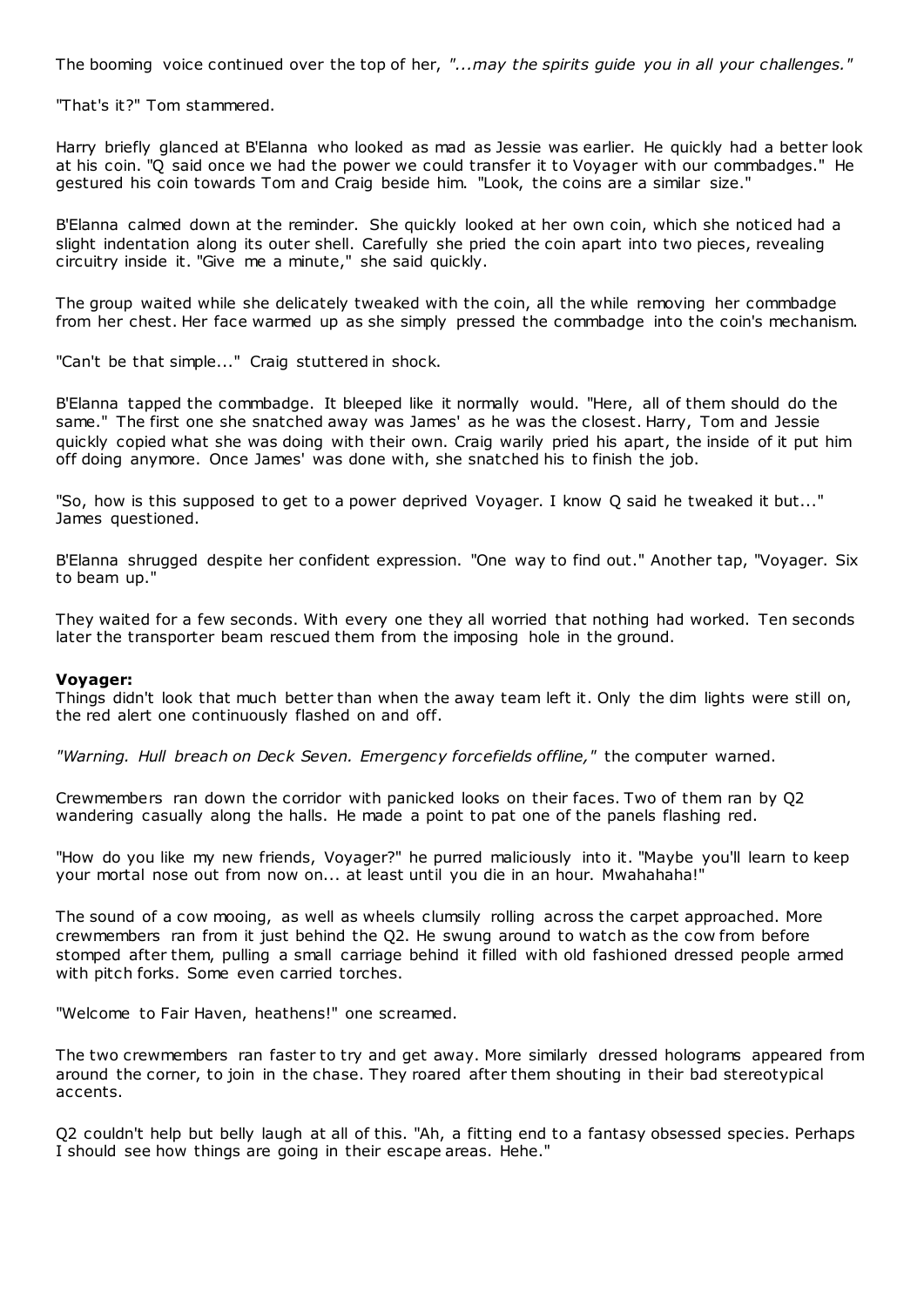Meanwhile six figures rematerialised inside the shuttle bay, right beside what looked like a shuttle being repaired.

They all looked around. Their spirits were dashed by the red light flashes, computer warnings and the darkened room.

Harry hurried over to one of the stations, his goal seemed to be underneath it. Eventually he hurried back armed with a tricorder.

"So, it wasn't a power after all... or the transfer didn't work?" Jessie questioned.

Harry looked confused as he scanned the commbadge in his hand, his face c ontorted with worry. "Strange. All that I can see is data." B'Elanna's head darted towards him. "Holographic data."

"There's a hologram in there? What good is that?" Craig stuttered.

"No need to get your pants in a twist," Tom said calmly. "Q said our commbadge link should transfer power to Voyager." B'Elanna stared blankly at him, while the others made some kind of gesture to the state Voyager was in. "You don't know. Maybe someone in Engineering is fixing things as we speak."

The ship trembled beneath the feet, waking up the audible part of the red alert.

*"Janeway to all Security. Phaser fire has been rendered useless against the intruders. Regroup on Decks Eight and One."*

"What?" Craig stuttered. James was confused as well.

Harry quickly scanned Tom's commbadge as well. "Yours too. The only thing transferred, that's left over at least, is a hologram."

"Well he did say the power would trap the Q," James said. "He was trapped in a Holodeck, so maybe we do have to do that again."

"Surely he'd have to actually be in it for that to..." Craig stuttered.

They didn't notice the doors to the shuttle bay were open until company ran through them. The new arrival looked on the away team with fury. "Jessie, you beautiful piece of sh..."

Jessie rolled her eyes. "Oh god, it never ends."

The shouter ran over to attack. Jessie responded with a swift kick in the kneecap. That was more than enough to make her stumble to the floor with a whimper.

Tom briefly glanced down at her and then up again. "Seska? She has more lives than a cat."

"And just as annoying," James commented.

Jessie pulled a disgusted face, "that's not really Seska. That's her hologram I fiddled with for the mutiny program. How could you miss the complimented insults filled with jealousy?"

B'Elanna had to laugh. "Yes, the mutiny program was filled with them. I just assumed that James was speaking through his work."

"Um, I don't even know where to start with that," James stuttered.

"Wait we're in the shuttle bay. If she's a hologram, how is she here?" Harry asked.

The rest of the team didn't know the answer. They looked at one another briefly as confusion flickered over their faces. Jessie gave the Seska hologram a little kick while no one was looking.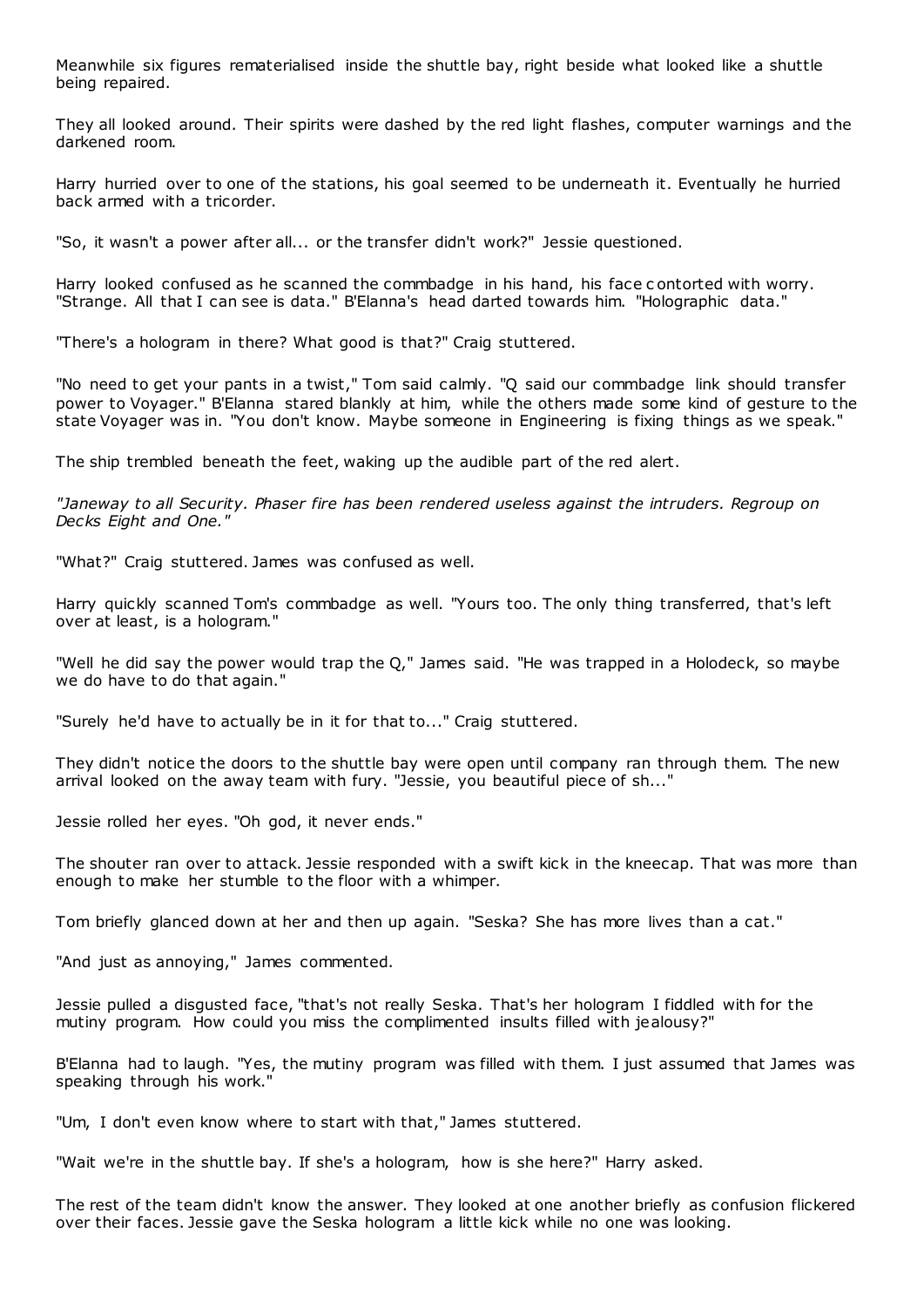B'Elanna's shoulders fell, her eyes rolled in disgust. The others heard her mutter quietly and unintelligibly. Tom was about to ask her to repeat when she spoke up. "Of course. Why didn't I figure it out sooner? I'm such an idiot."

"Come again?" Craig dared to ask.

"Really?" B'Elanna was a little surprised that the entire team appeared to not be on the same train of thought as her. "Q sent us on a mission to make sure this Q stayed trapped in his own holodeck. We failed before we had even arrived, so he sends us to some god forsaken hell hole to collect some holograms in order to trap him again?"

"Not following," Tom admitted, shaking his head.

"Remember the console that set itself on fire?" B'Elanna reminded him. "The jet pack, the car..."

"Two of those happened on the Holodeck," Jessie said like it was obvious.

B'Elanna wasn't done though, "you sure took your time coming into Engineering after your spat with James."

Tom seemed embarrassed at the thought. "I was just... still laughing from his hissy fit after I called him out. No need to see a conspiracy in everything." Something red flew into his face, it splattered on contact, leaving a gooey trail dripping down onto his uniform.

Before anyone could really react to it, good or bad, they were distracted by roaring laughter from the other side of the bay. Everyone looked over to the source. They couldn't see anything though, and yet the laughter was still going on.

"Okay, I think I know where you're going with this," Tom said awkwardly while he wiped his chin. The laughter turned into hooting and claps. Once he was done he stared towards James and Jessie, who he caught briefly sharing a smirky look.

Craig however was still a little lost. "So, is whatever this is good or bad for us?"

"I'm thinking bad," Q2 cackled from the doorway. As the team glanced over to him the ground shook several times, a booming sound approached. The Q gestured his arms outward. The wall around the shuttle bay doors crumbled outwards, sending metal debris flying forward.

The hole left behind even stretched to the next deck above them, the ceiling near the door started to cave in. Sparks flew from all over. That was the least of the group's worries as standing in the new hole was a gigantic eight legged robot. Q2 gave one of its leg a stroke.

"I dug this one up just for you. Centuries it took to build. She's a beauty, no," he taunted.

Tom dared to look up at it, regretting it immediately. "No is right."

Harry thought that Tom's reaction was merely the fact that it looked like a giant spider. He looked all the way up as well. His eyes widened. He expected a spider like head, but instead it was something far more disturbing. The head was Human shaped. It had a very familiar face planted on it.

"Such insolence. Don't you know to bow in front of the Queen of the Spider people," Q2 laughed.

By this time the whole team had caught a glimpse of the human looking part of the spider robot. B'Elanna was the only one who found it amusing, the rest found it terrifying. "I figured she'd be more of a Queen of the Coffee people."

Tom and Harry whimpered as they looked at one another. "Did you model Queen Arachnia off Captain Janeway?" Harry accused him.

"No, I'd never..." Tom stuttered.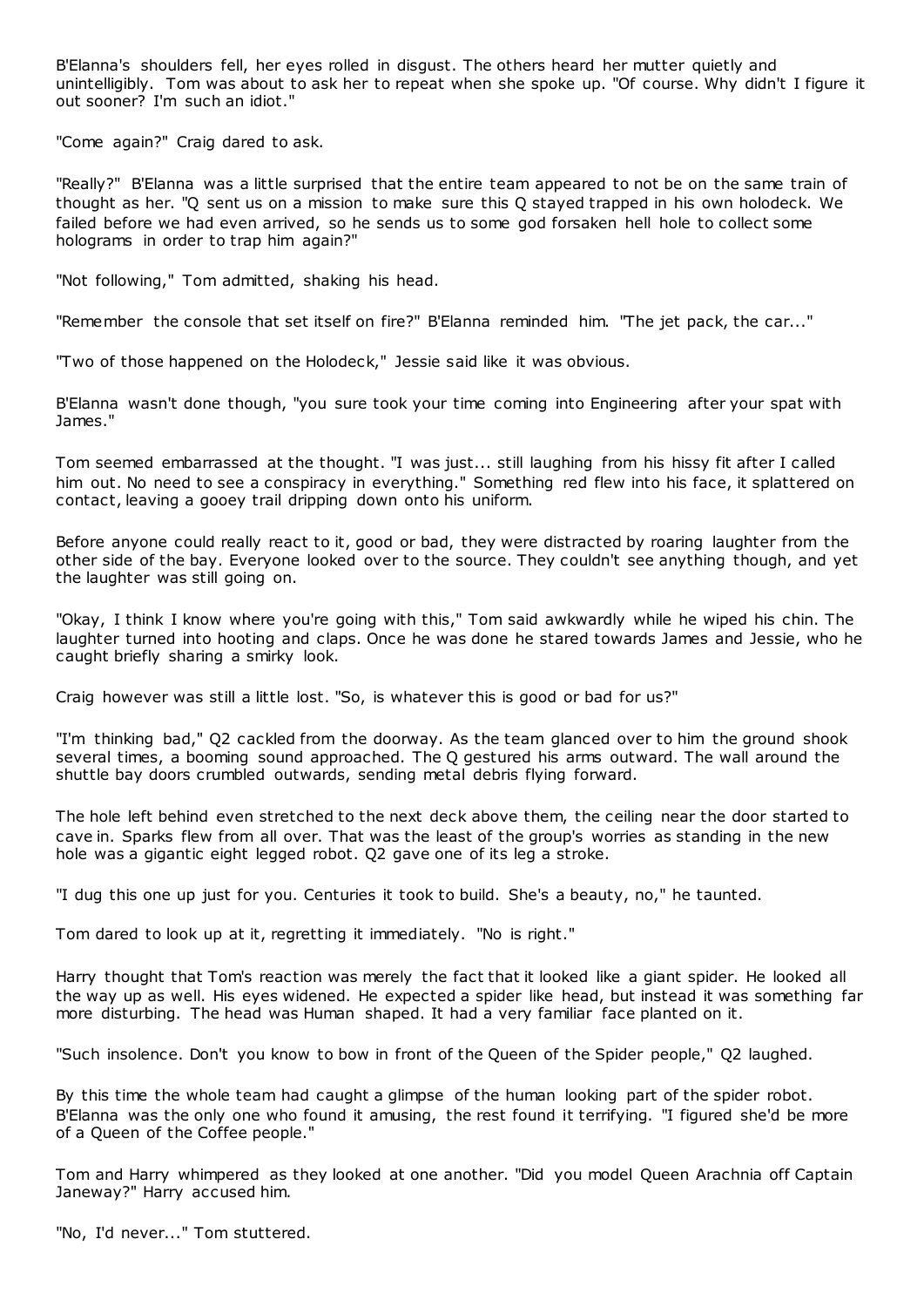"Of course you will. You're nothing but predictable," Q2 hissed.

"So let me get this straight. You spent your confinement building a robot on your holodeck, and yet it can still wander outside and trash the ship?" B'Elanna said in disbelief.

Q2 appeared to be insulted by her accusational tone. "Not only that..."

"But Seska the raving Cardassian too. How could I forget?" B'Elanna taunted him.

"What I have far out matches your soft little pets," Q2 giggled darkly. Jessie mouthed the last word he spoke. Q2 seemed to spot that, making him far more amused. "Didn't Q explain anything? That's too bad. It'll make this ending a little anti climactic ."

His hand gestured towards the robot. It only needed to take one step forward to close the gap between it and the team. Two legs raised up again, they aimed a horizontal swipe towards them.

Unknown to the team, the coins they had glowed briefly. Differently shaped shadows appeared in front of each of them just as they had jumped back to avoid the swipe. Three of the shadows blocked the legs in their place with a shield generating around them, while the other three charged different attacks.

Q2 growled in frustration as the spider's legs were both destroyed by a mixture of fire, electricity and an eery black beam.

"How dare you hurt my beautiful creation. Now I'm beginning to get very angry!" Q2 screeched.

Despite still being very surprised at what happened, Tom still managed to smirk. "A certain Futurama quote seems oddly appropriate here."

Harry smirked back at him, "this story is bad and you should feel bad?"

Tom shrugged, his bottom lip stuck out. "Not what I had in mind. Good enough though."

Q2 didn't react to them. He clicked his fingers on both hands. A flash behind the away team made some of them look over their shoulders. A mixture of people, and the fake robot from Captain Proton, gathered around to block any further retreats backwards. Jessie looked on in disgust as one of them wore an old fashioned dress, making her look really out of place. The butcher knife in her hand didn't help matters.

"Um... Satan's robot?" Tom stammered at the robot.

"I don't want to know what that is," B'Elanna muttered as her eyes focused on a woman wearing skimpy armour.

Harry laughed nervously, his cheeks flushed red. "No, me neither. It wasn't in an episode so it's probably an unknown crewmember's." Everyone stared at him, they obviously didn't believe him.

"Enough talk. It is time for you to suffer as I have," Q2 snapped. Another hand gesture and the new arrivals began to approach the team.

"So these shadow things are the holograms... I assume," Jessie whispered quickly.

Harry nodded lightly so their opponents couldn't see it. "Mine looked like a frog, so it seems so. I thought about something to block the attack and well... it did it."

"I thought about destroying the hideous thing, so the fire attack makes sense," B'Elanna whispered too. She smirked slightly. "Let's use them to get out of here."

"Out of where..." Craig asked while he glanced between the hole leading to the corridor, and the only other exit; the shuttle bay doors.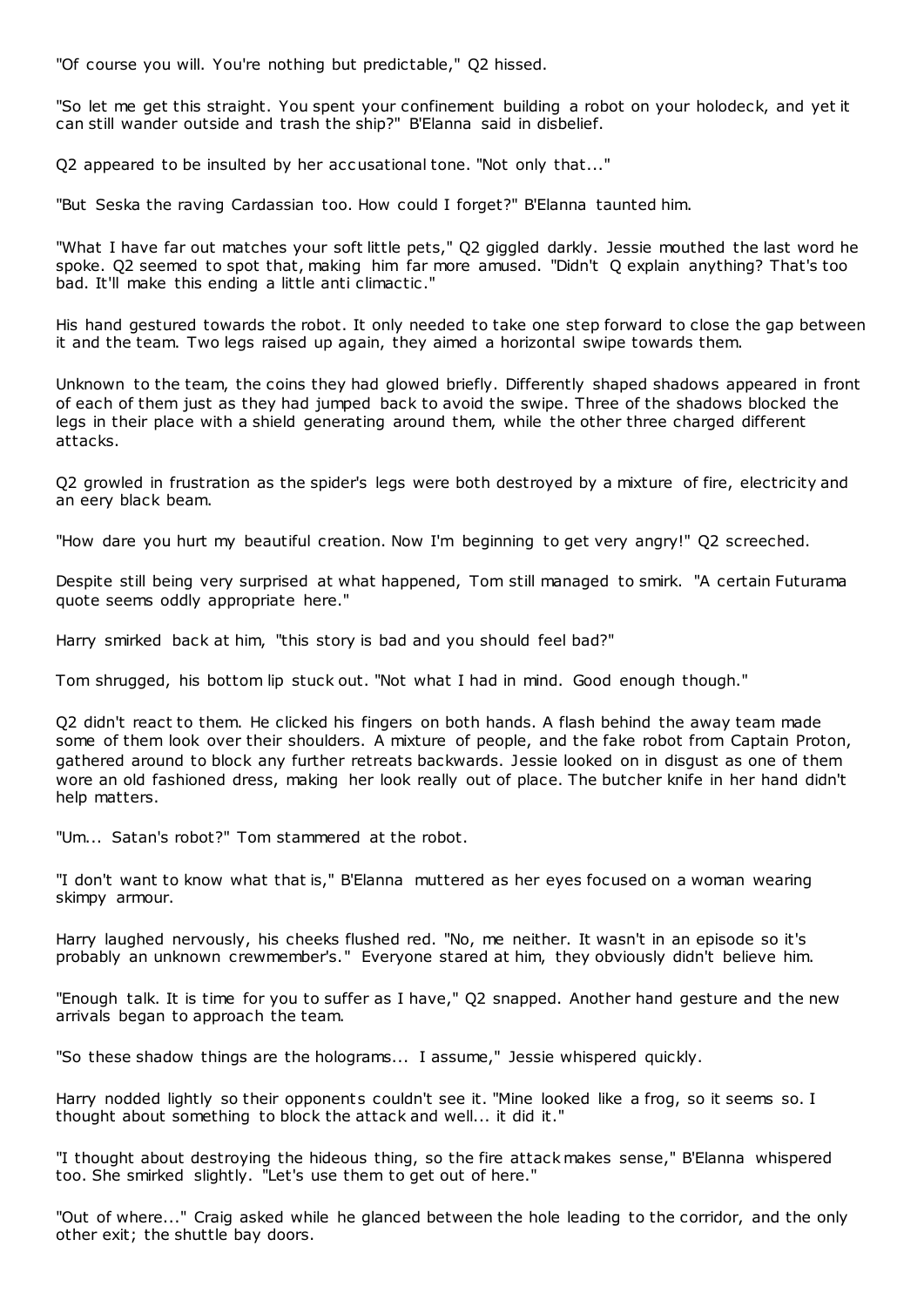B'Elanna didn't answer. Her shadow appeared to breathe fire at the holograms in front of her.

The woman with the butcher knife lunged for Harry. His shadow reappeared to fire a beam at her. He wasn't impressed when the beam was merely water. It was strong enough to push her and some holograms behind her away. The fact that it just left them soaking wet irritated him.

Craig's soared close to the ceiling. It flapped its huge wings towards the group lead by the luau women in the skimpy outfits. They screamed as the wind lifted up the very little material they had before being blown away. "That was an accident. Mine just happened to be them." James sniggered to himself, Tom was far less discreet and snorted into laughter. "Shut up!"

The holograms in Jessie's way were unfortunate to get a bolt of lightning slam down in the centre of them. They were down and frazzled in a matter of seconds.

Tom thought he'd take care of the robot and Q2. Somebody had to. The thought alone brought his shadow out of hiding. He expected something cool like B'Elanna or Jessie's attack, but all it did was jump on the spot.

"Surrender!" Satan's robot yelled out over the resulting awkward silence. Even the other holograms that weren't fried or electrocuted stopped what they were doing to stare at Tom.

To add insult to injury, James' shadow appeared to stare down his group into a panicked frenzy. The air around them looked fuzzy, distorted. B'Elanna was close enough to them to see a faint black shadow envelop them.

Tom was about to comment when the ground trembled a lot more than before, over and over. The spider robot didn't like that one bit, its six legs wobbled slightly. Q2 looked mad as his balance was off too. Tom then realised his shadow had jumped the same amount of times as the amount of shakes.

"Now!" B'Elanna shouted. The team watched her run over towards the shuttle bay doors. The team reluctantly followed her lead. Once they realised she was heading for the shuttle nearest to them and not the door itself, they picked up speed.

They weren't the only one that realised her true intention. Q2 gestured his hand in that direction. The remaining holograms and the robot followed. Seska was one of them. She aimed a phaser at the shuttle itself. It struck the view port, blowing a hole through it.

The away team stopped in their tracks. They all knew that shuttle couldn't be used until that was fixed. Tom's eyes darted around, they settled on the shuttle that they appeared next to originally. That was when he noticed it didn't look the same as the others. It was bigger, sleeker, yet eerily familiar. He glanced back at Harry, he gave him a nod.

Harry's shadow leapt up, its arms raised as well. The holograms chasing them were forced to stop as a wave appeared out of nowhere and headed right for them. Instead they ran away from it. The only one that didn't was both of the robots.

Q2 didn't look too happy when the wave had crashed by him, soaking the entire bay and him as well. The team being gone didn't help his mood either.

He looked around for them until the strange shuttle lifted up from the ground. With a brief glance at the spider robot he disappeared in a flash.

The inside of the shuttle looked drastically different to all of their others. The front room seemed thinner, but longer. The helm was at the front, surrounded by strange looking controls like levers and flashy bulky buttons. Tom didn't even flinch as he took his seat. Two stations were at either side of the middle. The room widened out near the back, housing a replicator and various other consoles.

"What is this?" Jessie asked.

Tom grinned, "this my friends is the Delta Flyer."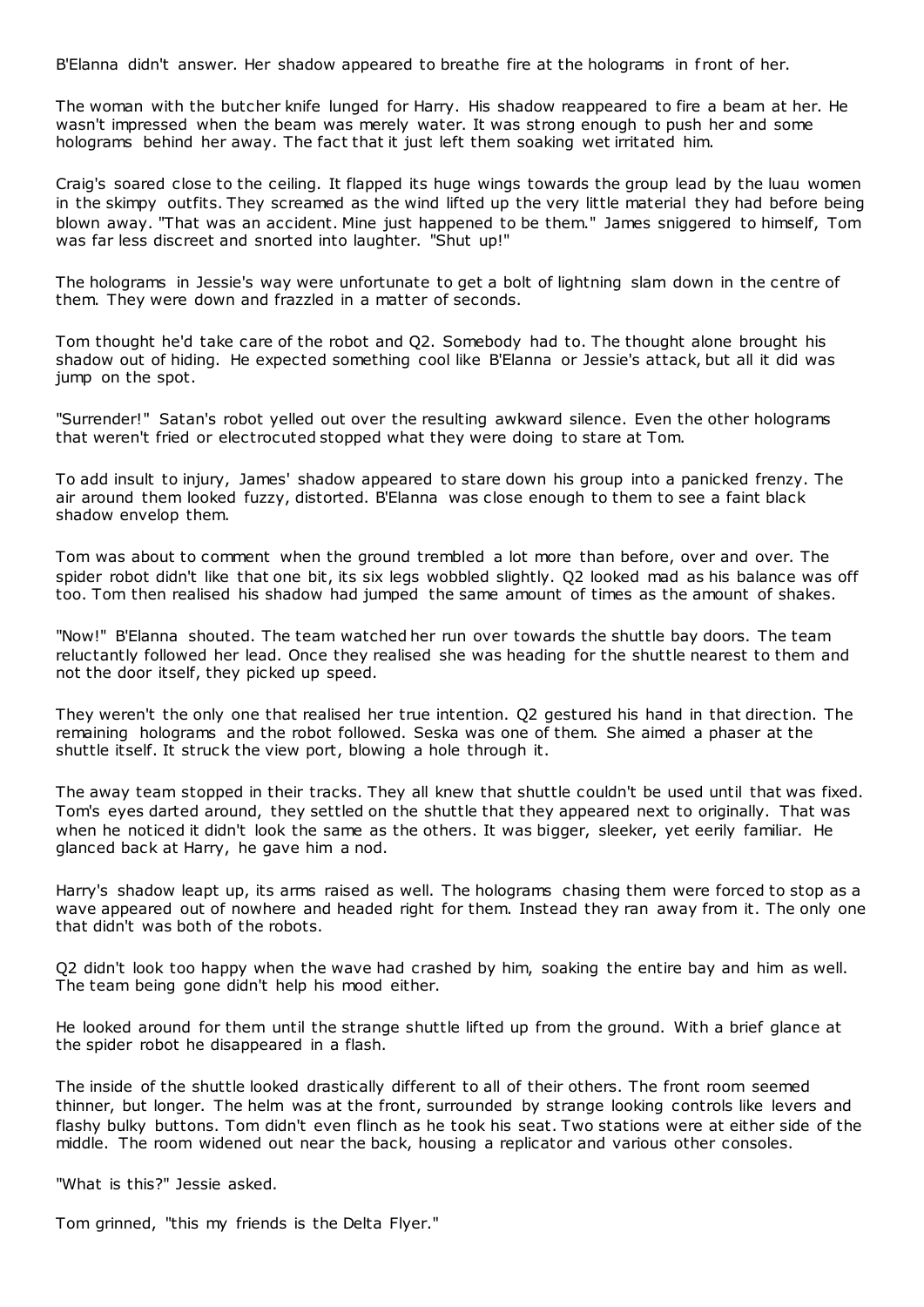"You mean the shuttle you still haven't started?" B'Elanna said, with little surprise in her voice.

"It's on my to do list," Tom smirked.

"I hate to interrupt but... our spider companion has um, had a facelift," James said from one of the stations. The screen on it showed the spider heading for them. Jessie and B'Elanna both had a peek at it, each of them cringing in disgust as the head had changed from Kathryn's to the Q's. Not only t hat but it was cackling away like it wasn't mechanical anymore.

"Haha, like flies in my web!" it cackled robotically.

B'Elanna was about to jump into the other seat, but Harry had already taken it. "The shuttle bay doors won't open."

"Somehow I'm not surprised," B'Elanna muttered. "Whoever has weapons, just fire a few torpedoes at them. A shuttle of Tom's bound to have them."

James pulled a face, "it doesn't have torpedoes." B'Elanna would have smirked at her future husband at the helm if the situation wasn't dire. "It has photonic missiles."

"Photonic, how appropriate. It would be a crime not to fire them," B'Elanna commented.

James shrugged without a care. His finger pressed down on the fire command.

Tom scoffed just as the doors in front of them were disintegrated. "Miss-eye-ills. You Brits always have to add an extra oomph to everything."

Jessie was more amused than offended. "Well someone has to."

The shuttle sped ahead through the damaged doors and into the black of space. There was no time to relax as the spider robot managed to grow strange wings and follow them.

"You kidding me?" Jessie groaned.

Harry's console bleeped, he quickly tended to it.

"For the members of the team who are still a bit, well lost, how is a robot built on the holodeck following us out into space?" Craig questioned. "I was questioning emitters being in the shuttle bay, but this... it's a stretch."

"Are we forgetting the shuttle that's not yet built that we're currently riding in?" James commented.

Jessie groaned into her hand, "I have a headache."

Tom worked the controls merrily despite everything. "Well it's always a good idea to test your ideas before building them."

"What are... oh I don't care anymore," Craig complained as he plopped himself down at the back of the room. Then he noticed that there was another room in the shuttle, just below them. "How? Why? Oh whatever."

"I'm detecting a... subspace energy signature ahead. It's moving right for us," Harry said. B'Elanna leaned over his station to take a look.

The shuttle shook violently. Tom jumped out of his skin. "What's that?"

They heard Q2's laughter over their commline. A leg of the spider slammed onto the window at the front.

"It's got a hold of us," James reported.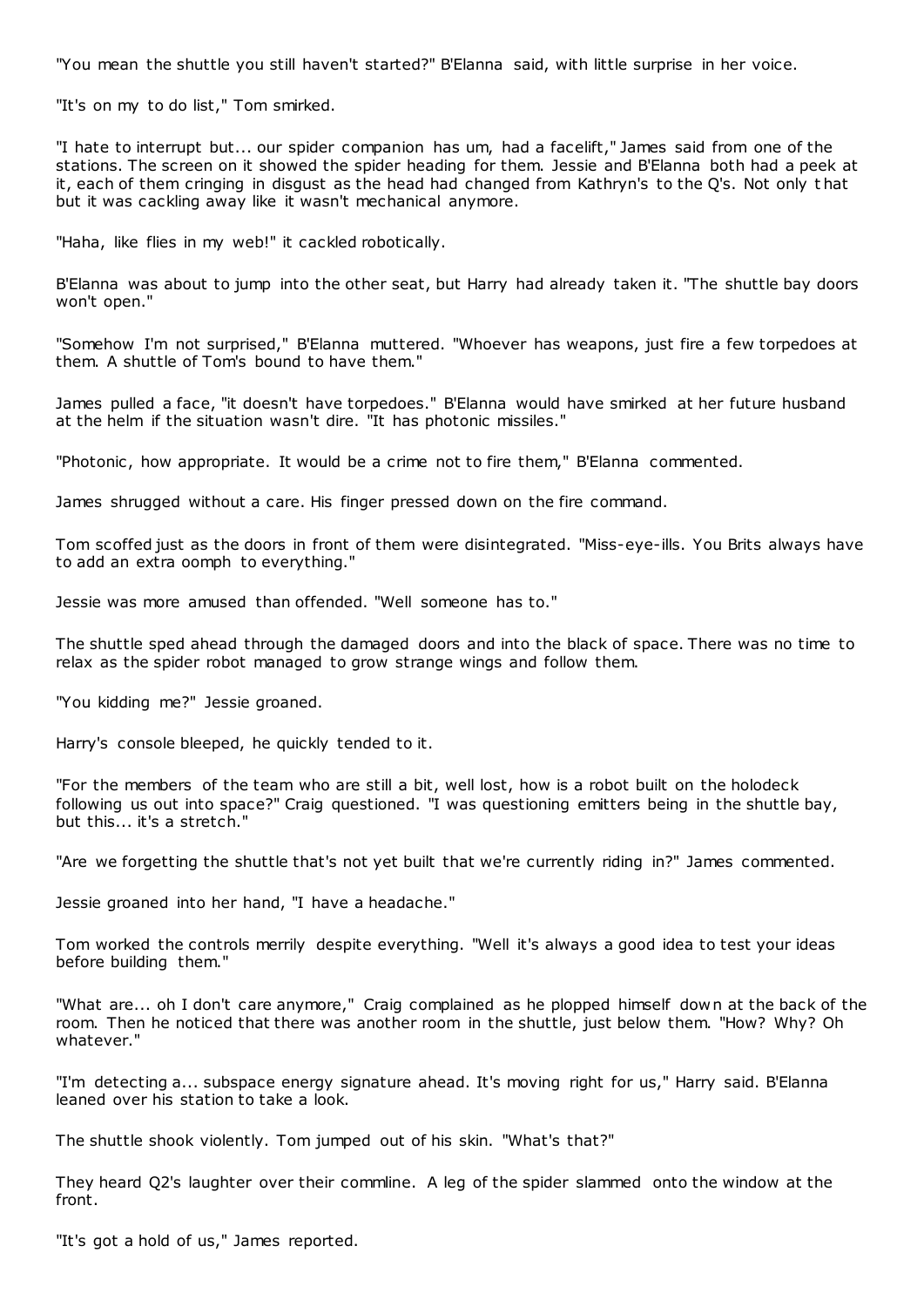B'Elanna briefly looked up, "can we still move ahead?"

Tom's hand rested over one of the levers. "Lets find out."

Harry glanced up at her with his eyes wide. "Wait a minute!" Tom did just that, B'Elanna looked a little annoyed. "Ahead, as in towards the energy wall?"

Tom squinted at the viewscreen, Jessie stared as well. They couldn't see anything out of the ordinary.

"Yes, exactly," B'Elanna said.

"We'll be destroyed," Harry stuttered.

B'Elanna shook her head. "No we won't. That's the way out."

"The way out of what?" Jessie asked, she was feeling just as frustrated and confused as Craig was.

"Subspace. You're not suggesting..." James said. B'Elanna answered him with a nod. "He's still trapped."

"And soon we won't be either," B'Elanna said.

Tom tried to figure out what they were talking about, his head started to ache and his eyes began to water. "I'll just fly, shall I?"

Harry meanwhile seemed to understand, he smiled. "Q was only let out of his holodeck prison. All he did was enter a new one."

"Ten seconds to impact," Tom winced.

Outside the spider robot had wrapped its body around the shuttle, it did nothing to slow it down. The Q head looked ahead of him. His smirk faded quickly from its face. "No! Voyager!" he screamed overdramatically.

The shuttle was enveloped by a white light. Then it vanished, leaving the away team still in the same position in space. Space soon fizzled away as well. Their surroundings was quickly replaced by the familiar sight of the hologrid.

All but one of the group sighed in relief, Tom just sighed in disappointment. B'Elanna gave him a scowl.

"I must build it," he explained in a sad voice.

*"Janeway to Holodeck Two. Sensors tell us the program has ended..."*

"Yes, it has," B'Elanna answered.

*"And the Q?"*

Harry smiled at the others, "I imagine trapped, again."

Craig still sat with his arms folded, he shook his head. "I still don't get it."

"How's Engineering?" B'Elanna asked just in case.

*"Fine. Why do you ask?"*

"So, everything that happened since that meeting wasn't real?" Jessie said in disbelief.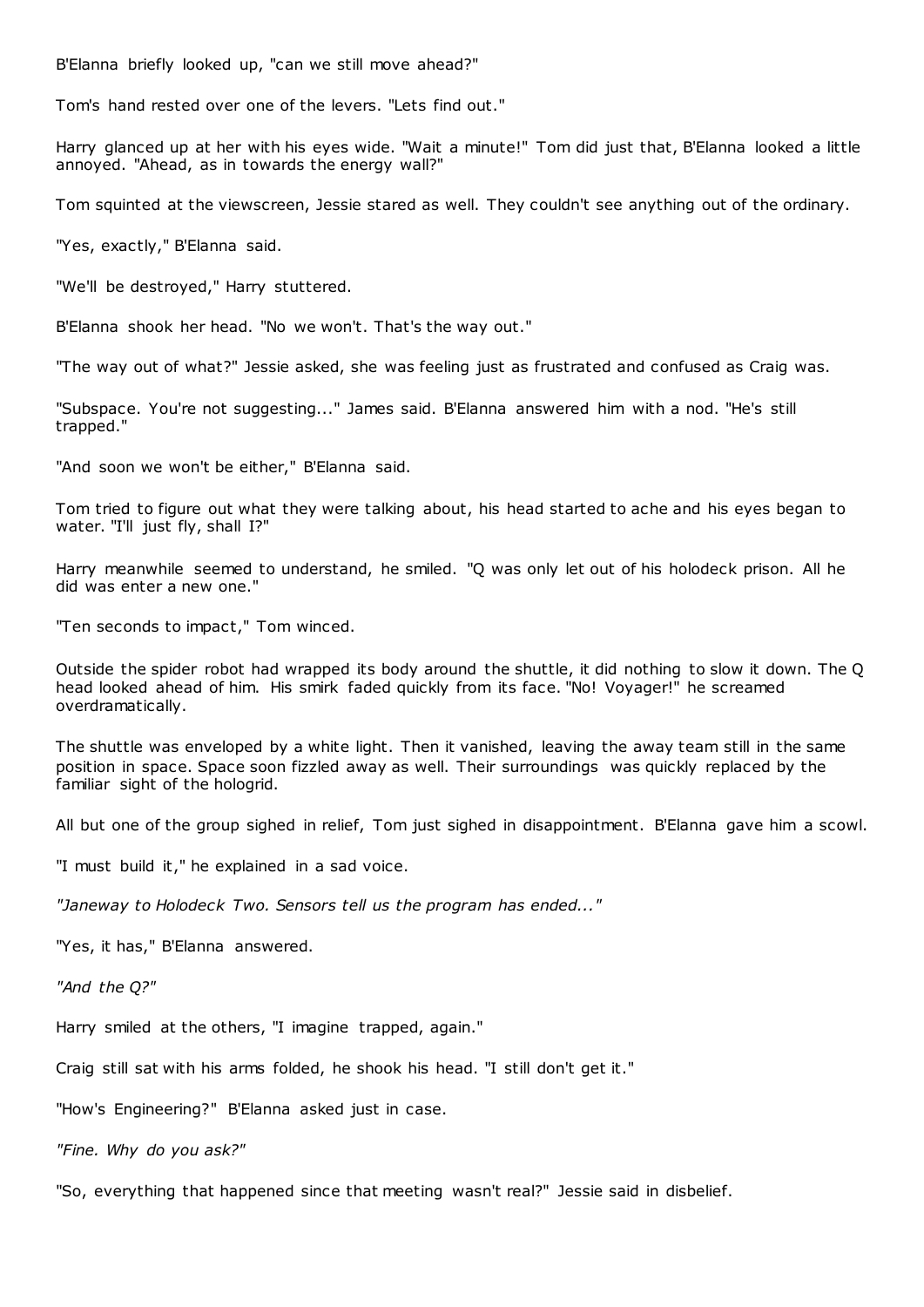Another flash of light appeared in the room. The usual Q was left behind in its wake. "I wouldn't say everything."

James groaned, his eyes rolled. "You mean Phados One?"

Q did an insincere couple of claps. "Of course. Q had to believe there was a genuine threat while Voyager travelled out of range of his territory. I knew it was working when he tried to derail your transport."

Craig shook his head. "I give up."

"Why didn't you just tell us that in the beginning?" Tom asked through his thumping headache.

Q smirked at him, "that wouldn't be as fun, now would it?" B'Elanna growled. He stared defiantly back at her. "Q had to believe he was free. I couldn't risk you blurting it out, could I?"

Harry sighed, "we were just a distraction. We risked our lives for nothing."

"Not at all," Q said in a soft tone as he looked around at them. "You made more of an impact than you think. I doubt this will happen again," he said before vanishing in another flash of light.

"What, how?" B'Elanna asked the spot he was standing in.

Jessie gestured her head towards the exit. She headed for it. James took that as a hint meant for him. He followed.

"You knew. You figured it out before us," Tom said with pride.

B'Elanna had to laugh. "Come on. Holograms running loose around the ship. Pretty big hint."

"The evil Q had to think these shadow monsters could be used against him. But they didn't matter in the end," Craig said to himself. "I wonder what's so special about them besides what we saw."

Tom and Harry glanced at one another, and then towards B'Elanna. She handled the coin in her hand and stared at it in interest. "I think it warrants some study," she said, her eyes glistened.

"Ahem," a different and unknown voice cleared his throat. The rest of the team turned their heads towards the source, which was the last remaining minion. "Asylum?"

The team didn't even know who he was, or how he was there. They all shared similar frowns. Tom shrugged casually in his direction, "sure, I gu..."

Another flash filled the room. Q was back already and standing next to the minion. He whimpered and flinched in response. "I forgot something," Q said. The poor minion's eyes shut tightly, as if that would prepare him for the worst. Q just picked up the rock that Q2 had sealed his friends in, which had been lying on the ground the entire time. He smirked as he disappeared in another flash.

"As if we didn't have enough mysteries," Harry sighed.

Just outside James and Jessie stood in silence, she looked a little awkward which was making him a little worried.

"You know James, you saved me a few times on that planet," she mumbled finally. "I should have thanked you instead of always getting mad."

"It's okay, I understand," James said.

Jessie nodded grimly, her head dipped down to stare at the floor. "No it's not. I always do it."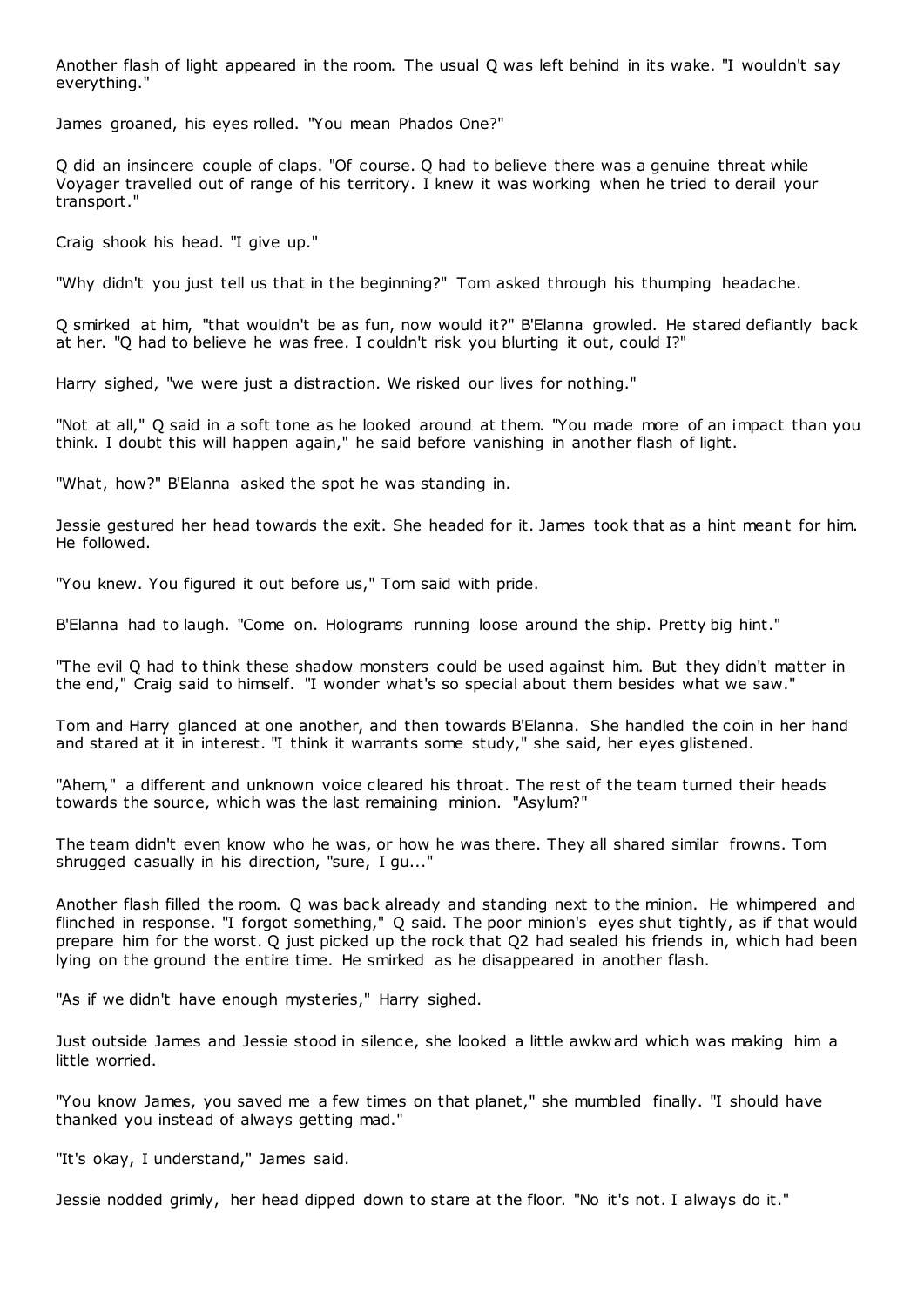"We're friends, we care about each other. If you stopped getting mad at me, then I'd be worried," James said, allowing himself to smile slightly.

Jessie reached out to put her hand across his face, then kissed his cheek. Unknown to her Tom had chosen that moment to step outside.

"Oooh!" was his obvious response. The pair turned to face him, both were red in the face. James was embarrassed but Jessie's response was to get mad, very mad.

"Tom!" she screamed.

"Uhoh, gotta go," Tom stuttered. The pair were too close for him to run around. Instead he ran back into the Holodeck. He was yelling something about sealing the door. Jessie ran to the door anyway but she couldn't get through it.

"Damn you Tom! I'll kill you when you get out of there! You'll wish you had never been born!" Jessie yelled while banging on the door.

She heard B'Elanna, Craig & Harry muttering in unison, "so?" Tom obviously had told the three about what he saw.

"He's a dead man," Jessie muttered, her cheeks were burning red with rage.

"Er, Jess, why did you do that?" James asked, he was still red as well.

"He saw us!" she yelled a little too loudly.

"That's not what I meant," James said.

They both heard Tom laughing behind the door. James went over to the wall panel. Jessie noticed him somehow getting access to the transporter controls.

"What the h..." Tom's muffled voice said.

"All right, Tom's gone to get some party food," Harry's voice said.

"I hope you are just joking," B'Elanna's groaned.

"Um, didn't Tom lock us in here?" Craig stuttered. James and Jessie heard frantic tapping on the Holodeck wall computer.

"Help!" Harry's voice shouted.

"In a minute!" James yelled back.

"No, how about now," Jessie said meekly.

"They can wait a few seconds surely..." James said.

"I haven't peed in two days," Craig's voice stammered. There was a further awkward silence. "I get shy with people around."

"Oh for the love of..." B'Elanna's groaned.

"Oh fine," Jessie stammered. "I don't know why I did it. It just seemed right. Now are we going to get those guys out?"

James stared at her with a blank face, his eyes told a different story. For some reason she didn't understand there was guilt swimming around in them. At least she understood the hurt it was mixed